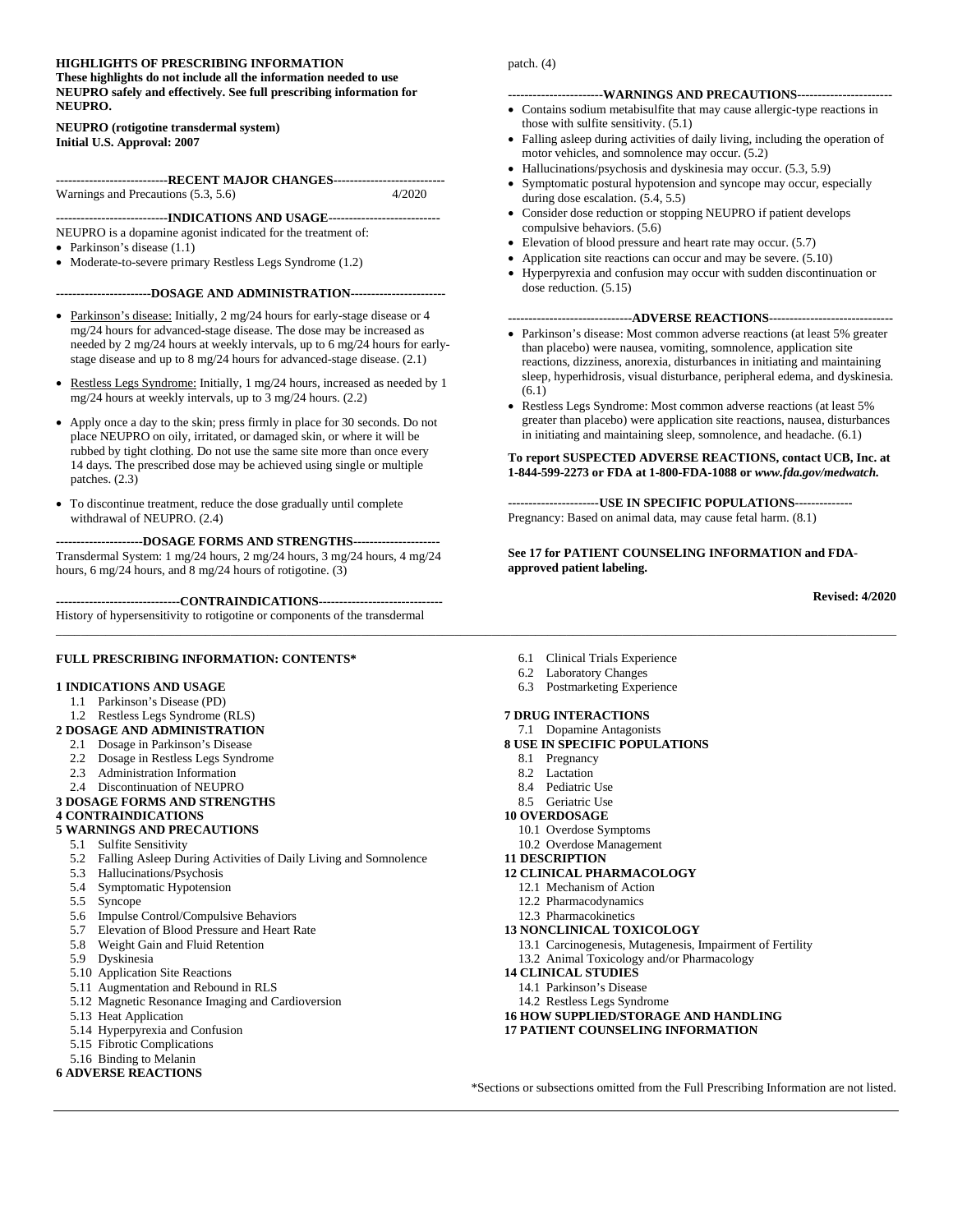# **FULL PRESCRIBING INFORMATION**

# **1 INDICATIONS AND USAGE**

# **1.1 Parkinson's Disease (PD)**

NEUPRO is indicated for the treatment of Parkinson's disease.

# **1.2 Restless Legs Syndrome (RLS)**

NEUPRO is indicated for the treatment of moderate-to-severe primary Restless Legs Syndrome.

# **2 DOSAGE AND ADMINISTRATION**

# **2.1 Dosage in Parkinson's Disease**

## Early-Stage Parkinson's Disease

In patients with early-stage Parkinson's disease, the recommended starting dose for NEUPRO is 2 mg/24 hours. Based upon individual patient clinical response and tolerability, NEUPRO dosage may be increased weekly by 2 mg/24 hours if additional therapeutic effect is needed. The lowest effective dose is 4 mg/24 hours. The maximum recommended dose for early-stage Parkinson's disease is 6 mg/24 hours.

## Advanced-Stage Parkinson's Disease

In patients with advanced-stage Parkinson's disease, the recommended starting dose for NEUPRO is 4 mg/24 hours. Based upon individual patient clinical response and tolerability, NEUPRO dosage may be increased weekly by 2 mg/24 hours if additional therapeutic effect is needed. The maximum recommended dose for advanced-stage Parkinson's disease is 8 mg/24 hours.

# **2.2 Dosage in Restless Legs Syndrome**

In patients with Restless Legs Syndrome, the recommended starting dose for NEUPRO is 1 mg/24 hours. Based upon individual patient clinical response and tolerability, NEUPRO dosage may be increased weekly by 1 mg/24 hours if additional therapeutic effect is needed. The lowest effective dose is 1 mg/24 hours. The maximum recommended dose is 3 mg/24 hours.

# **2.3 Administration Information**

NEUPRO is applied once a day. The adhesive side of the transdermal system should be applied to clean, dry, intact healthy skin on the front of the abdomen, thigh, hip, flank, shoulder, or upper arm. The transdermal system should be applied at approximately the same time every day, at a convenient time for the patient. Because NEUPRO is administered transdermally, food is not expected to affect absorption and it can be applied irrespective of the timing of meals. The application site for NEUPRO should be moved on a daily basis (for example, from the right side to the left side and from the upper body to the lower body). NEUPRO should not be applied to the same application site more than once every 14 days and should not be placed on skin that is oily, irritated, or damaged, or where it will be rubbed by tight clothing. If it is necessary to apply NEUPRO to a hairy area, the area should be shaved at least 3 days prior to NEUPRO application. The system should be applied immediately after opening the pouch and removing the protective liner. The system should be pressed firmly in place for 30 seconds, making sure there is good contact, especially around the edges. If the patient forgets to replace NEUPRO, or if the transdermal system becomes dislodged, another transdermal system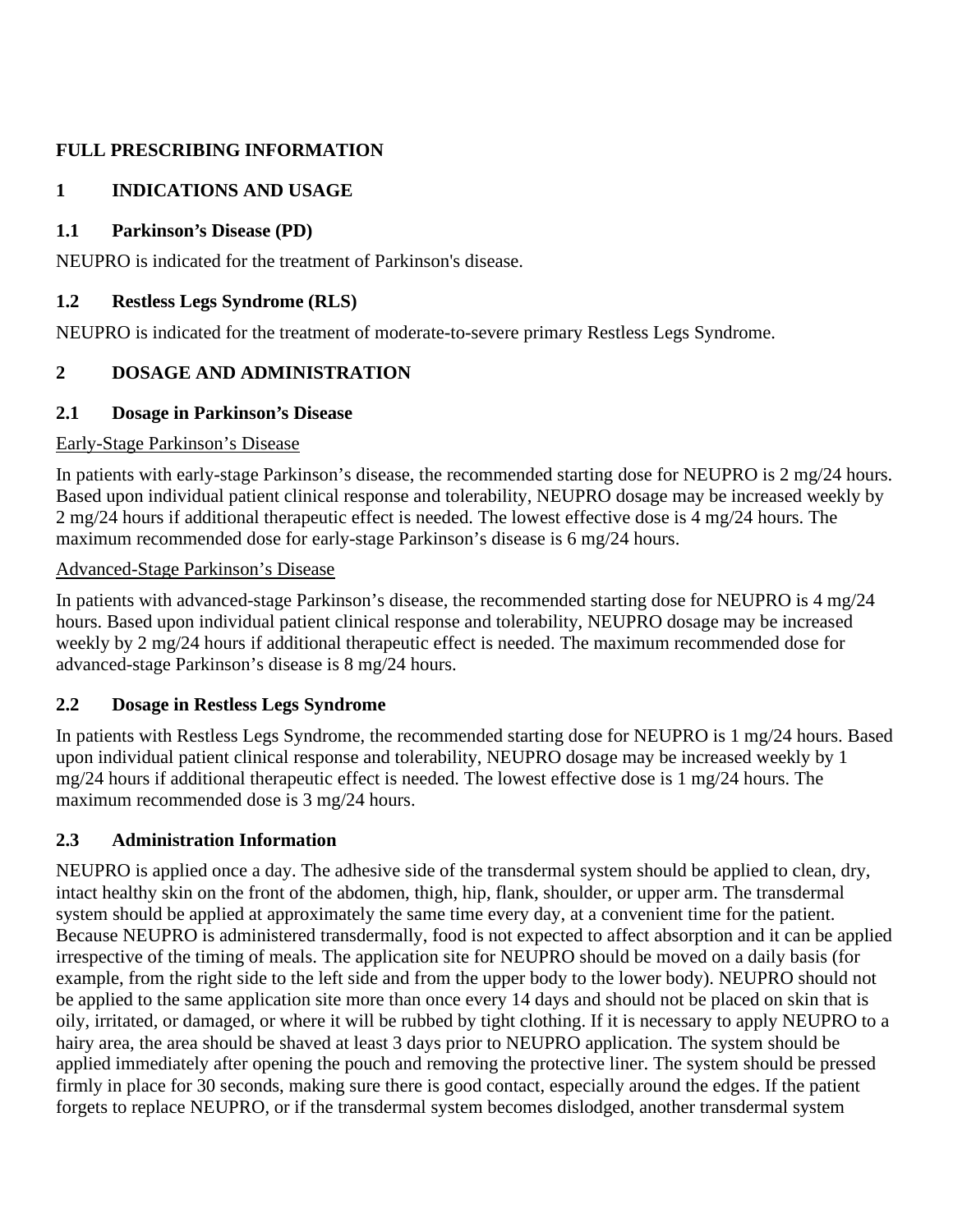should be applied for the remainder of the day. The prescribed dose may be achieved using single or multiple patches *[see Patient Counseling Information (17)].*

# **2.4 Discontinuation of NEUPRO**

For discontinuation of NEUPRO in patients with Parkinson's disease, reduce the daily dose by a maximum of 2 mg every 24 hours preferably every other day, until complete withdrawal of NEUPRO is achieved.

For discontinuation of NEUPRO in patients with Restless Legs Syndrome, reduce the daily dose by 1 mg every 24 hours preferably every other day, until complete withdrawal of NEUPRO is achieved.

# **3 DOSAGE FORMS AND STRENGTHS**

Transdermal System: 1 mg/24 hours, 2 mg/24 hours, 3 mg/24 hours, 4 mg/24 hours, 6 mg/24 hours, and 8 mg/24 hours of rotigotine.

# **4 CONTRAINDICATIONS**

NEUPRO is contraindicated in patients who have demonstrated hypersensitivity to rotigotine or the components of the transdermal system.

# **5 WARNINGS AND PRECAUTIONS**

# **5.1 Sulfite Sensitivity**

NEUPRO contains sodium metabisulfite, a sulfite that may cause allergic-type reactions including anaphylactic symptoms and life-threatening or less severe asthmatic episodes in certain susceptible people. The overall prevalence of sulfite sensitivity in the general population is unknown. Sulfite sensitivity is seen more frequently in asthmatic than in nonasthmatic people.

# **5.2 Falling Asleep During Activities of Daily Living and Somnolence**

Patients with early- and advanced-stage Parkinson's disease and with Restless Legs Syndrome treated with NEUPRO have reported falling asleep while engaged in activities of daily living, including the operation of motor vehicles, which sometimes resulted in accidents. Although many of these patients reported somnolence while on NEUPRO, some did not perceive warning signs, such as excessive drowsiness, and believed that they were alert immediately prior to the event. Some of these events have been reported as late as one year after initiation of treatment. In clinical trials in patients with Restless Legs Syndrome, 2% of patients treated with the maximum recommended NEUPRO dose (3 mg/24 hours) reported sleep attacks compared to 0% of placebotreated patients.

It has been reported that falling asleep while engaged in activities of daily living always occurs in a setting of pre-existing somnolence, although patients may not give such a history. For this reason, prescribers should reassess patients for drowsiness or sleepiness especially since some of the events occur well after the start of treatment.

Somnolence is a common occurrence in patients receiving NEUPRO. In patients taking the maximum recommended NEUPRO dose, there was an increased risk of somnolence for early-stage Parkinson's disease (NEUPRO 19%, placebo 3%), for advanced-stage Parkinson's disease (NEUPRO 32%, placebo 28%), and for Restless Legs Syndrome (NEUPRO 10%, placebo 4%). Prescribers should also be aware that patients may not acknowledge drowsiness or sleepiness until directly questioned about drowsiness or sleepiness during specific activities. Patients should be advised to exercise caution while driving, operating machines, or working at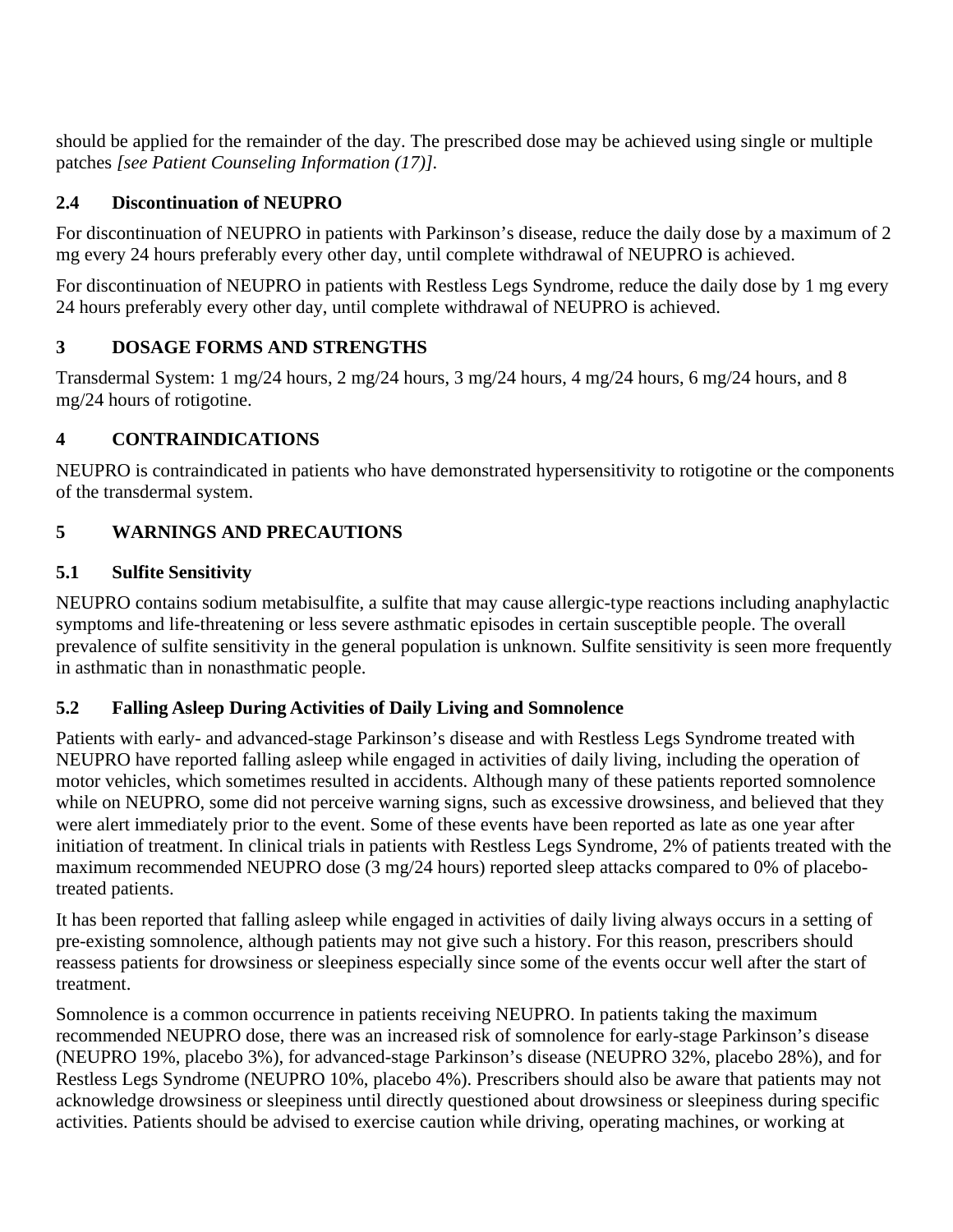heights during treatment with NEUPRO. Patients who have already experienced somnolence and/or an episode of sudden sleep onset should not participate in these activities while taking NEUPRO.

Before initiating treatment with NEUPRO, patients should be advised of the potential to develop drowsiness and specifically asked about factors that may increase this risk with NEUPRO such as concomitant sedating medications and the presence of sleep disorders. If a patient develops daytime sleepiness or episodes of falling asleep during activities that require active participation (e.g., conversations, eating, etc.), NEUPRO should ordinarily be discontinued *[see Dosage and Administration (2.4)]*.

If a decision is made to continue NEUPRO, patients should be advised not to drive and to avoid other potentially dangerous activities. There is insufficient information to establish whether dose reduction will eliminate episodes of falling asleep while engaged in activities of daily living.

# **5.3 Hallucinations/Psychosis**

There was an increased risk for hallucinations in patients with advanced-stage Parkinson's disease treated with NEUPRO. In patients taking the maximum recommended NEUPRO dose, the incidence of hallucinations was 7% for NEUPRO and 3% for placebo, and this treatment difference increased with increasing dose. Hallucinations were of sufficient severity to cause discontinuation of treatment (mainly during the dose escalation/titration period) in 3% of advanced-stage Parkinson's disease patients treated with the maximum recommended dose of NEUPRO compared with 1% of placebo-treated patients. Hallucinations have also been reported in post-marketing reports.

Post-marketing reports indicate that patients with Parkinson's disease or RLS may experience new or worsening mental status and behavioral changes, which may be severe, including psychotic behavior during NEUPRO treatment or after starting or increasing the dose of NEUPRO. Other drugs prescribed to improve the symptoms of Parkinson's disease or RLS can have similar effects on thinking and behavior. This abnormal thinking and behavior may consist of one or more of the following: paranoid ideation, delusions, hallucinations, confusion, symptoms of mania (e.g., insomnia, psychomotor agitation), disorientation, aggressive behavior, agitation, and delirium. These various manifestations of psychotic behavior were also observed during the clinical development of NEUPRO for early- and advanced-stage Parkinson's disease and Restless Legs Syndrome.

Patients with a major psychotic disorder should ordinarily not be treated with NEUPRO because of the risk of exacerbating psychosis. In addition, certain medications used to treat psychosis may exacerbate the symptoms of Parkinson's disease and may decrease the effectiveness of NEUPRO *[*see *Drug Interactions (7.1)].*

# **5.4 Symptomatic Hypotension**

Dopaminergic agonists, in clinical studies and clinical experience, appear to impair the systemic regulation of blood pressure, resulting in postural/orthostatic hypotension, especially during dose escalation. Parkinson's disease patients, in addition, appear to have an impaired capacity to respond to a postural challenge. For these reasons, both Parkinson's and Restless Legs Syndrome patients being treated with dopaminergic agonists ordinarily (1) require careful monitoring for signs and symptoms of postural hypotension, especially during dose escalation, and (2) should be informed of this risk.

An increased risk for decreases in systolic and diastolic blood pressure were observed when supine, standing, and changing from supine to standing position in patients treated with NEUPRO. In patients taking the maximum recommended NEUPRO dose, orthostatic (change from supine to standing) decreases in systolic blood pressure (at least 20 mm Hg or greater) was 16% for NEUPRO and 14% for placebo in patients with early-stage Parkinson's disease, 32% for NEUPRO and 27% for placebo in patients with advanced-stage Parkinson's disease, and 13% for NEUPRO and 11% for placebo in patients with Restless Legs Syndrome.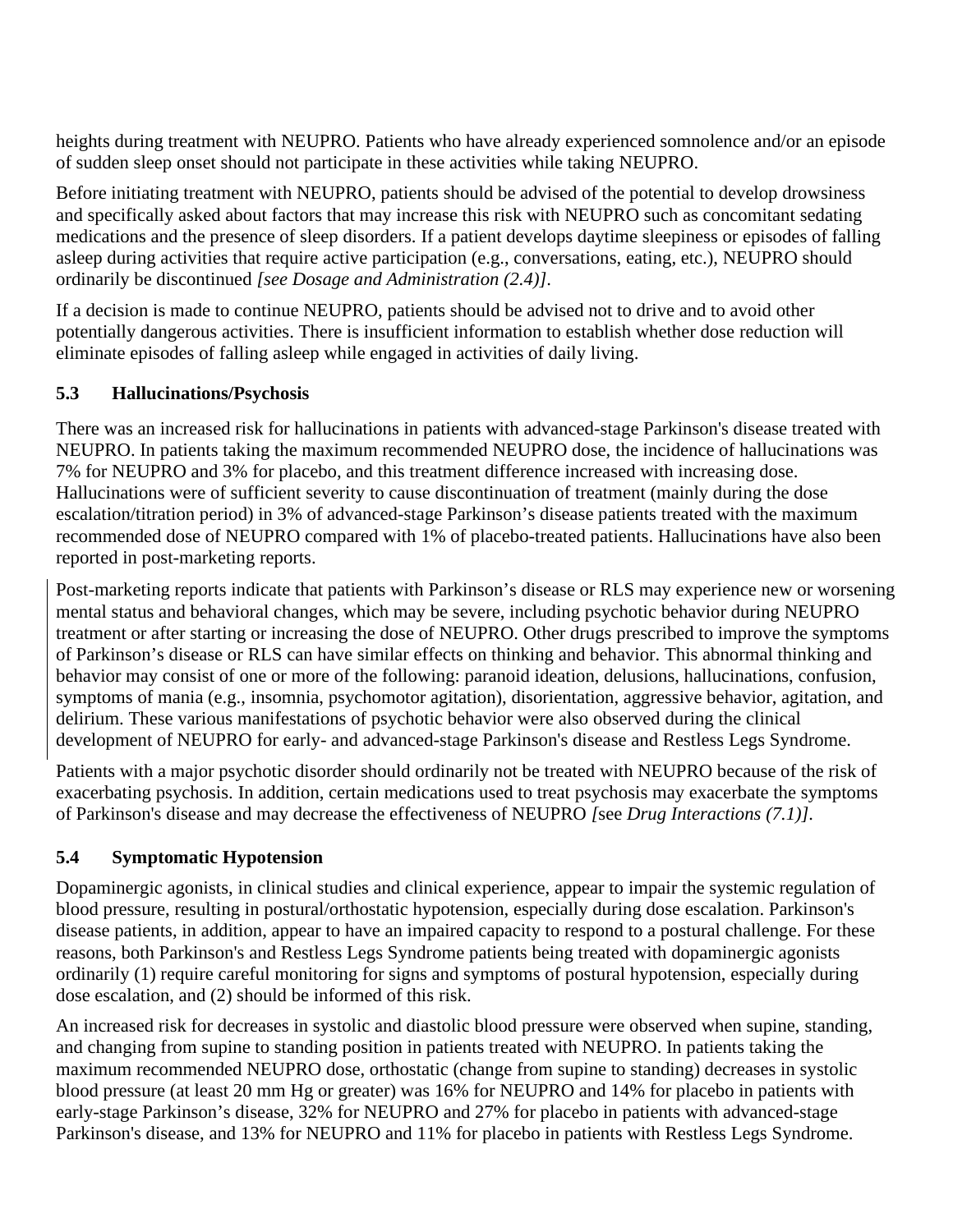More severe decreases in systolic blood pressure (40 mm Hg or greater) and in diastolic blood pressure (20 mm Hg or greater) also occurred more frequently (NEUPRO incidence at least 2% greater than placebo) in patients with early- and advanced-stage Parkinson's disease during measurements when supine, standing, or changing from supine to standing position. Patients experienced dose-related decreases in blood pressure at different times throughout the trial including the final visit.

An analysis using a variety of adverse reaction terms suggestive of orthostatic hypotension, including dizziness/postural dizziness and others, showed an increased risk for all patients treated with NEUPRO. For the maximum recommended NEUPRO dose, the incidence of adverse reactions suggestive of hypotension/orthostatic hypotension was 29% for NEUPRO and 11% for placebo in early-stage Parkinson's disease, 27% for NEUPRO and 23% for placebo in advanced-stage Parkinson's disease, and 8% for NEUPRO and 7% for placebo in Restless Legs Syndrome.

This increased risk for symptomatic hypotension and decreases in blood pressure was observed in a setting in which patients were very carefully titrated, and patients with clinically relevant cardiovascular disease or symptomatic orthostatic hypotension at baseline had been excluded from this study. The increased risk for significant decreases in blood pressure or orthostatic hypotension occurred especially in the dose escalation/titration period.

# **5.5 Syncope**

Syncope has been reported in patients using dopamine agonists, and for this reason patients should be alerted to the possibility of syncope. Because the studies of NEUPRO excluded patients with clinically relevant cardiovascular disease, patients with severe cardiovascular disease should be asked about symptoms of syncope and pre-syncope.

# **5.6 Impulse Control/Compulsive Behaviors**

Patients may experience intense urges to gamble, increased sexual urges, intense urges to spend money, binge eating, and/or other intense urges, and the inability to control these urges while taking one or more of the medications, including NEUPRO, that increase central dopaminergic tone. In some cases, although not all, these urges were reported to have stopped when the dose was reduced or the medication was discontinued. Because patients may not recognize these behaviors as abnormal, it is important for prescribers to specifically ask patients or their caregivers about the development of new or increased gambling urges, sexual urges, uncontrolled spending, or other urges while being treated with NEUPRO for Parkinson's disease or RLS. Physicians should consider dose reduction or stopping the medication if a patient develops such urges while taking NEUPRO*.*

# **5.7 Elevation of Blood Pressure and Heart Rate**

Some patients treated with NEUPRO exhibited increases in systolic blood pressure (greater than 180 mm Hg) and/or diastolic blood pressure (greater than 105 mm Hg) while supine or standing. In patients with advancedstage Parkinson's disease, this increased risk for systolic blood pressure greater than 180 mm Hg was 5% for NEUPRO and 3% for placebo and for diastolic blood pressure greater than 105 mm Hg was 4% for NEUPRO and 0% for placebo. In patients with Restless Legs Syndrome, this increased risk for diastolic blood pressure greater than 105 mm Hg was 8% for NEUPRO and 4% for placebo.

Increases in systolic blood pressure (at least 20 mm Hg or more) and in diastolic blood pressure (at least 10 mm Hg or more) occurred more frequently (incidence at least 5% greater than placebo) in all patients (i.e., earlyand advanced-stage Parkinson's disease and Restless Legs Syndrome) taking the maximum recommended NEUPRO dose. These increases in systolic and diastolic blood pressure were observed when supine, standing,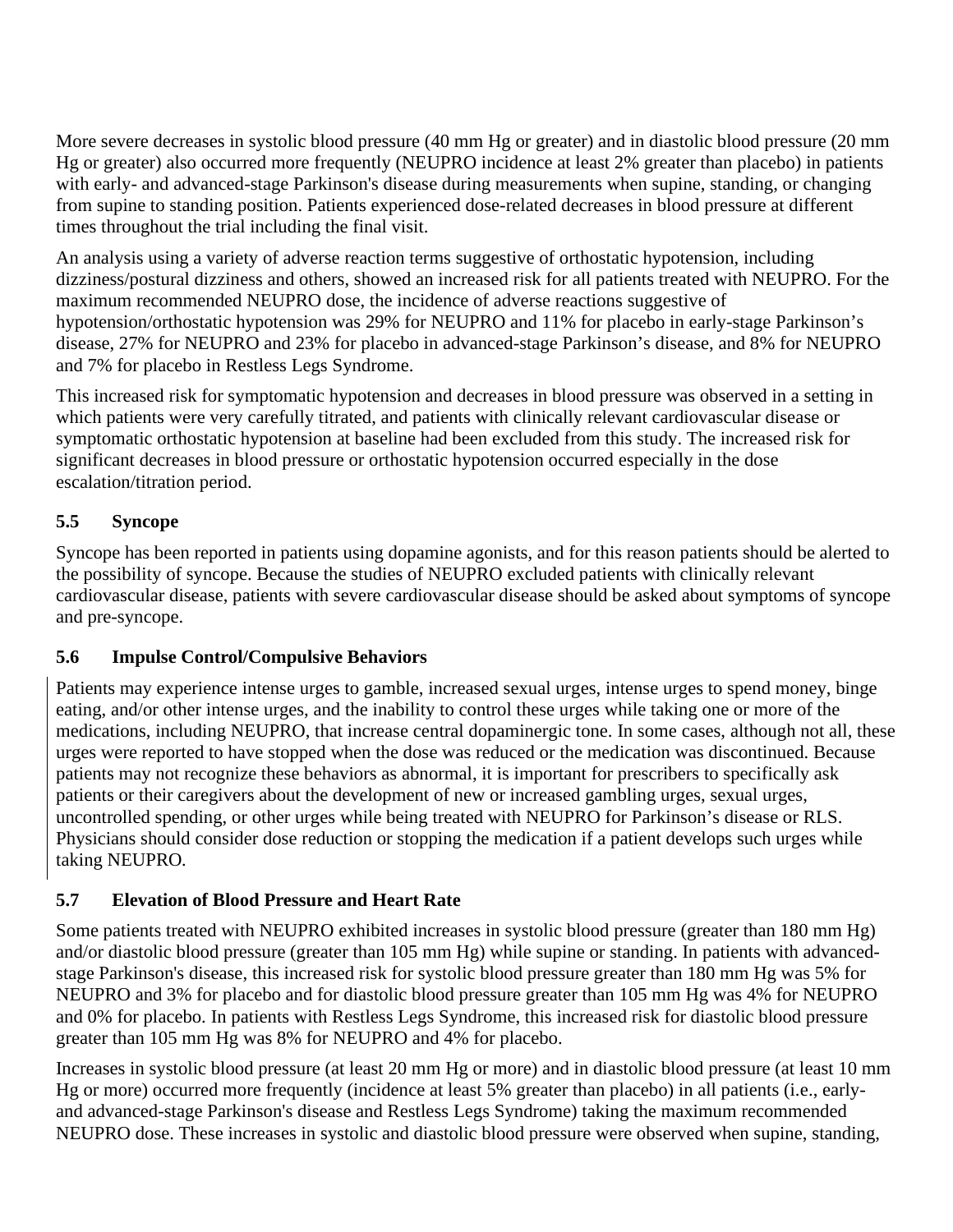and changing from supine to standing position. More severe increases in systolic blood pressure (40 mm Hg or more) and in diastolic blood pressure (20 mm Hg or more) also occurred more frequently (incidence at least 2% greater than placebo) in NEUPRO-treated patients with early- and advanced-stage Parkinson's disease and with Restless Legs Syndrome during measurements when supine, standing, and/or changing from supine to standing position.

In the placebo-controlled trials, there was an increased risk for hypertension as an adverse reaction with the maximum recommended NEUPRO dose in patients with advanced-stage Parkinson's disease (NEUPRO 3% vs. placebo 0%) and Restless Legs Syndrome (NEUPRO 4% vs. placebo 0%).

Some patients treated with NEUPRO exhibited increased pulse (greater than 100 beats per minute) while supine and/or standing. In patients with advanced-stage Parkinson's disease, there was an increased risk (at least 2% greater than placebo) of increased pulse for patients taking the maximum recommended NEUPRO dose. In patients with Restless Legs Syndrome, there was an increased risk (at least 5% greater than placebo) of increased pulse for patients taking the maximum recommended NEUPRO dose.

These findings of blood pressure and heart rate elevations should be considered when treating patients with cardiovascular disease.

# **5.8 Weight Gain and Fluid Retention**

Patients taking the maximum recommended NEUPRO dose for early-stage Parkinson's disease had a higher incidence (2%) of substantial weight gain (more than 10% of baseline weight) than patients taking placebo (0%). In advanced-stage Parkinson's disease, the incidence of weight gain more than 10% of baseline weight was 9% in NEUPRO-treated patients (for the maximum recommended dose) and 1% in placebo-treated patients. This weight gain was frequently associated with the development of peripheral edema in patients with Parkinson's disease, suggesting that NEUPRO may cause fluid retention in some Parkinson's patients. In patients taking the maximum recommended NEUPRO dose, the incidence of peripheral edema was 3% for NEUPRO and 2% for placebo in early-stage Parkinson's disease and 9% for NEUPRO and 1% for placebo in advanced-stage Parkinson's disease. These treatment differences increased further with treatment at NEUPRO dosing above the maximum recommended doses. Monitor for weight gain and fluid retention when treating patients with concomitant illnesses such as congestive heart failure or renal insufficiency.

# **5.9 Dyskinesia**

NEUPRO may potentiate the dopaminergic side effects of levodopa and may cause or exacerbate pre-existing dyskinesia. For the maximum recommended NEUPRO dose, the incidence of dyskinesia was increased for NEUPRO (NEUPRO 14% vs. placebo 7%) in patients with advanced-stage Parkinson's disease, and this incidence increased with increasing dose. Patients treated with the maximum recommended dose of NEUPRO also had an increased risk (NEUPRO 3% vs. placebo 0%) for early discontinuation from the study because of dyskinesia.

# **5.10 Application Site Reactions**

Application site reactions (ASRs) occurred at a greater frequency in the NEUPRO-treated patients than in placebo-treated patients in the double-blind, placebo-controlled, dose-response studies with NEUPRO. For the maximum recommended NEUPRO dose, the incidence of application site reactions was 32% for NEUPRO and 19% for placebo in patients with early-stage Parkinson's disease, 36% for NEUPRO and 13% for placebo in patients with advanced-stage Parkinson's disease, and 43% for NEUPRO and 4% for placebo in patients with Restless Legs Syndrome. ASRs exhibited a dose-dependent relationship for all doses for patients with earlyand advanced-stage Parkinson's disease and Restless Legs Syndrome. ASRs were also of sufficient severity to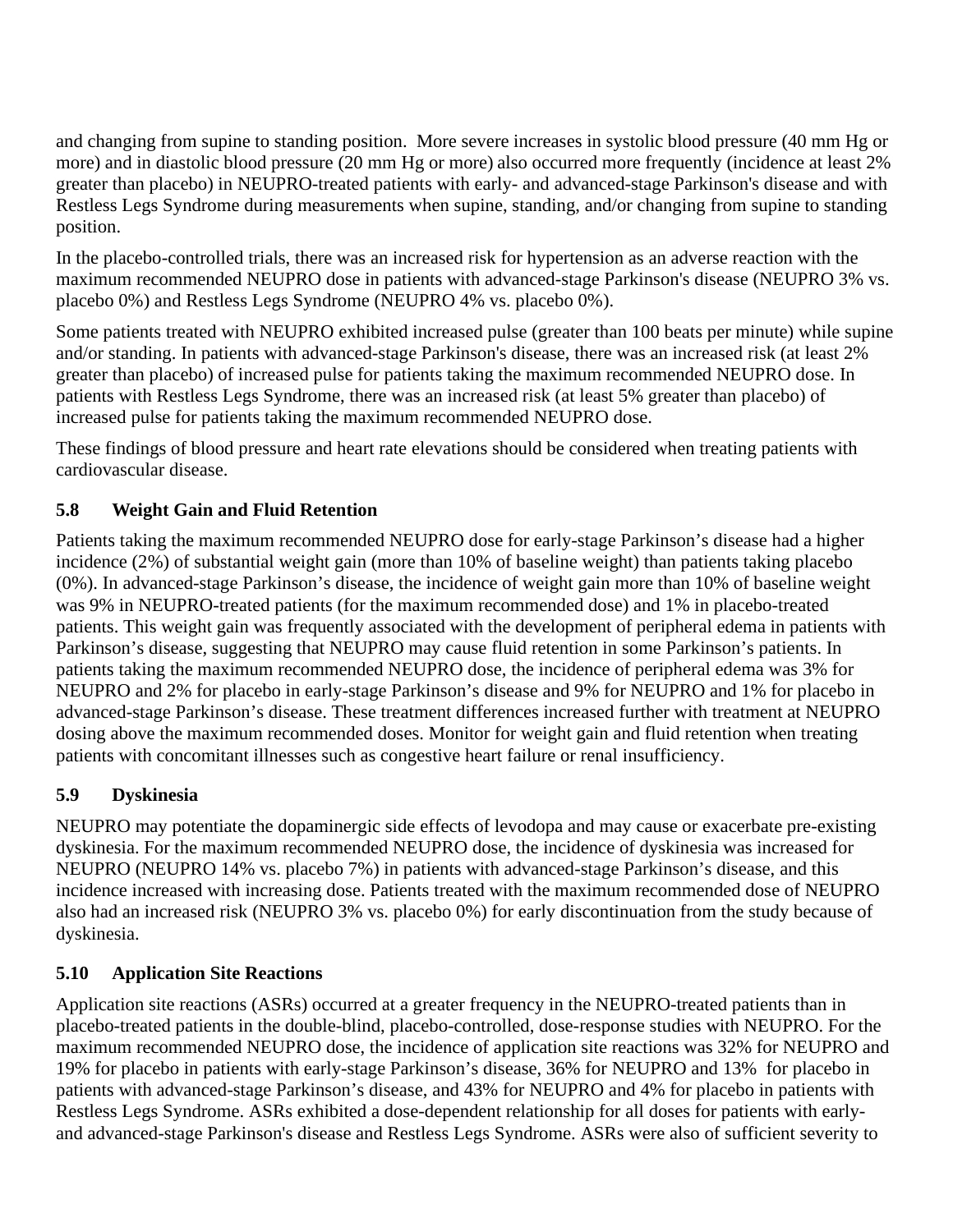cause study discontinuation for patients with early-stage Parkinson's disease (NEUPRO 3% vs. placebo 0%), advanced-stage Parkinson's disease (NEUPRO 2% vs. placebo 0%), and Restless Legs Syndrome (NEUPRO 12% vs. placebo 0%) who were treated with the maximum recommended NEUPRO dose.

The signs and symptoms of these reactions generally were localized erythema, edema, or pruritus limited to the patch area and usually did not lead to dose reduction. Generalized skin reactions (e.g., allergic rash, including erythematous, macular-papular rash, or pruritus) have been reported at lower rates than ASRs during the development of NEUPRO.

In a clinical study designed to investigate the cumulative skin irritation of NEUPRO, daily rotation of NEUPRO application sites has been shown to reduce the incidence of ASRs in comparison to repetitive application to the same site. In a clinical study investigating the skin sensitizing potential of NEUPRO in 221 healthy subjects, no case of contact sensitization was observed. Localized sensitization reactions were observed in a study with healthy subjects by continuously rotating a 0.5 mg/24 hours transdermal system, after induction of maximal irritational stress was achieved by repetitive transdermal system application to the same site.

If a patient reports a persistent application site reaction (of more than a few days), reports an increase in severity, or reports a skin reaction spreading outside the application site, an assessment of the risk and benefits for the individual patient should be conducted. If a generalized skin reaction associated with the use of NEUPRO is observed, NEUPRO should be discontinued.

# **5.11 Augmentation and Rebound in RLS**

Augmentation is a worsening of RLS symptoms during treatment, leading to an increase in overall symptom severity or earlier time of symptom onset each day compared to before initiation of treatment. Use of dopaminergic medications, including NEUPRO, may result in augmentation.

Rebound, an exacerbation of RLS symptoms, is considered to be an end of dose effect, related to the half-life of the therapeutic agent. Reports in the published literature indicate discontinuation or wearing off of dopaminergic medications can result in rebound.

# **5.12 Magnetic Resonance Imaging and Cardioversion**

The backing layer of NEUPRO contains aluminum. To avoid skin burns, NEUPRO should be removed prior to magnetic resonance imaging or cardioversion.

# **5.13 Heat Application**

The effect of application of heat to the transdermal system has not been studied. However, heat application has been shown to increase absorption several fold with other transdermal products. Patients should be advised to avoid exposing the NEUPRO application site to external sources of direct heat, such as heating pads or electric blankets, heat lamps, saunas, hot tubs, heated water beds, and prolonged direct sunlight.

# **5.14 Hyperpyrexia and Confusion**

A symptom complex resembling the neuroleptic malignant syndrome (characterized by elevated temperature, muscular rigidity, altered consciousness, rhabdomyolysis, and/or autonomic instability), with no other obvious etiology, has been reported in association with rapid dose reduction, withdrawal of, or changes in anti-Parkinsonian therapy. Therefore, it is recommended that the dose be tapered at the end of NEUPRO treatment *[see Dosage and Administration (2.4)].*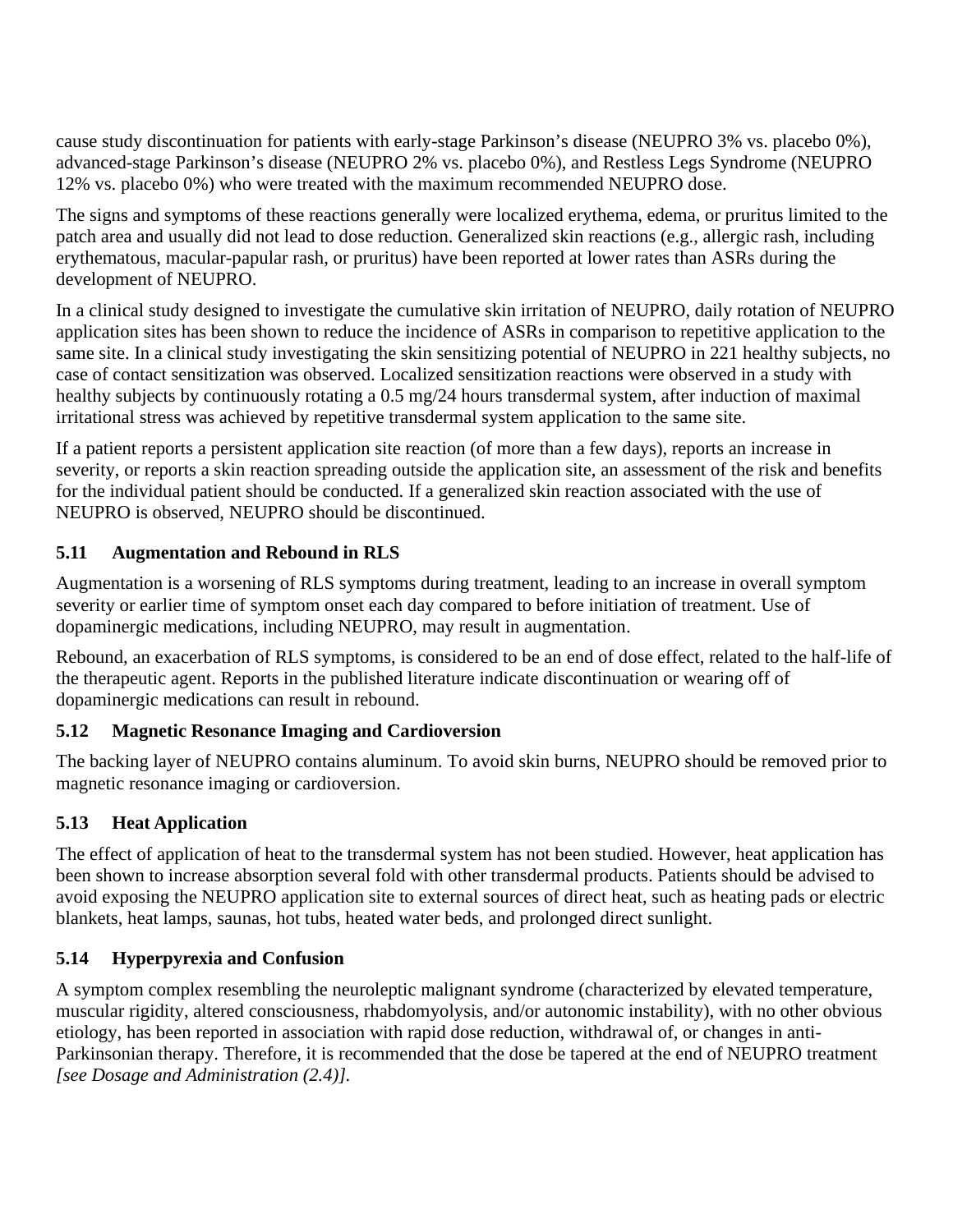# **5.15 Fibrotic Complications**

Cases of retroperitoneal fibrosis, pulmonary infiltrates, pleural effusion, pleural thickening, pericarditis, and cardiac valvulopathy have been reported in some patients treated with ergot-derived dopaminergic agents. While these complications may resolve when the drug is discontinued, complete resolution does not always occur.

Although these adverse events are believed to be related to the ergoline structure of these compounds, whether other, nonergot-derived dopamine agonists can cause them is unknown.

# **5.16 Binding to Melanin**

As has been reported with other dopamine agonists, binding to melanin-containing tissues (i.e., eyes) in the pigmented rat and monkey was evident after a single dose of rotigotine, but was slowly cleared over the 14-day observation period.

# **6 ADVERSE REACTIONS**

The following serious adverse reactions are discussed below and elsewhere in the labeling:

- Sulfite Sensitivity *[see Warnings and Precautions (5.1)]*
- Falling Asleep During Activities of Daily Living and Somnolence *[see Warnings and Precautions (5.2)]*
- Hallucinations/Psychosis *[see Warnings and Precautions (5.3)]*
- Symptomatic Hypotension *[see Warnings and Precautions (5.4)]*
- Syncope *[see Warnings and Precautions (5.5)]*
- Impulse Control/Compulsive Behaviors *[see Warnings and Precautions (5.6)]*
- Elevation of Blood Pressure and Heart Rate *[see Warnings and Precautions (5.7)]*
- Weight Gain and Fluid Retention *[see Warnings and Precautions (5.8)]*
- Dyskinesia *[see Warnings and Precautions (5.9)]*
- Application Site Reactions *[see Warnings and Precautions (5.10)]*
- Augmentation and Rebound in RLS *[see Warnings and Precautions (5.11)]*
- Hyperpyrexia and Confusion *[see Warnings and Precautions (5.14)]*
- Fibrotic Complications *[see Warnings and Precautions (5.15)]*

# **6.1 Clinical Trials Experience**

Because clinical trials are conducted under widely varying conditions, the incidence of adverse reactions (number of unique patients experiencing an adverse reaction associated with treatment/total number of patients treated) observed in the clinical trials of a drug cannot be directly compared to incidence of adverse reactions in the clinical trials of another drug and may not reflect the incidence of adverse reactions observed in practice.

# Adverse Reactions in Early-Stage Parkinson's Disease

The safety of NEUPRO was evaluated in a total of 649 early-stage Parkinson's disease patients who participated in three double-blind, placebo-controlled studies with durations of 3 to 9 months. Additional safety information was collected in short-term studies and two open-label extension studies in patients with early-stage Parkinson's disease.

In the double-blind, placebo-controlled, dose-response study in patients with early-stage Parkinson's disease, the most common adverse reactions (at least 5% greater than placebo) for the maximum recommended dose of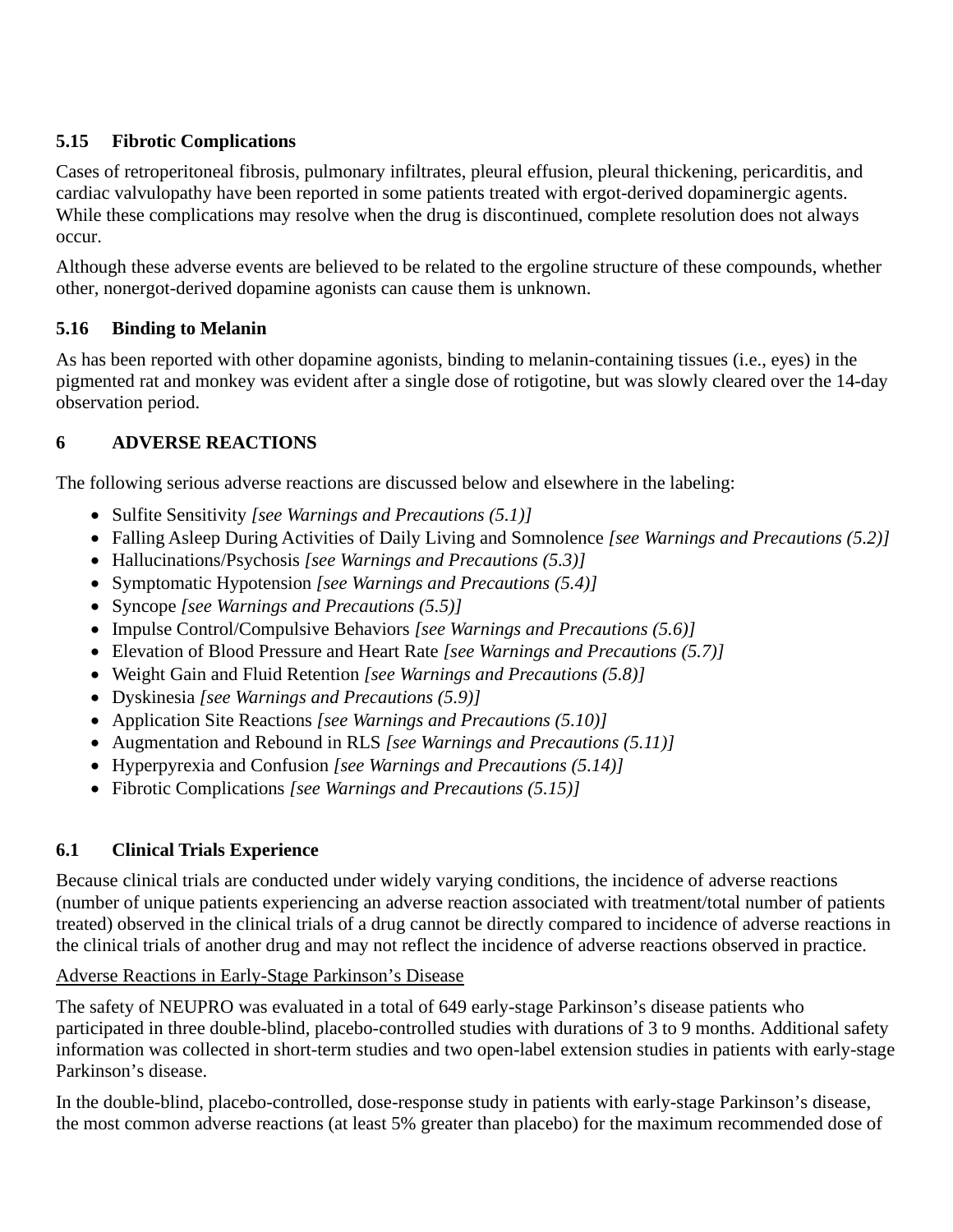NEUPRO (6 mg/24 hours) were nausea, vomiting, somnolence, application site reactions, dizziness, anorexia, disturbances in initiating and maintaining sleep, hyperhidrosis, and visual disturbance.

In this trial, 12% of patients treated with the maximum recommended NEUPRO dose (6 mg/24 hours) discontinued treatment because of adverse reactions, compared with 6% of patients who received placebo.

Table 1 summarizes the adverse reactions that occurred in greater than 2% of NEUPRO-treated patients and more frequent than in placebo-treated patients in a double-blind, placebo-controlled, fixed-dose trial in patients with early-stage Parkinson's disease. Incidences for the non-recommended 8 mg/24 hours dose are also shown.

|                         |                | <b>NEUPRO Dose</b> |                  |                |                |
|-------------------------|----------------|--------------------|------------------|----------------|----------------|
|                         | <b>Placebo</b> | $2$ mg/24h         | $4$ mg/24h       | $6$ mg/24h     | 8 mg/24h       |
|                         | $N=64$         | $N=67$             | $N=63$           | $N=65$         | $N=70$         |
| <b>Adverse Reaction</b> | $\frac{0}{0}$  | $\frac{0}{0}$      | $\frac{0}{0}$    | $\frac{0}{0}$  | $\frac{0}{0}$  |
| Nausea                  | 13             | 34                 | 38               | 48             | 41             |
| Vomiting                | 3              | 10                 | 16               | 20             | 11             |
| Somnolence              | $\overline{3}$ | 12                 | 14               | 19             | 20             |
| Application and         | 19             | 21                 | 19               | 32             | 43             |
| instillation site       |                |                    |                  |                |                |
| reactions               |                |                    |                  |                |                |
| <b>Dizziness</b>        | 11             | 21                 | 14               | 22             | 20             |
| Anorexia                | $\overline{0}$ | $\overline{2}$     | $\overline{2}$   | 9              | $\overline{4}$ |
| Disturbances in         | 6              | 6                  | 11               | 14             | 11             |
| initiating and          |                |                    |                  |                |                |
| maintaining sleep       |                |                    |                  |                |                |
| Hyperhidrosis           | $\overline{3}$ | 3                  | 3                | 11             | 3              |
| Visual disturbance      | $\overline{0}$ | $\overline{0}$     | $\boldsymbol{0}$ | 5              | $\overline{3}$ |
| Abnormal dreams         | $\overline{0}$ | $\overline{2}$     | 5                | $\overline{3}$ | $\overline{7}$ |
| Abnormal                | $\overline{0}$ | $\overline{0}$     | $\overline{2}$   | $\overline{3}$ | $\overline{0}$ |
| Electrocardiogram       |                |                    |                  |                |                |
| T wave                  |                |                    |                  |                |                |
| <b>Balance</b> disorder | $\overline{0}$ | $\overline{0}$     | $\overline{2}$   | 3              | $\overline{0}$ |
| Dyspepsia               | $\overline{0}$ | $\overline{2}$     | $\overline{2}$   | 3              | $\theta$       |
| Fatigue                 | 3              | $\overline{8}$     | 18               | 6              | 13             |
| <b>Tinnitus</b>         | $\overline{0}$ | $\overline{0}$     | $\overline{2}$   | 3              | $\overline{0}$ |
| Constipation            | $\overline{3}$ | $\overline{2}$     | $\overline{3}$   | $\overline{5}$ | 6              |
| Erythema                | $\overline{3}$ | $\overline{3}$     | 6                | $\overline{5}$ | 6              |
| Hallucinations          | $\overline{2}$ | $\boldsymbol{0}$   | $\overline{2}$   | 3              | 3              |
| Muscle spasms           | $\overline{2}$ | 3                  | $\overline{2}$   | $\overline{3}$ | $\overline{4}$ |
| Paresthesia             | $\overline{2}$ | $\overline{3}$     | $\overline{3}$   | $\overline{3}$ | $\overline{0}$ |
| Peripheral edema        | $\overline{2}$ | $\overline{2}$     | $\overline{3}$   | $\overline{3}$ | $\overline{4}$ |
| White blood cells       | $\overline{2}$ | $\overline{3}$     | $\overline{3}$   | $\overline{3}$ | $\mathbf{1}$   |
| urine positive          |                |                    |                  |                |                |

**Table 1 Adverse Reactions in a Placebo-Controlled, Fixed-Dose Trial in Patients with Early-Stage Parkinson's Disease**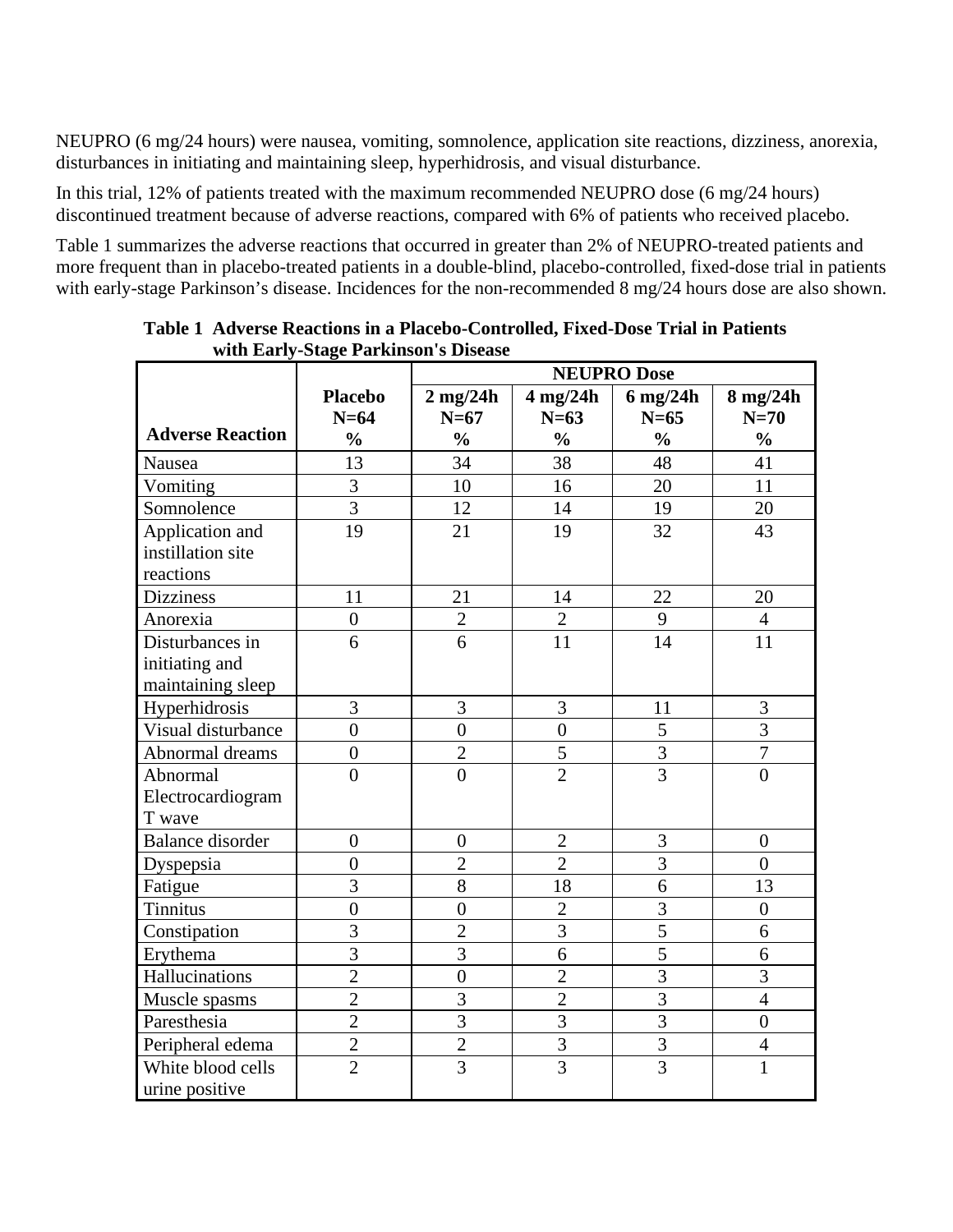The incidence of certain adverse reactions with NEUPRO was notably increased compared to placebo treatment (i.e., at least 5% greater than placebo) in either the titration or maintenance phases of the dose-response trial. During the titration phase, this increased incidence of a treatment difference was observed for nausea, somnolence, vomiting, application site reactions (ASRs), dizziness, sweating increased, anorexia, and visual disturbance. During the maintenance phase, an increased incidence was observed for nausea and ASRs. Some adverse reactions developing in the titration phase persisted (at least 7 days) into the maintenance phase. These "persistent" adverse reactions included ASRs, anorexia, somnolence, and nausea.

## Adverse Reactions in Advanced-Stage Parkinson's Disease

The safety evaluation of NEUPRO was based on a total of 672 NEUPRO-treated patients with advanced-stage Parkinson's disease who participated in three double-blind, placebo-controlled studies (two fixed-dose trials and one flexible-dose trial) with durations of 3 to 7 months. Patients received concomitant levodopa in these studies. Additional safety information was collected in earlier short-term studies and two open-label extension studies in patients with advanced-stage Parkinson's disease.

In the dose-response, placebo-controlled trial for advanced-stage Parkinson's disease, the most common adverse reactions (at least 5% greater than placebo) for the maximum recommended dose of NEUPRO (8 mg/24 hours) were application site reactions, nausea, peripheral edema, dizziness, and dyskinesia.

In this trial, approximately 15% of patients treated with the maximum recommended NEUPRO dose (8 mg/24 hours) discontinued treatment because of adverse reactions, compared with 9% of patients who received placebo.

Table 2 summarizes the adverse reactions that occurred in greater than 2% of NEUPRO-treated patients and more frequent than in placebo-treated patients in a double-blind, placebo-controlled, fixed-dose trial in patients with advanced-stage Parkinson's disease. Incidences for the non-recommended 12 mg/24 hours dose are also shown.

|                                                |                                   | <b>NEUPRO Dose</b>                     |                                                 |
|------------------------------------------------|-----------------------------------|----------------------------------------|-------------------------------------------------|
| <b>Adverse Reaction</b>                        | <b>Placebo</b><br>$N=120$<br>$\%$ | $8$ mg/24h<br>$N=118$<br>$\frac{6}{9}$ | $12 \text{ mg}/24h$<br>$N=111$<br>$\frac{6}{9}$ |
| Application and<br>instillation site reactions | 13                                | 36                                     | 46                                              |
| Nausea                                         | 19                                | 28                                     | 22                                              |
| Peripheral edema                               |                                   | 9                                      | 14                                              |
| <b>Dizziness</b>                               | 15                                | 23                                     | 14                                              |
| Dyskinesia                                     | 7                                 | 14                                     | 17                                              |
| Somnolence                                     | 28                                | 32                                     | 32                                              |
| Vomiting                                       | 6                                 | 10                                     | 8                                               |
| Arthralgia                                     | 7                                 | 11                                     | 8                                               |
| Hallucinations                                 | 3                                 | 7                                      | 13                                              |
| Hyperhidrosis                                  | 0                                 | 3                                      |                                                 |
| Sinus congestion                               | 0                                 | 3                                      | $\overline{2}$                                  |
| Constipation                                   | 6                                 | 9                                      | 5                                               |

#### **Table 2 Adverse Reactions in a Placebo-Controlled, Fixed-Dose Trial in Patients with Advanced-Stage Parkinson's Disease**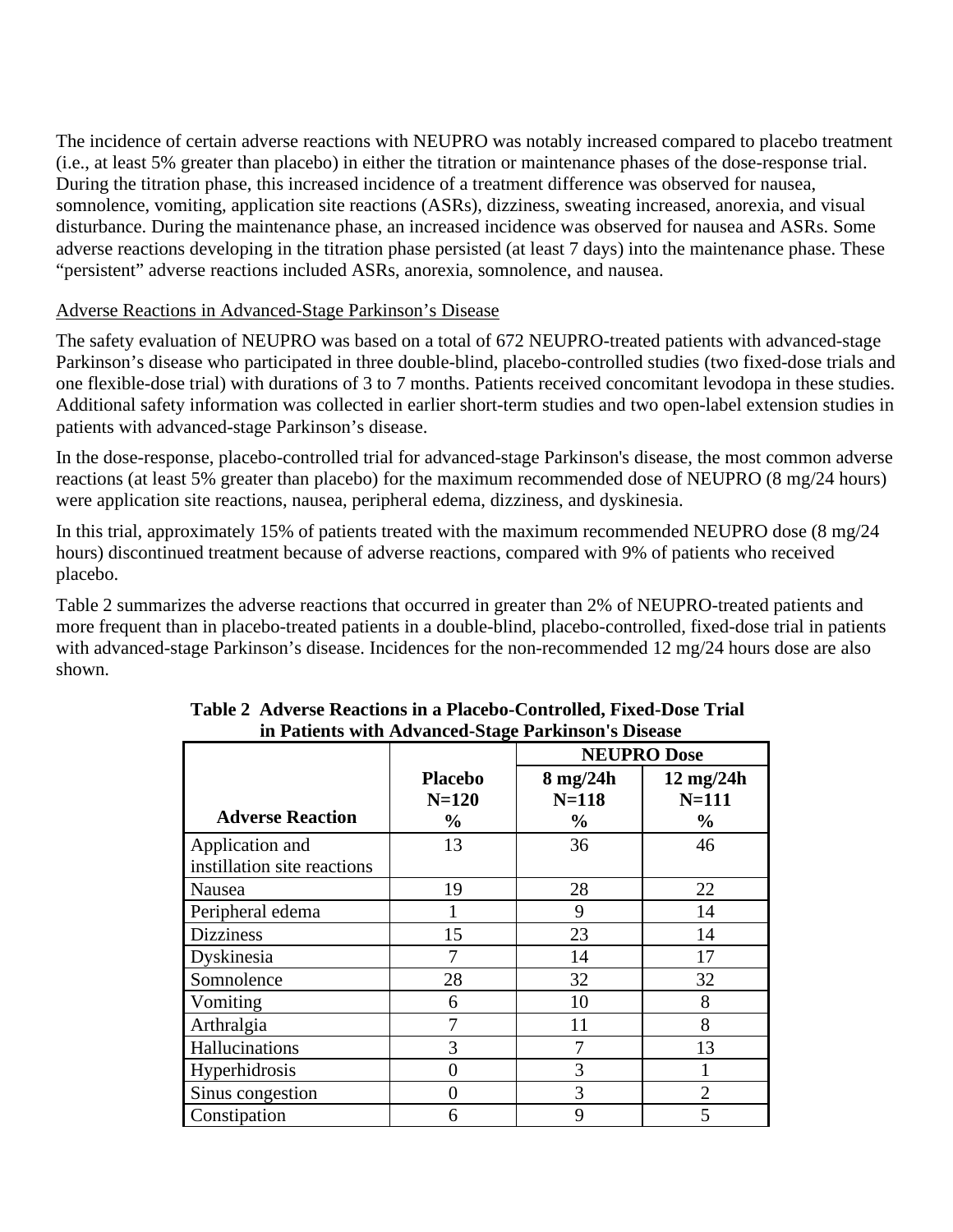| Disturbances in initiating<br>and maintaining sleep | 6              | 9  | 14                          |
|-----------------------------------------------------|----------------|----|-----------------------------|
| First degree                                        | 0              | 3  | 0                           |
| atrioventricular block                              |                |    |                             |
| Herpes simplex                                      | 0              | 3  | 0                           |
| Hypertension                                        | 0              | 3  | 5                           |
| Influenza                                           | 0              | 3  |                             |
| Nasal congestion                                    | 0              | 3  | 3                           |
| Headache                                            | 8              | 10 | 8                           |
| Diarrhea                                            | 5              |    | 5                           |
| Basal cell carcinoma                                |                | 3  |                             |
| Cough                                               |                | 3  | 3                           |
| Dyspepsia                                           | 2              | 3  |                             |
| Erythema                                            |                | 3  | $\mathcal{D}_{\mathcal{A}}$ |
| Hot flush                                           |                | 3  | 0                           |
| Paresthesias                                        | 3              | 4  | 3                           |
| Tremor                                              | 3              | 4  | 3                           |
| Hypoaesthesia                                       | $\overline{2}$ | 3  | 3                           |
| Nightmare                                           | 2              | 3  | 5                           |

The incidence of certain adverse reactions with NEUPRO was notably increased compared to placebo treatment (i.e., at least 5% greater than placebo) in either the titration or maintenance phases of the dose-response trial. During the titration phase, an increased incidence was observed for application site reactions (ASRs), nausea, hallucinations, constipation, dyskinesia, and dizziness. During the maintenance phase, an increased incidence was observed for ASRs and peripheral edema. Some adverse reactions developing in the titration phase persisted (at least 7 days) into the maintenance phase. A notably "persistent" adverse reaction was ASRs.

## Adverse Reactions in Restless Legs Syndrome

The safety evaluation of NEUPRO was based on 745 NEUPRO-treated patients with Restless Legs Syndrome who participated in two double-blind, placebo-controlled studies with maintenance durations of 6 months. Additional safety information was collected in earlier short-term studies and three open-label extension studies in patients with RLS.

In the two double-blind, placebo-controlled, fixed-dose trials for RLS, the most common adverse reactions (at least 5% greater than placebo) for the maximum recommended dose of NEUPRO (3 mg/24 hours) were application site reactions, nausea, disturbances in initiating and maintaining sleep, somnolence, and headache.

In the two fixed-dose, placebo-controlled trials, 24% of patients treated with the maximum recommended NEUPRO dose (3 mg/24 hours) discontinued treatment because of adverse reactions, compared with 3% of patients who received placebo.

Table 3 summarizes the adverse reactions that occurred in at least 2% of NEUPRO-treated patients and more frequent than in placebo-treated patients in two double-blind, placebo-controlled, fixed-dose trials in patients with Restless Legs Syndrome.

#### **Table 3 Adverse Reactions in Pooled Placebo-Controlled, Fixed-Dose Trials of Patients with Restless Legs Syndrome**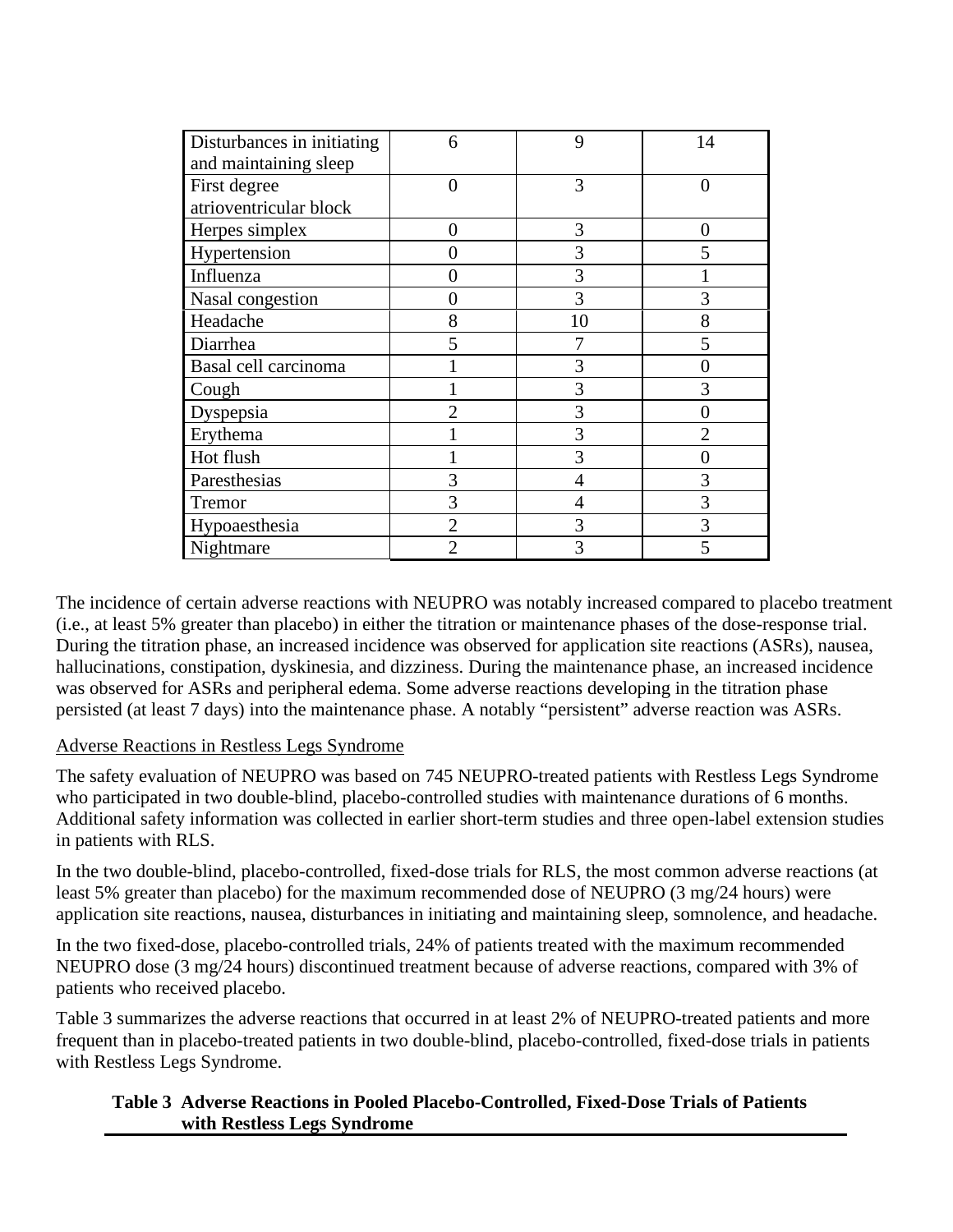|                         |                             | <b>NEUPRO Dose</b>     |                          |                         |                         |
|-------------------------|-----------------------------|------------------------|--------------------------|-------------------------|-------------------------|
|                         | <b>Placebo</b><br>$N = 217$ | $0.5$ mg/24h<br>$N=99$ | $1$ mg/24h<br>$N = 215$  | $2$ mg/24h<br>$N = 211$ | $3$ mg/24h<br>$N = 220$ |
| <b>Adverse Reaction</b> | $\frac{0}{0}$               | $\frac{0}{0}$          | $\frac{0}{0}$            | $\frac{0}{0}$           | $\frac{0}{0}$           |
| Application and         |                             |                        |                          |                         |                         |
| instillation site       |                             |                        |                          |                         |                         |
| reactions               | $\overline{4}$              | 23                     | 27                       | 38                      | 43                      |
| Nausea                  | 10                          | 18                     | 15                       | 23                      | 21                      |
| Disturbances in         |                             |                        |                          |                         |                         |
| initiating and          |                             |                        |                          |                         |                         |
| maintaining sleep       | 3                           | $\mathfrak{2}$         | 4                        | 3                       | 10                      |
| Headache                | 11                          | 21                     | 15                       | 18                      | 16                      |
| Asthenic                |                             |                        |                          |                         |                         |
| conditions <sup>*</sup> | 8                           | 11                     | 7                        | 14                      | 12                      |
| Somnolence              | $\overline{4}$              | 8                      | 5                        | 8                       | 10                      |
| Hypertension            | $\boldsymbol{0}$            | $\overline{3}$         | 1                        | $\mathbf{1}$            | $\overline{4}$          |
| Pruritus                | 3                           | 9                      | $\overline{4}$           | 3                       | $\overline{7}$          |
| Dry mouth               | $\overline{4}$              | $\overline{3}$         | 3                        | $\overline{3}$          | $\overline{7}$          |
| Vomiting                | $\mathbf{1}$                | $\overline{2}$         | $\overline{2}$           | $\overline{4}$          | $\overline{4}$          |
| <b>Dizziness</b>        | 6                           | $\overline{7}$         | 5                        | 9                       | 6                       |
| Hyperhidrosis           | $\overline{2}$              | $\mathbf{1}$           | $\overline{3}$           | 5                       | $\overline{3}$          |
| Abnormal dreams         | $\overline{0}$              | $\overline{c}$         | 1                        | $\overline{2}$          | 3                       |
| Irritability            | $\boldsymbol{0}$            | $\boldsymbol{0}$       | 1                        | 3                       | $\mathbf{1}$            |
| Muscle spasms           | $\mathbf{1}$                | $\overline{3}$         | $\mathbf{1}$             | $\overline{4}$          | $\mathbf{1}$            |
| Dyspepsia               | $\mathbf{1}$                | $\overline{2}$         | $\mathbf 1$              | $\overline{2}$          | 3                       |
| Hot flush               | 1                           | $\overline{4}$         | 1                        | 3                       | $\boldsymbol{0}$        |
| Menstrual disorder      | $\overline{0}$              | $\overline{0}$         | $\boldsymbol{0}$         | $\overline{2}$          | $\mathbf{1}$            |
| Sleep disorder          | $\mathbf{1}$                | $\boldsymbol{0}$       | $\overline{c}$           | $\overline{3}$          | 3                       |
| Viral gastroenteritis   | $\overline{0}$              | 1                      | 1                        | $\overline{2}$          | $\mathbf{1}$            |
| Sleep attacks           | $\overline{0}$              | $\boldsymbol{0}$       | $\mathbf 1$              | $\boldsymbol{0}$        | $\overline{2}$          |
| Sexual desire           |                             |                        |                          |                         |                         |
| disorder                | 3                           | 6                      | $\overline{4}$           | $\overline{4}$          | 5                       |
| Depression              | $\mathbf{1}$                | $\overline{3}$         | $\mathbf{1}$             | $\overline{2}$          | $\mathbf{1}$            |
| Decreased serum         |                             |                        |                          |                         |                         |
| ferritin                | 1                           | $\mathbf{2}$           | 1                        | $\mathbf{1}$            | $\mathfrak{2}$          |
| Vertigo                 | $\mathbf{1}$                | $\boldsymbol{0}$       | $\overline{4}$           | 3                       | $\mathbf{1}$            |
| Constipation            | 3                           | 6                      | 3                        | $\overline{2}$          | 5                       |
| Erythema                |                             | 1                      | $\mathbf{1}$             | $\boldsymbol{0}$        | $\overline{2}$          |
| <b>Sinusitis</b>        | $\mathbf{1}$                | $\overline{2}$         | $\mathbf 1$              | $\overline{2}$          | 3                       |
| Diarrhea                | $\overline{4}$              | 6                      | $\overline{\mathcal{L}}$ | 5                       | $\overline{4}$          |
| Increased weight        | $\mathbf{1}$                | 3                      | $\mathbf{1}$             | $\mathbf{1}$            | $\overline{2}$          |
| Nasopharyngitis         | $\overline{7}$              | $\overline{5}$         | 10                       | $\overline{7}$          | 8                       |

\* Asthenic conditions is a high-level term for the following preferred terms: asthenia, malaise, and fatigue.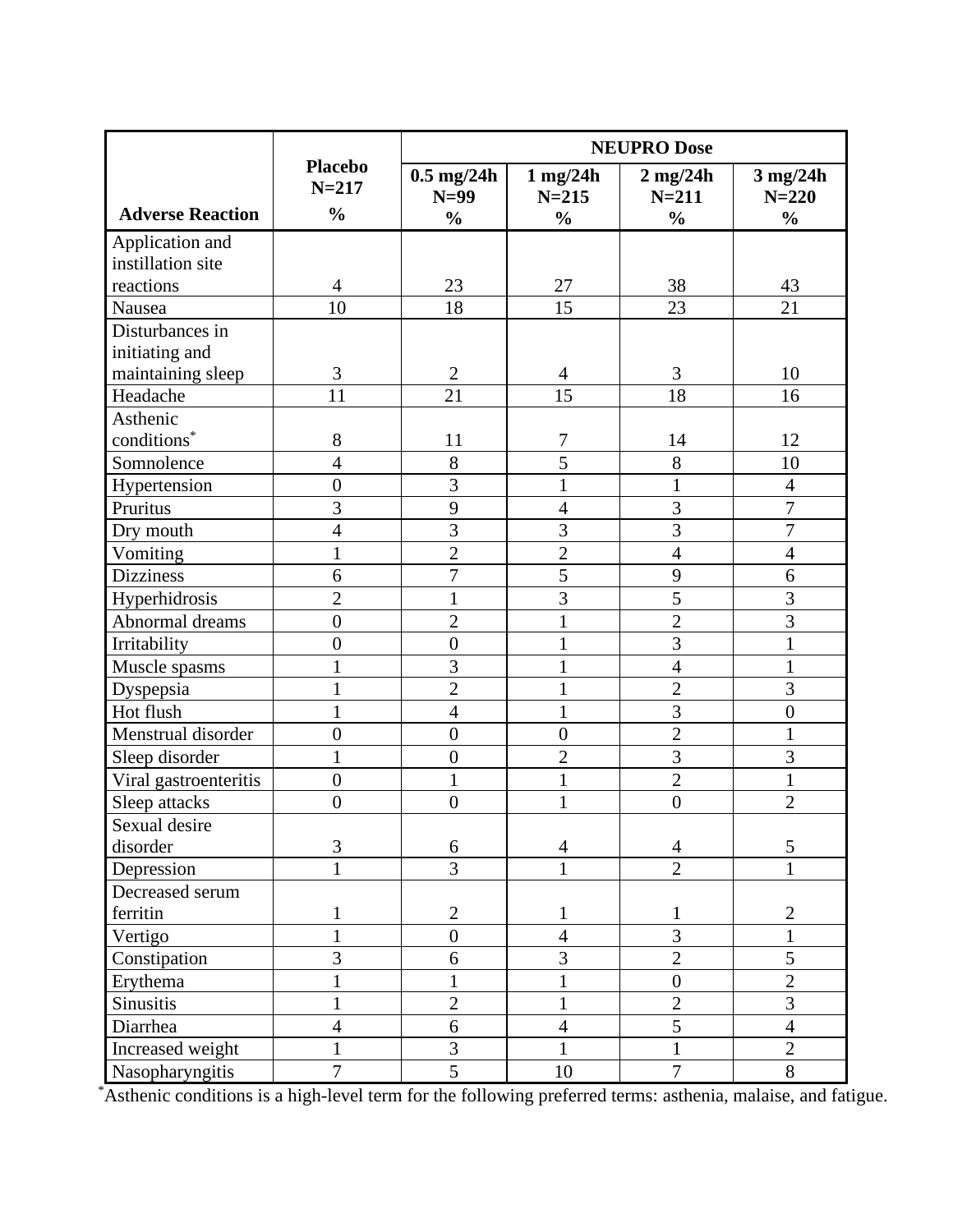The incidence of certain adverse reactions with NEUPRO treatment was increased compared to placebo (i.e., at least 5% greater than placebo) in either the titration or maintenance phases of the dose-response trials. During the titration phase, an increased incidence was observed for application site reactions (ASRs), nausea, headache, asthenic conditions, and disturbances in initiating and maintaining sleep. During the maintenance phase, an increased incidence was observed for ASRs. Some adverse reactions developing in the titration phase persisted (at least 7 days) into the maintenance phase. These "persistent" adverse reactions were ASRs, nausea, and disturbances in initiating and maintaining sleep.

# **6.2 Laboratory Changes**

Some clinical laboratory analytes were abnormal in patients treated with the maximum recommended NEUPRO dose in the fixed-dose, placebo-controlled, dose-response trials for patients with early- and advanced-stage Parkinson's disease and with RLS.

Patients with early-stage Parkinson's disease receiving NEUPRO had an increased risk for low hemoglobin below the normal reference range (NEUPRO 8% vs. placebo 2%) and for decreased hematocrit below the normal reference range (NEUPRO 8% vs. placebo 5%). Patients with advanced-stage Parkinson's disease receiving NEUPRO had an increased risk for a low hemoglobin below the normal reference range (NEUPRO 15% vs. placebo 11%) and for decreased hematocrit below the normal reference range (NEUPRO 17% vs. placebo 14%). Patients with RLS receiving NEUPRO had an increased risk for a decreased hemoglobin below the normal reference range (NEUPRO 15% vs. placebo 12%). There was also an increased risk for markedly decreased hemoglobin and hematocrit (NEUPRO 2% vs. placebo 0%) in patients with advanced-stage Parkinson's disease receiving NEUPRO and for markedly decreased hematocrit (NEUPRO 1% vs. placebo 0%) in patients with RLS receiving NEUPRO.

Patients with early-stage Parkinson's disease receiving NEUPRO had an increased risk for elevated serum blood urea nitrogen (BUN) above the normal reference range (NEUPRO 11% vs. placebo 2%). There was also an increased risk for markedly elevated serum BUN (NEUPRO 3% vs. placebo 2%) in patients with advancedstage Parkinson's disease receiving NEUPRO.

There was an increased risk for low serum glucose below the normal reference range in patients with earlystage Parkinson's disease receiving NEUPRO (NEUPRO 15% vs. placebo 6%) and in patients with advancedstage Parkinson's disease (NEUPRO 10% vs. placebo 7%). There was also an increased risk for markedly decreased serum glucose (NEUPRO 1% vs. placebo 0%) in patients with advanced-stage Parkinson's disease receiving NEUPRO.

Serum creatine phosphokinase (CPK) was elevated in Japanese patients taking NEUPRO for early- or advanced-stage Parkinson's disease in placebo-controlled, flexible-dose studies conducted in Japan. The frequency of CPK elevation observed in patients receiving NEUPRO for early-stage Parkinson's disease was 40% (35/88) in the NEUPRO group compared to 17% (15/89) in the placebo group. The frequency of CPK elevation observed in patients receiving NEUPRO for advanced-stage Parkinson's disease was 39% (99/253) in the NEUPRO group compared to 20% (34/171) in the placebo group using pooled data from two studies. Increased CPK occurred at any time during the respective studies, and in some instances increased CPK was observed at two or more consecutive visits. The total daily dose of NEUPRO taken by patients with early- and advanced-stage Parkinson's disease ranged between 2 mg/24 hours to 16 mg/24 hours. Studies of NEUPRO conducted outside of Japan did not include assessments of serum CPK in patients treated for Parkinson's disease*.* Increased CPK was also reported in postmarketing data.

# **6.3 Postmarketing Experience**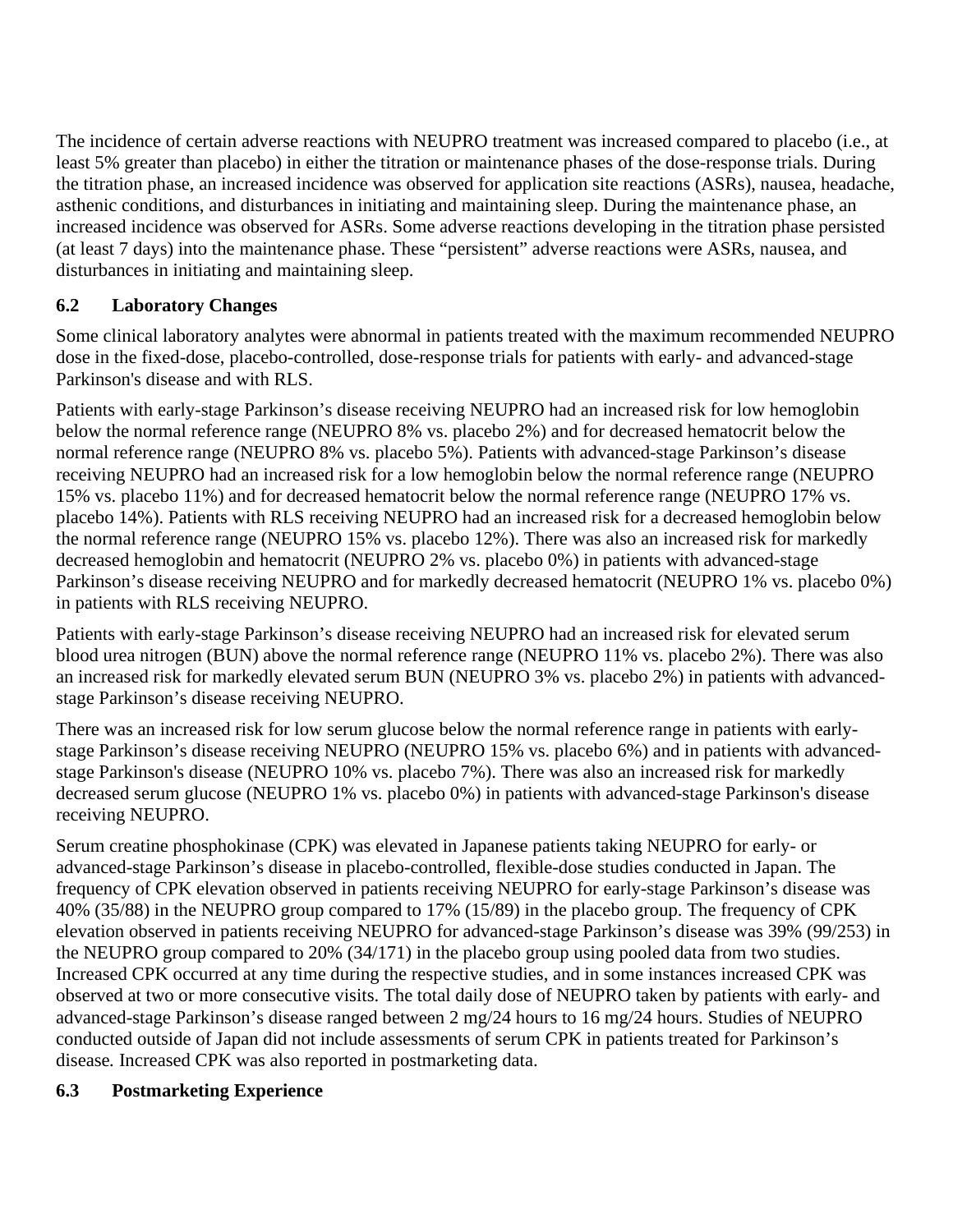The following adverse reaction has been identified during post-approval use of NEUPRO. Because these reactions are reported voluntarily from a population of uncertain size, it is not always possible to reliably estimate their frequency or establish a causal relationship to drug exposure.

*Nervous System Disorders:* Dropped head syndrome

*Musculoskeletal and connective tissue disorders:* Rhabdomyolysis

# **7 DRUG INTERACTIONS**

## **7.1 Dopamine Antagonists**

Dopamine antagonists, such as antipsychotics or metoclopramide, may diminish the effectiveness of NEUPRO *[see Clinical Pharmacology (12.3)]*.

# **8 USE IN SPECIFIC POPULATIONS**

## **8.1 Pregnancy**

## Risk Summary

There are no adequate data on the developmental risk associated with the use of NEUPRO in pregnant women. In animal studies, rotigotine was shown to have adverse effects on embryofetal development when administered during pregnancy at doses similar to or lower than those used clinically [*see Data*].

In the U.S. general population, the estimated background risk of major birth defects and of miscarriage in clinically recognized pregnancies is 2% to 4% and 15% to 20%, respectively. The background risk of major birth defects and miscarriage in the indicated population is unknown.

## Data

## *Animal Data*

Rotigotine administered subcutaneously (0, 10, 30, or 90 mg/kg/day) to pregnant mice during organogenesis (gestation days 6 through 15) resulted in increased incidences of delayed skeletal ossification and decreased fetal body weights at the two highest doses and an increase in embryofetal death at the high dose. The no-effect dose for embryofetal developmental toxicity in mice is approximately 6 times the maximum recommended human dose (MRHD) for Parkinson's disease (8 mg/24 hours) on a body surface area (mg/m<sup>2</sup>) basis. Rotigotine administered subcutaneously (0, 0.5, 1.5, or 5 mg/kg/day) to pregnant rats during organogenesis (gestation days 6 through 17) resulted in increased embryofetal death at all doses. The lowest effect dose is less than the MRHD on a mg/m2 basis. This effect in rats is thought to be due to the prolactin-lowering effect of rotigotine. When rotigotine was administered subcutaneously (0, 5, 10, or 30 mg/kg/day) to pregnant rabbits during organogenesis (gestation days 7 through 19), an increase in embryofetal death occurred at the two highest doses tested. The no-effect dose is 12 times the MRHD on a mg/m<sup>2</sup> basis.

In a study in which rotigotine was administered subcutaneously (0, 0.1, 0.3, or 1 mg/kg/day) to rats throughout pregnancy and lactation (gestation day 6 through postnatal day 21), impaired growth and development during lactation and long-term neurobehavioral abnormalities were observed in the offspring at the highest dose tested; when those offspring were mated, growth and survival of the next generation were adversely affected. The noeffect dose for pre- and postnatal developmental toxicity (0.3 mg/kg/day) is less than the MRHD on a mg/m<sup>2</sup> basis.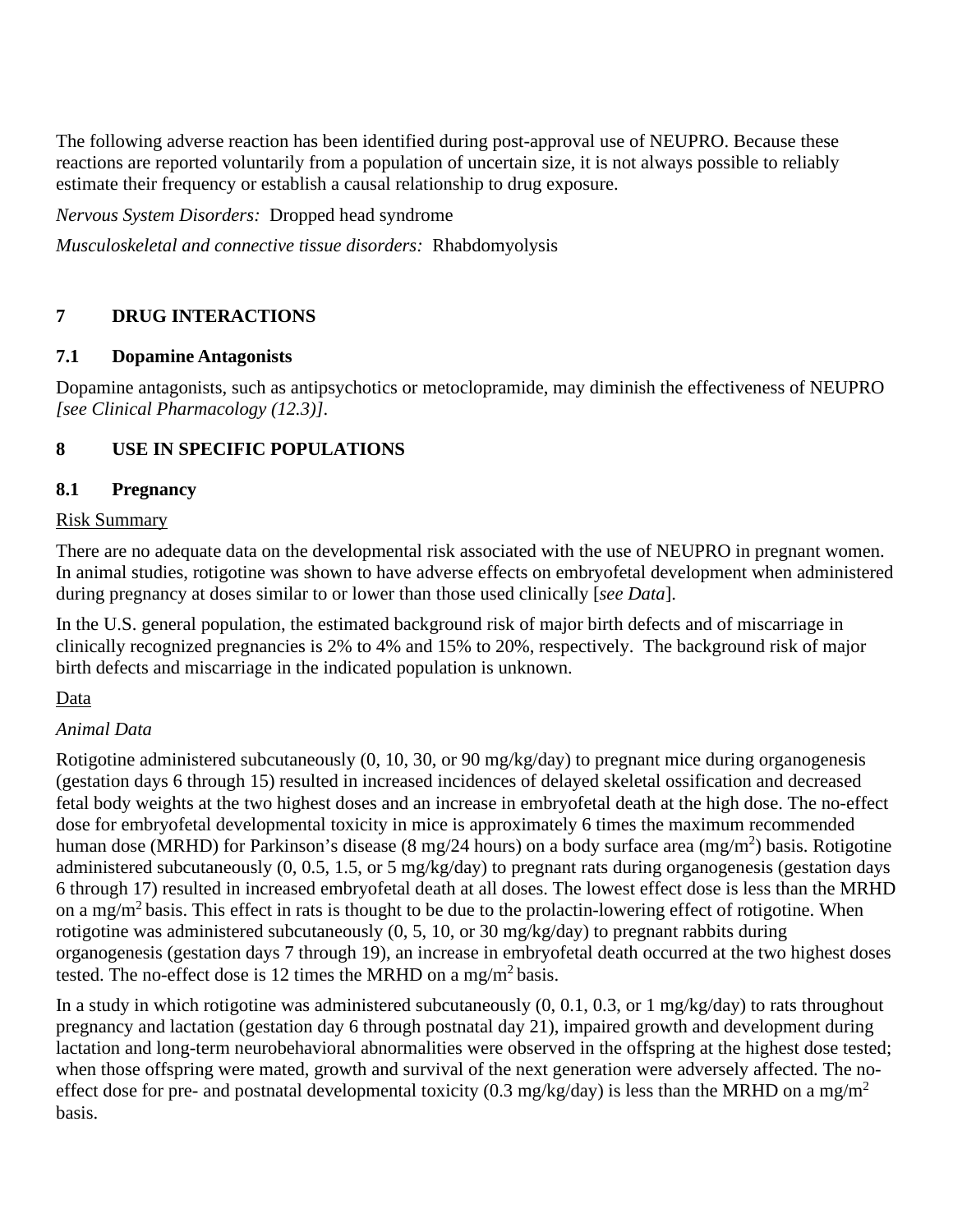# **8.2 Lactation**

## Risk Summary

There are no data on the presence of rotigotine in human milk, the effects of rotigotine on the breastfed infant, or the effects of rotigotine on milk production. However, inhibition of lactation may occur because rotigotine decreases secretion of prolactin in humans. Studies have shown that rotigotine and/or its metabolite(s) are excreted in rat milk.

The developmental and health benefits of breastfeeding should be considered along with the mother's clinical need for NEUPRO and any potential adverse effects on the breastfed infant from NEUPRO or from the underlying maternal condition.

## **8.4 Pediatric Use**

Safety and effectiveness in pediatric patients for any indication have not been established.

# **8.5 Geriatric Use**

Of patients receiving NEUPRO in clinical studies for the treatment of Parkinson's disease, approximately 50% were age 65 and over, and approximately 11% were age 75 and over. Among patients receiving NEUPRO in clinical studies for the treatment of RLS, 26% were age 65 and over. No overall differences in safety or effectiveness were observed between these patients and younger patients, and other reported clinical experience has not identified differences in responses between the elderly and younger patients, but greater sensitivity of some older individuals cannot be ruled out.

No overall differences in plasma levels of rotigotine were observed between patients who were 65 to 80 years old compared with younger patients receiving the same rotigotine doses.

# **10 OVERDOSAGE**

# **10.1 Overdose Symptoms**

The most likely symptoms of overdose would be those related to the pharmacodynamic profile of a dopamine agonist, including nausea, vomiting, hypotension, involuntary movements, hallucinations, confusion, convulsions, and other signs of excessive dopaminergic stimulation.

# **10.2 Overdose Management**

There is no known antidote for overdosage of dopamine agonists. In case of suspected overdose, the excess transdermal system(s) should immediately be removed from the patient. Concentrations of rotigotine decrease after patch removal. The terminal half-life of rotigotine is 5 to 7 hours. The pharmacokinetic profile showed a biphasic elimination with an initial half-life of 3 hours. The patient's heart rate, heart rhythm, and blood pressure should be monitored. As shown in a study of renally impaired patients, dialysis is not expected to be beneficial. Treatment of overdose may require general supportive measures to maintain vital signs. If it is necessary to discontinue use of rotigotine after overdose, it should be discontinued gradually to prevent hyperpyrexia and confusion *[see Dosage and Administration (2.4) and Warnings and Precautions (5.15)].*

# **11 DESCRIPTION**

NEUPRO is a transdermal system that provides continuous delivery of rotigotine, a non-ergoline dopamine agonist, for 24 hours following application to intact skin.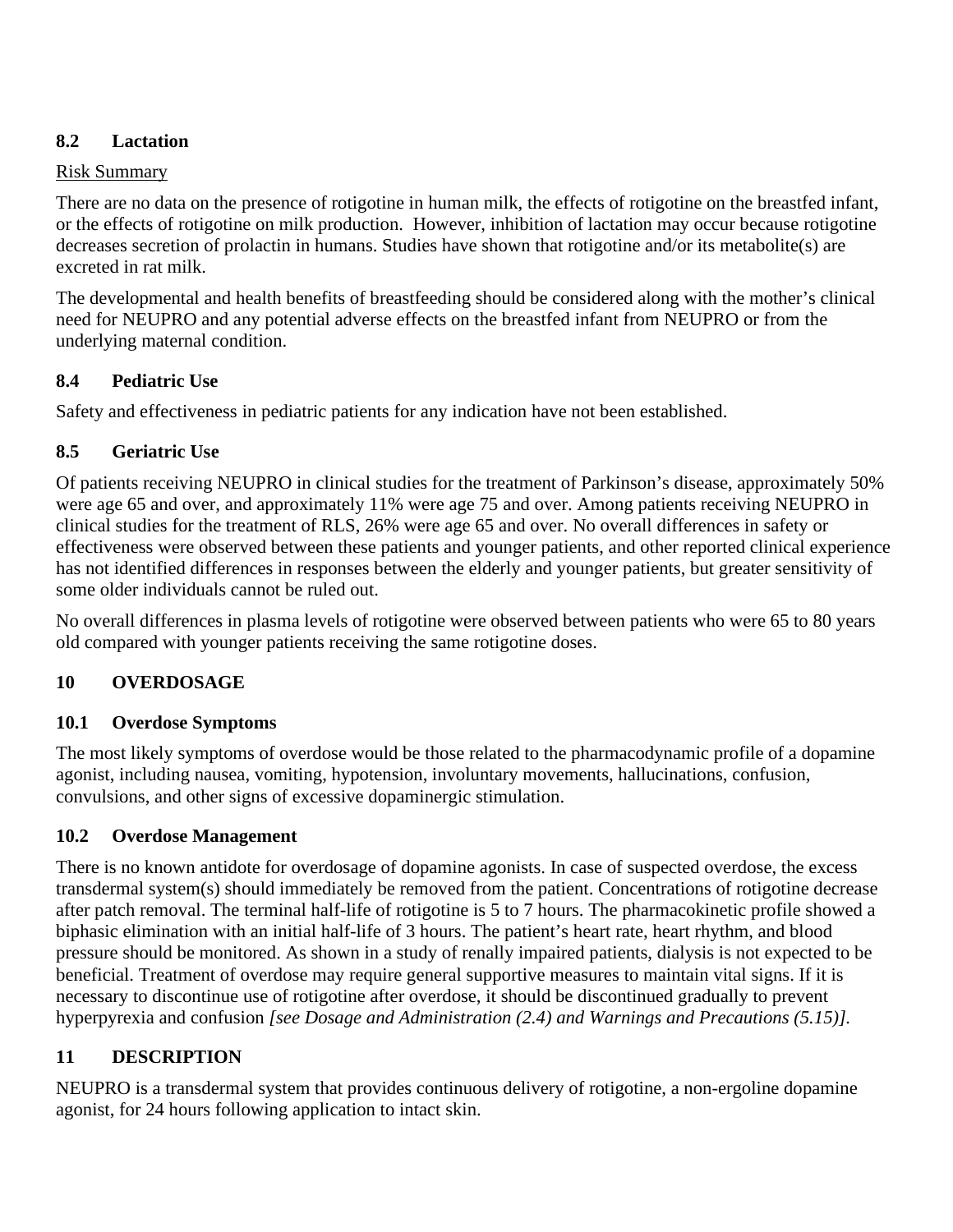NEUPRO is available in six strengths as shown in Table 4.

| <b>NEUPRO Nominal Dose</b>      | Rotigotine Content per<br>System | NEUPRO System Size |
|---------------------------------|----------------------------------|--------------------|
| $1 \text{ mg}/24 \text{ hours}$ | $2.25$ mg                        | $5 \text{ cm}^2$   |
| $2 \text{ mg}/24 \text{ hours}$ | $4.5 \text{ mg}$                 | $10 \text{ cm}^2$  |
| $3 \text{ mg}/24 \text{ hours}$ | $6.75$ mg                        | $15 \text{ cm}^2$  |
| $4 \text{ mg}/24 \text{ hours}$ | 9 <sub>mg</sub>                  | $20 \text{ cm}^2$  |
| $6 \text{ mg}/24 \text{ hours}$ | $13.5 \text{ mg}$                | $30 \text{ cm}^2$  |
| $8 \text{ mg}/24 \text{ hours}$ | $18 \text{ mg}$                  | $40 \text{ cm}^2$  |

**Table 4 Nominal Dose, Drug Content, and Transdermal System Size**

The chemical name of rotigotine is (6S)-6-{propyl[2-(2-thienyl)ethyl]amino}-5,6,7,8-tetrahydro-1-naphthalenol. The empirical formula is  $C_{19}H_{25}NOS$ . The molecular weight is 315.48. The structural formula for rotigotine is:



The asterisk designates the chiral center.

## System Components and Structure

NEUPRO is a thin, matrix-type transdermal system composed of three layers as shown in Figure 1:



Backing film Drug matrix Protective liner

# **Figure 1: System Schematic**

1. A flexible, tan-colored backing film, consisting of an aluminized polyester film coated with a pigment-layer on the outer side. The backing provides structural support and protection of the drug-loaded adhesive layer from the environment.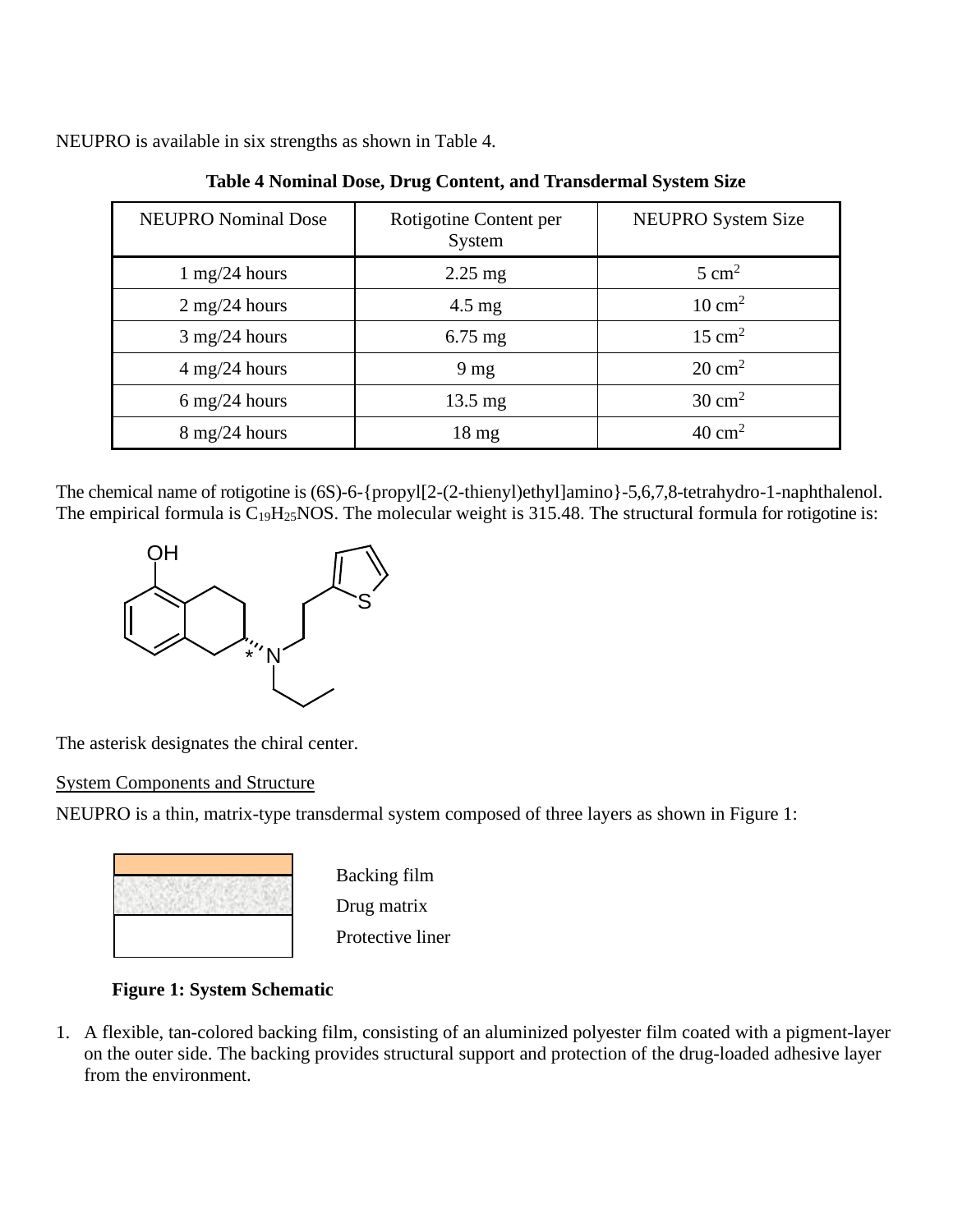- 2. A self-adhesive drug matrix layer, consisting of the active component rotigotine and the following inactive components: ascorbyl palmitate, povidone, silicone adhesive, sodium metabisulfite, and dl-alphatocopherol.
- 3. A protective liner, consisting of a transparent fluoropolymer-coated polyester film. This liner protects the adhesive layer during storage and is removed just prior to application.

# **12 CLINICAL PHARMACOLOGY**

# **12.1 Mechanism of Action**

Rotigotine is a non-ergoline dopamine agonist. The precise mechanism of action of rotigotine as a treatment for Parkinson's disease is unknown, although it is thought to be related to its ability to stimulate dopamine receptors within the caudate-putamen in the brain. The precise mechanism of action of rotigotine as a treatment for Restless Legs Syndrome is unknown but is thought to be related to its ability to stimulate dopamine receptors.

# **12.2 Pharmacodynamics**

# Cardiac Electrophysiology

There is no indication of a QT/QTc prolonging effect of NEUPRO in doses up to 24 mg/24 hours. The effects of NEUPRO at doses up to 24 mg/24 hours (supratherapeutic doses) on the QT/QTc interval was evaluated in a double-blind, randomized, placebo- and positive-controlled (moxifloxacin 400 mg IV, single dose), parallelgroup trial with an overall treatment period of 52 days in male and female patients with advanced-stage Parkinson's disease. Assay sensitivity was confirmed by significant QTc prolongation by moxifloxacin.

# **12.3 Pharmacokinetics**

On average, approximately 45% of the rotigotine from the patch is released within 24 hours  $(0.2 \text{ mg/cm}^2)$ . Rotigotine is primarily eliminated in the urine as inactive conjugates. After removal of the patch, plasma levels decreased with a terminal half-life of 5 to 7 hours. The pharmacokinetic profile showed a biphasic elimination with an initial half-life of 3 hours.

# Absorption and Bioavailability

When single doses of 8 mg/24 hours are applied to the trunk, there is an average lag time of approximately 3 hours until drug is detected in plasma (range 1 to 8 hours).  $T_{\text{max}}$  typically occurs between 15 to 18 hours post dose but can occur from 4 to 27 hours post dose. However, there is no characteristic peak concentration observed. Rotigotine displays dose-proportionality over a daily dose range of 1 mg/24 hours to 24 mg/24 hours. In the clinical studies of rotigotine effectiveness, the transdermal system application site was rotated from day to day (abdomen, thigh, hip, flank, shoulder, or upper arm) and the mean measured plasma concentrations of rotigotine were stable over the 6 months of maintenance treatment. Relative bioavailability for the different application sites at steady-state was evaluated in subjects with Parkinson's disease. In a single trial conducted in patients with early-stage Parkinson's disease, differences in bioavailability ranged from less than 1% (abdomen vs. hip) to 46% (shoulder vs. thigh) with shoulder application showing higher bioavailability.

Because rotigotine is administered transdermally, food should not affect absorption.

In a 14-day clinical study with rotigotine administered to healthy subjects, steady-state plasma concentrations were achieved within 2 to 3 days of daily dosing.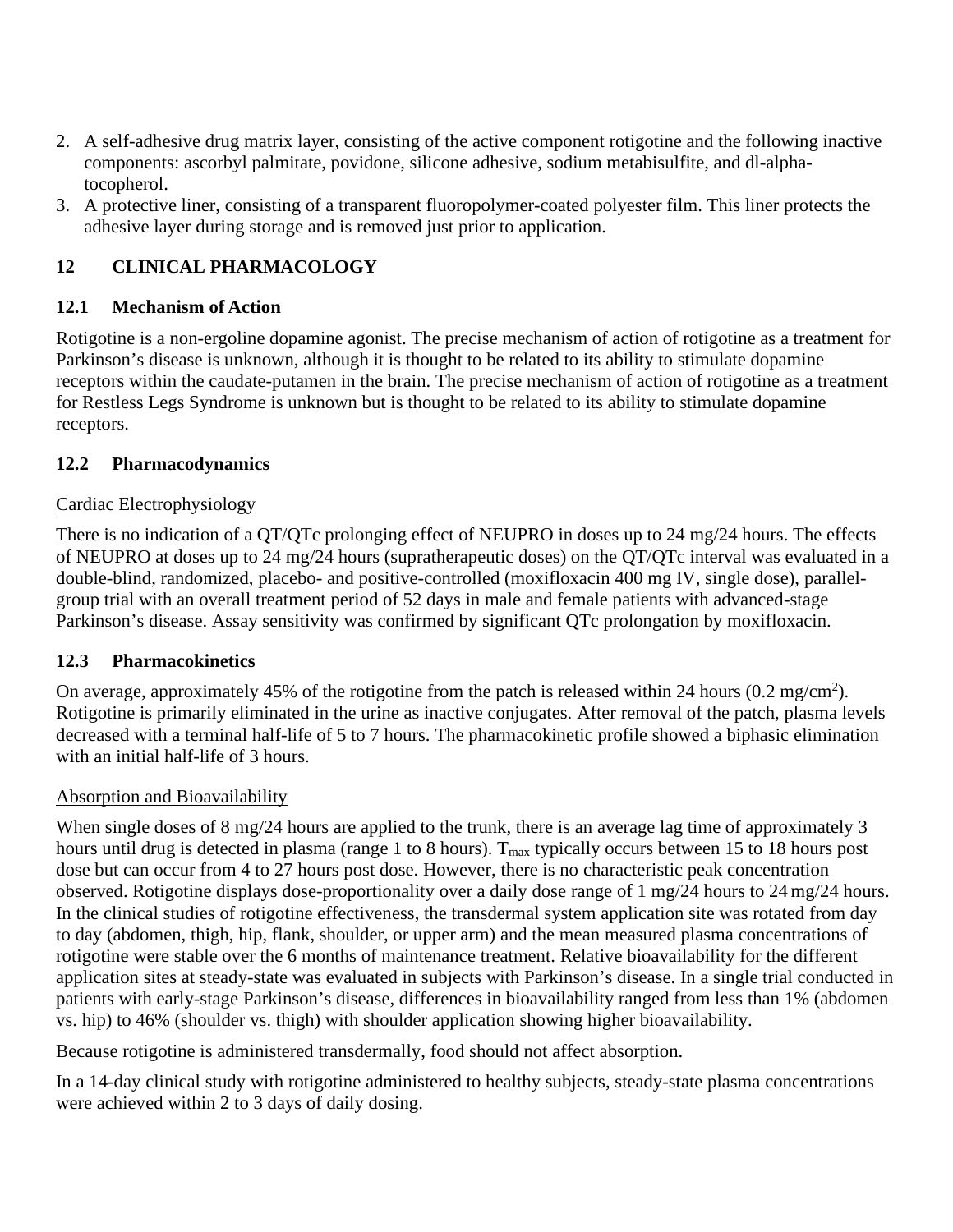Average NEUPRO plasma concentrations (±95% CI) in patients with early-stage Parkinson's disease are shown in Figure 2 after application of a 8 mg/24 hours transdermal system to 1 of 6 application sites(shoulder, upper arm, flank, hip, abdomen, or thigh) on 2 different days during the maintenance phase.

## **Figure 2 Average NEUPRO Plasma Concentrations in Patients with Early-Stage Parkinson's Disease**



## **Distribution**

The weight normalized apparent volume of distribution (Vd/F) in humans is approximately 84 L/kg after repeated dose administration.

The binding of rotigotine to human plasma proteins is approximately 92% *in vitro* and 89.5% *in vivo*.

## Metabolism and Elimination

Rotigotine is extensively metabolized by conjugation and N-dealkylation. After intravenous dosing the predominant metabolites in human plasma are sulfate conjugates of rotigotine, glucuronide conjugates of rotigotine, sulfate conjugates of the N-despropyl-rotigotine and conjugates of N-desthienylethyl-rotigotine. Multiple CYP isoenzymes, sulfotransferases and two UDP-glucuronosyltransferases catalyze the metabolism of rotigotine.

After removal of the patch, plasma levels decreased with a terminal half-life of 5 to 7 hours. The pharmacokinetic profile showed a biphasic elimination with an initial half-life of 3 hours.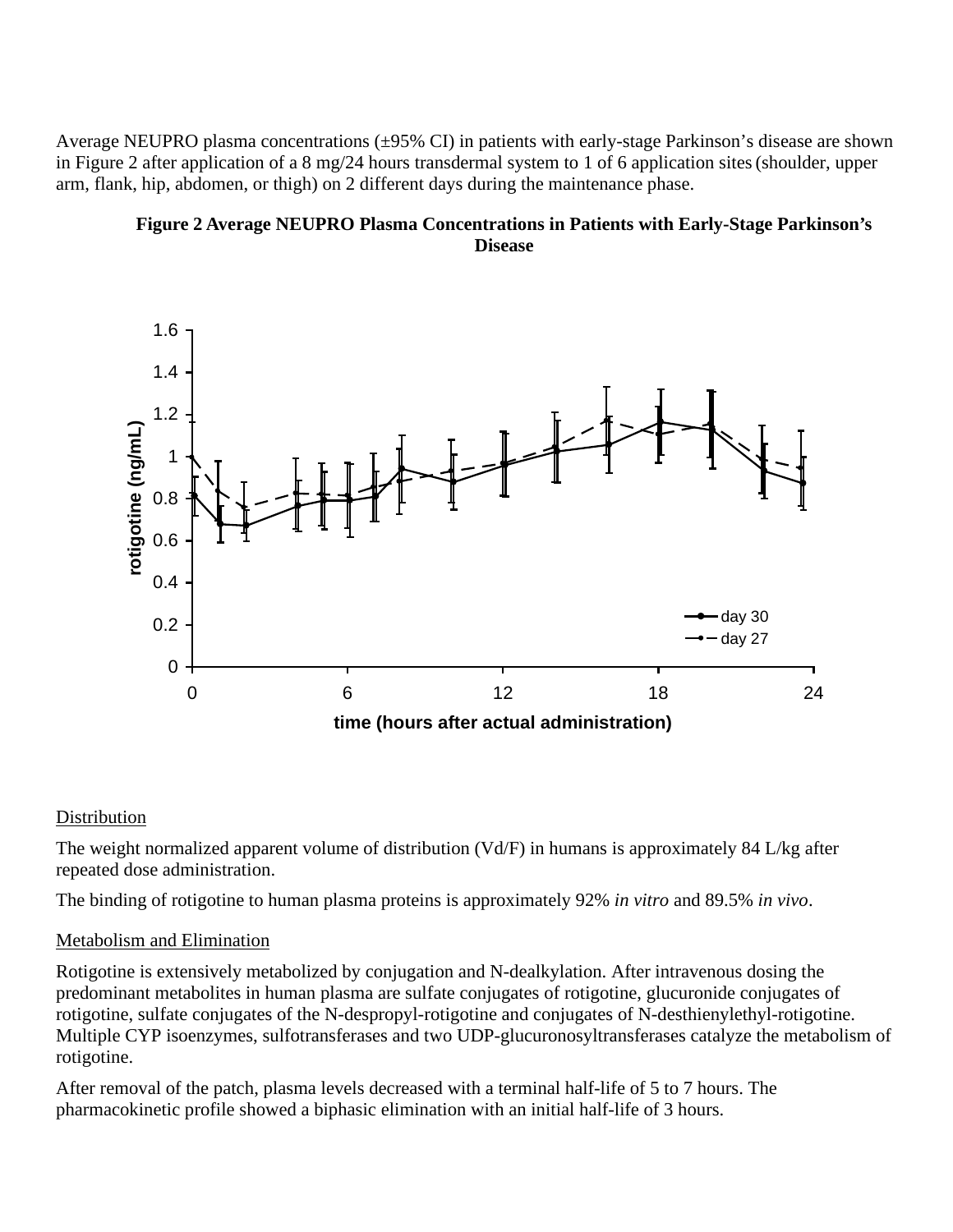Rotigotine is primarily excreted in urine (approximately 71%) as inactive conjugates of the parent compound and N-desalkyl metabolites. A smaller proportion is excreted in feces (approximately 23%). The major metabolites found in urine were rotigotine sulfate (16% to 22% of the absorbed dose), rotigotine glucuronide (11% to 15%), and N-despropyl-rotigotine sulfate metabolite (14% to 20%) and N-desthienylethyl-rotigotine sulfate metabolite (10% to 21%). Approximately 11% is renally eliminated as other metabolites. A small amount of unconjugated rotigotine is renally eliminated (less than 1% of the absorbed dose).

## Drug Interaction Studies

# *CYP Interactions*

*In vitro* studies indicate that multiple CYP-isoforms are capable of catalyzing the metabolism of rotigotine. In human liver microsomes, no extensive inhibition of the metabolism of rotigotine was observed when coincubated with CYP isoform specific inhibitors. If an individual CYP isoform is inhibited, other isoforms can catalyze rotigotine metabolism.

Rotigotine, the 5-O-glucuronide and its desalkyl and monohydroxy metabolites were analyzed for interactions with the human CYP isoenzymes CYP1A2, CYP2C9, CYP2C19, CYP2D6, and CYP3A4 *in vitro*. Based on these results, no risk for inhibition of CYP1A2, CYP2C9, and CYP3A4 catalyzed metabolism of other drugs is predicted at therapeutic rotigotine concentrations. There is a low risk of inhibition of CYP2C19 and CYP2D6 catalyzed metabolism of other drugs at therapeutic concentrations.

In human hepatocytes *in vitro*, there was no indication for induction of CYP1A2, CYP2B6, CYP2C9, CYP2C19, and CYP3A4.

Rotigotine is metabolized by multiple sulfotransferases and two UDP-glucuronosyltransferases (UGT1A9 and UGT2B15). These multiple pathways make it unlikely that inhibition of any one pathway would alter rotigotine concentrations significantly.

## *Protein Displacement, Warfarin*

*In vitro*, no potential for displacement of warfarin by rotigotine (and vice versa) from their respective human serum albumin binding sites was detected.

## *Digoxin*

The effect of rotigotine on the pharmacokinetics of digoxin has been investigated *in vitro* in Caco-2 cells. Rotigotine did not influence the P-glycoprotein-mediated transport of digoxin. Therefore, rotigotine would not be expected to affect the pharmacokinetics of digoxin.

## *Cimetidine*

Co-administration of rotigotine (up to 4 mg/24 hours) with cimetidine (400 mg twice daily), an inhibitor of CYP1A2, CYP2C19, CYP2D6, and CYP3A4, did not alter the steady-state pharmacokinetics of rotigotine in healthy subjects.

# *Levodopa/Carbidopa*

Co-administration of levodopa/carbidopa (100/25 mg twice daily) with rotigotine (4 mg/24 hours) had no effect on the steady-state pharmacokinetics of rotigotine; rotigotine had no effect on the pharmacokinetics of levodopa/carbidopa.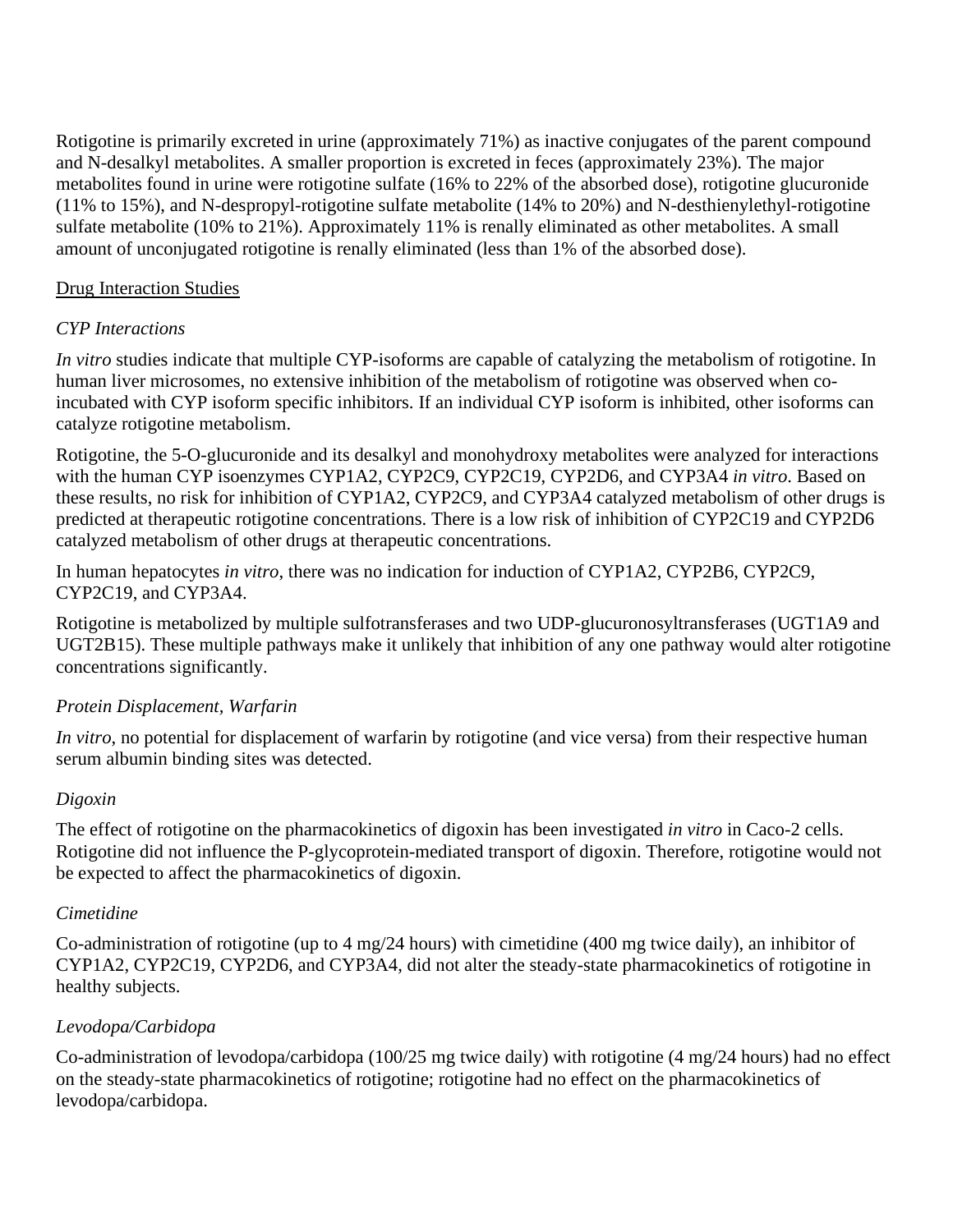## *Oral Contraception*

Co-administration of rotigotine (3 mg/24 hours) did not affect the pharmacodynamics and pharmacokinetics of oral contraceptives (0.03 mg ethinylestradiol, 0.15 mg levonorgestrel).

## *Omeprazole*

Co-administration of the CYP2C19 selective inhibitor omeprazole (40 mg/day) had no effect on the steady-state pharmacokinetics of rotigotine (4 mg/24 hours).

## Pharmacokinetics in Special Populations

## *Hepatic Impairment*

The effect of impaired hepatic function on the pharmacokinetics of rotigotine has been studied in subjects with moderate hepatic impairment (Child-Pugh classification – Grade B). There were no relevant changes in rotigotine plasma concentrations. No information is available on subjects with severe impairment of hepatic function.

## *Renal Impairment*

The effect of renal function on rotigotine pharmacokinetics has been studied in subjects with mild to severe impairment of renal function including subjects requiring dialysis compared to healthy subjects. There were no relevant changes in rotigotine plasma concentrations (up to end-stage renal disease requiring hemodialysis). In subjects with severe renal impairment not on dialysis (i.e., creatinine clearance 15 to less than 30 ml/min), exposure to conjugated rotigotine metabolites was doubled.

## *Gender*

Female and male subjects and patients had similar plasma concentrations (body weight normalized).

# *Geriatric Patients*

Plasma concentrations of rotigotine in patients 65 to 80 years of age were similar to those in younger patients, approximately 40 to 64 years of age. Although not studied, exposures in older subjects (more than 80 years) may be higher due to skin changes with aging.

# *Pediatric Patients*

The pharmacokinetics of rotigotine in subjects below the age of 18 years has not been established.

## *Race*

The pharmacokinetic profile was similar in Caucasians, Blacks, and Japanese.

## Adhesion

Adhesion was examined in subjects with Parkinson's disease when patches were applied to rotating sites. Similar results were observed for the 4 mg/24 hours (20 cm<sup>2</sup>), 6 mg/24 hours (30 cm<sup>2</sup>), and 8 mg/24 hours  $(40 \text{ cm}^2)$  patches. An adherence of 90% or more of the patch surface was observed in 71% to 82% of cases. A partial detachment of more than 10% was observed in 15% to 24% of cases. A complete detachment of the patch was observed in 3% to 5% of cases.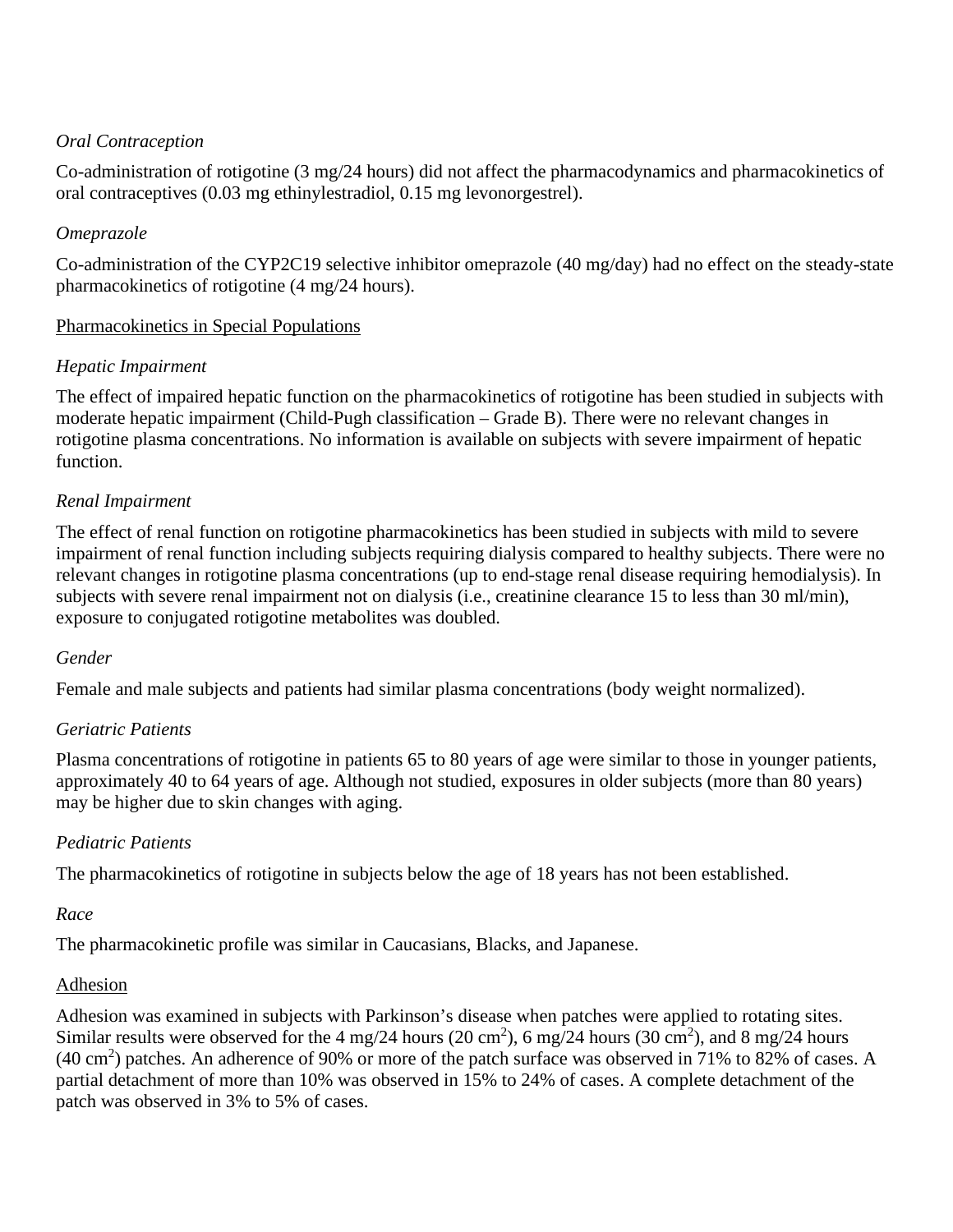# **13 NONCLINICAL TOXICOLOGY**

# **13.1 Carcinogenesis, Mutagenesis, Impairment of Fertility**

## **Carcinogenesis**

Two-year carcinogenicity studies of rotigotine were conducted in mice at doses of 0, 3, 10, and 30 mg/kg and in rats at doses of 0, 0.3, 1, and 3 mg/kg; in both studies rotigotine was administered subcutaneously once every 48 hours. No significant increases in tumors occurred in mice at doses up to 9 times the maximum recommended human dose (MRHD) in Parkinson's disease (8 mg/24 hours).

In rats, there were increases in Leydig cell tumors and in uterine tumors (adenocarcinomas, squamous cell carcinomas) at all doses. The endocrine mechanisms believed to be involved in the production of these tumors in rats are not considered relevant to humans. Therefore, there were no tumor findings considered relevant to humans at plasma exposures (AUC) up to 4 to 6 times that in humans at the MRHD.

# **Mutagenesis**

Rotigotine was negative in the *in vitro* bacterial reverse mutation (Ames) and in the *in vivo* micronucleus assays. Rotigotine was mutagenic and clastogenic in the *in vivo* mouse lymphoma *tk* assay.

# Infertility

When rotigotine was administered subcutaneously  $(0, 1.5, 5,$  or 15 mg/kg/day) to female rats prior to and during mating and continuing through gestation day 7, an absence of implantation was observed at all doses. The lowest dose tested is 2 times the MRHD on a mg/m<sup>2</sup> basis. In male rats treated from 70 days prior to and during mating, there was no effect on fertility; however, a decrease in epididymal sperm motility was observed at the highest dose tested. The no-effect dose (5 mg/kg/day) is 6 times the MRHD on a mg/m<sup>2</sup> basis. When rotigotine was administered subcutaneously to female mice at doses of 0, 10, 30, and 90 mg/kg/day from 2 weeks until 4 days before mating and then at a dose of 6 mg/kg/day (all groups) (approximately 4 times the MRHD on a  $mg/m<sup>2</sup>$  basis) from 3 days before mating until gestation day 7, a markedly reduced (low dose) or complete absence of implantation (mid and high doses) was observed. The effects on implantation in rodents are thought to be due to the prolactin-lowering effect of rotigotine. In humans, chorionic gonadotropin, not prolactin, is essential for implantation.

# **13.2 Animal Toxicology and/or Pharmacology**

# Retinal Pathology: Albino rats

Retinal degeneration was observed in albino rats in a 6-month toxicity study at the highest dose of rotigotine (plasma exposure [AUC] at least 15 times that in humans at the MRHD). Retinal degeneration was not observed in the 2-year carcinogenicity studies in albino rat (plasma AUCs up to 4-6 times that in humans at the MRHD) or albino mouse, or in monkeys treated for 1 year. The potential significance of this effect in humans has not been established, but cannot be disregarded because disruption of a mechanism that is universally present in vertebrates (i.e., disk shedding) may be involved.

# **14 CLINICAL STUDIES**

# **14.1 Parkinson's Disease**

The effectiveness of NEUPRO in the treatment of the signs and symptoms of idiopathic Parkinson's disease was established in five parallel-group, randomized, double-blind, placebo-controlled trials conducted in the U.S. and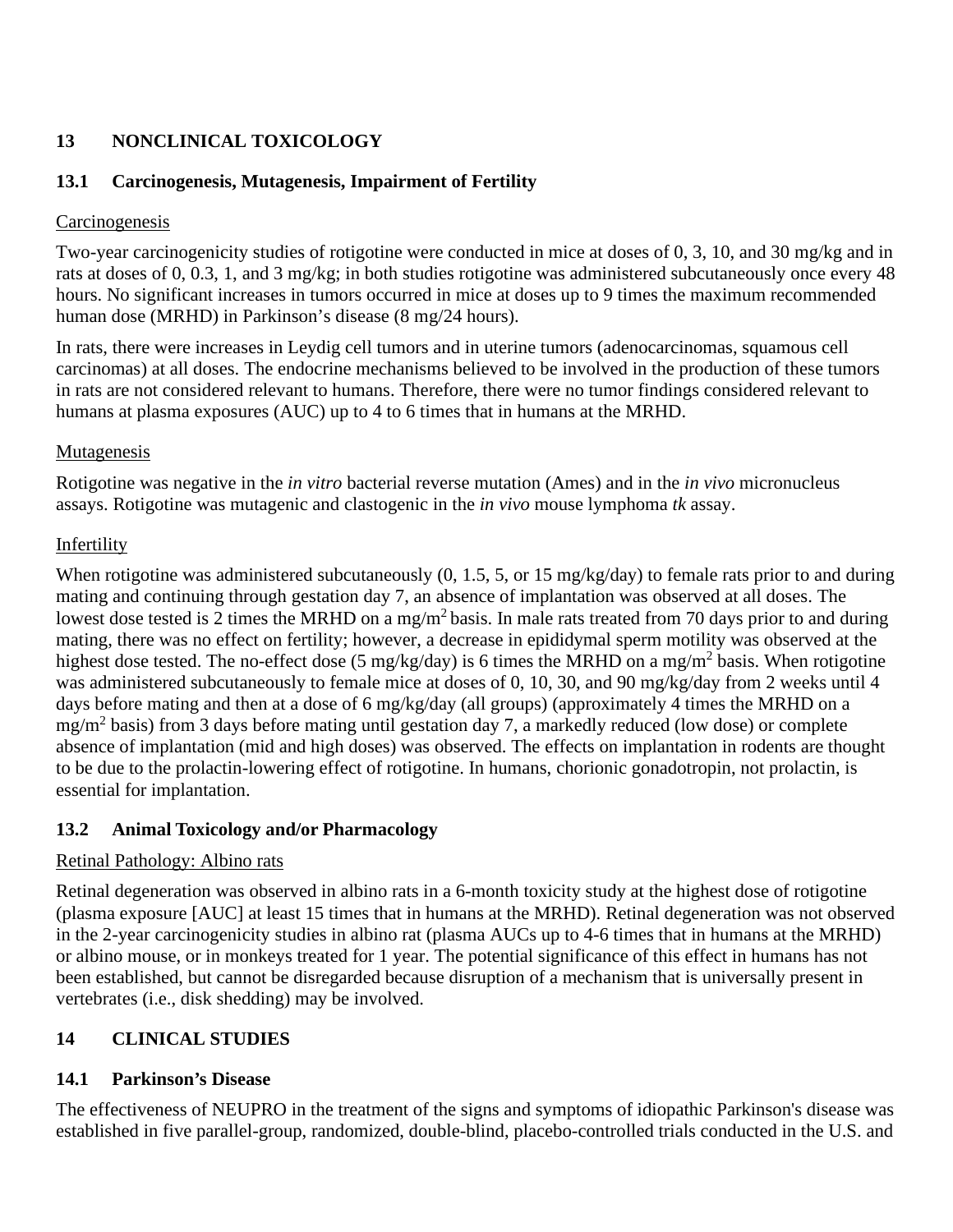abroad. Three of these five trials enrolled patients with early-stage Parkinson's disease (not receiving levodopa), and two enrolled patients with advanced-stage Parkinson's disease who were receiving levodopa. Depending on trial design, patients underwent a weekly titration of NEUPRO in 2 mg/24 hours increments to either the randomized dose or optimal dose. Back titrations by 2 mg/24 hours decrement of NEUPRO were permitted for intolerable adverse events. Patch application sites were changed on a daily basis.

Change from baseline in the Unified Parkinson's Disease Rating Scale (UPDRS), Parts II + III, served as the primary outcome assessment measure in the early-stage studies. The UPDRS is a four-part multi-item rating scale intended to evaluate mentation (Part I), Activities of Daily Living (ADL) (Part II), motor performance (Part III), and complications of therapy (Part IV). Part II of the UPDRS contains 13 questions relating to ADL, which are scored from 0 (normal) to 4 (maximal severity) for a maximum (worst) score of 52. Part III of the UPDRS contains 27 questions (for 14 items) and is scored as described for Part II. Part III is designed to assess the severity of the cardinal motor findings in patients with Parkinson's disease (e.g., tremor, rigidity, bradykinesia, postural instability, etc.), scored for different body regions, and has a maximum (worst) score of 108.

Change from baseline in time spent "off" (hours) based on daily diaries was the primary outcome assessment in the two trials of advanced-stage Parkinson's disease (with levodopa).

## Studies in Patients with Early-Stage Parkinson's Disease

Patients (N=649) in the three trials of early-stage Parkinson's disease had limited or no prior exposure to levodopa (off levodopa for at least 28 days prior to baseline or levodopa use for no more than 6 months). Patients were excluded from the studies if they had a history of pallidotomy, thalamotomy, deep brain stimulation, or fetal tissue transplant. Patients receiving selegiline, anticholinergic agents, or amantadine must have been on a stable dose and able to maintain that dose for the duration of the study.

## *PD-1*

This trial was a multicenter, multinational, dose-response study in which 316 early-stage Parkinson's disease patients were titrated over 4 weeks to their randomized treatment with either placebo or one of four fixed doses of NEUPRO (2 mg/24 hours, 4 mg/24 hours, 6 mg/24 hours, or 8 mg/24 hours). The patches were applied to the upper abdomen and the sites of application were rotated on a daily basis.

Patients underwent a weekly titration (increasing the number of 2 mg/24 hours patches or placebo patches at weekly intervals) over 4 weeks such that the target doses of NEUPRO were achieved for all groups by the end of 3 weeks and were administered over the fourth week of the titration phase. Patients then continued on treatment for a 7-week maintenance phase followed by a down titration during the last week. Two back titrations by a single patch (i.e., 2 mg/24 hours decrement of NEUPRO or placebo) at a time were permitted for intolerable adverse events. The mean age of patients was approximately 60 years (range 33-83 years; approximately 36% were 65 years or older) and the study enrolled more men (62%) than women (39%). Most patients (85%) were Caucasian and most randomized patients (≥88%) completed the full treatment period.

Mean baseline combined UPDRS (Parts  $II + III$ ) scores were similar among all treatment groups, between 27.1 and 28.5 for all groups. The mean change from baseline and difference from placebo for each treatment group is shown in Table 5. Statistically significant mean changes reflecting dose-related improvement were observed at the three highest doses, and the 6 mg/24 hours and 8 mg/24 hours doses had a similar effect.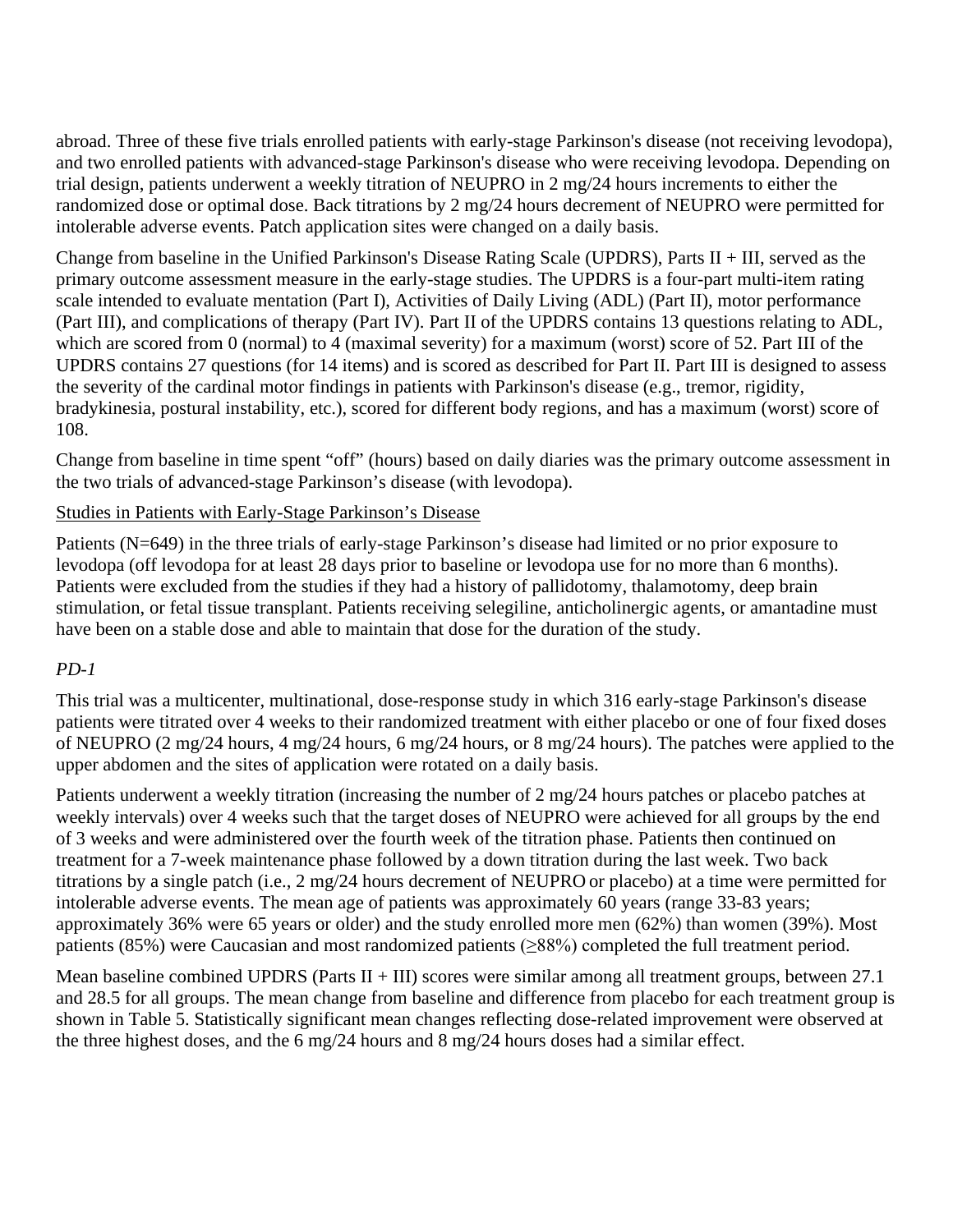| <b>Treatment</b>     | <b>Mean Change from</b><br><b>Baseline</b> | <b>Difference from</b><br><b>Placebo</b> |
|----------------------|--------------------------------------------|------------------------------------------|
| Placebo              | $-1.4$                                     | NA                                       |
| NEUPRO 2 mg/24 hours | $-3.5$                                     | $-2.1$                                   |
| NEUPRO 4 mg/24 hours | $-4.5$                                     | $-3.1$                                   |
| NEUPRO 6 mg/24 hours | $-6.3$                                     | $-4.9$                                   |
| NEUPRO 8 mg/24 hours | $-6.3$                                     | $-5.0$                                   |

| Table 5 PD-1: Mean Change in UPDRS (Parts $II + III$ ) from Baseline at End of Treatment for |
|----------------------------------------------------------------------------------------------|
| <b>Intent-to-Treat Population</b>                                                            |

## *PD-2*

This trial was a multinational, randomized, double-blind, flexible NEUPRO dose (2 mg/24 hours, 4 mg/24 hours, or 6 mg/24 hours), parallel-group study in which 277 early-stage Parkinson's disease patients were assigned (2: 1 ratio) to treatment with NEUPRO or placebo for a period up to about 28 weeks. This trial was conducted in 47 sites in North America (U.S. and Canada). Patches were applied to different body parts including upper or lower abdomen, thigh, hip, flank, shoulder, and/or upper arm and patch application sites were to be rotated on a daily basis. Patients underwent a weekly titration (consisting of 2 mg/24 hours increments at weekly intervals) over 3 weeks to a maximal dose of 6 mg/24 hours depending on efficacy and tolerability, and then received treatment over a 24-week maintenance phase followed by a de-escalation over a period up to 4 days. Back/down titration by a single patch (i.e., 2 mg/24 hours decrement of NEUPRO or placebo) was permitted during the titration phase for intolerable adverse events but was not permitted during the maintenance phase (i.e., patients with intolerable adverse events had to leave the study). Primary efficacy data were collected after a treatment period of up to approximately 27 weeks.

The mean age of patients was approximately 63 years (range 32-86 years; approximately 45% were 65 years or older), approximately two-thirds of all patients were men, and nearly all patients were Caucasian. Approximately 90% of patients randomized to NEUPRO achieved a maximal daily dose of 6 mg/24 hours; 70% maintained this dose for most (more than 20 weeks) of the maintenance phase. Most enrolled patients ( $\geq$ 81%) completed the full treatment period.

Mean baseline combined UPDRS (Parts  $II + III$ ) was similar in both groups (29.9 NEUPRO group, 30.0 placebo). NEUPRO-treated patients experienced a mean change in the combined UPDRS (Parts II + III) from baseline to end of treatment (end of treatment week 27 or last visit for patients discontinuing early) of -4.0 (Table 6), and the difference from placebo was statistically significant.

| Table 6 PD-2: Mean Change in UPDRS (Parts $II + III$ ) from Baseline at End of Treatment for |
|----------------------------------------------------------------------------------------------|
| <b>Intent-to-Treat Population</b>                                                            |

| <b>Treatment</b>                             | <b>Mean Change from</b><br><b>Baseline</b> | <b>Difference from</b><br><b>Placebo</b> |  |
|----------------------------------------------|--------------------------------------------|------------------------------------------|--|
| Placebo                                      | $+1.3$                                     | NΑ                                       |  |
| NEUPRO up to $6 \text{ mg}/24 \text{ hours}$ | $-4()$                                     | $-5.3$                                   |  |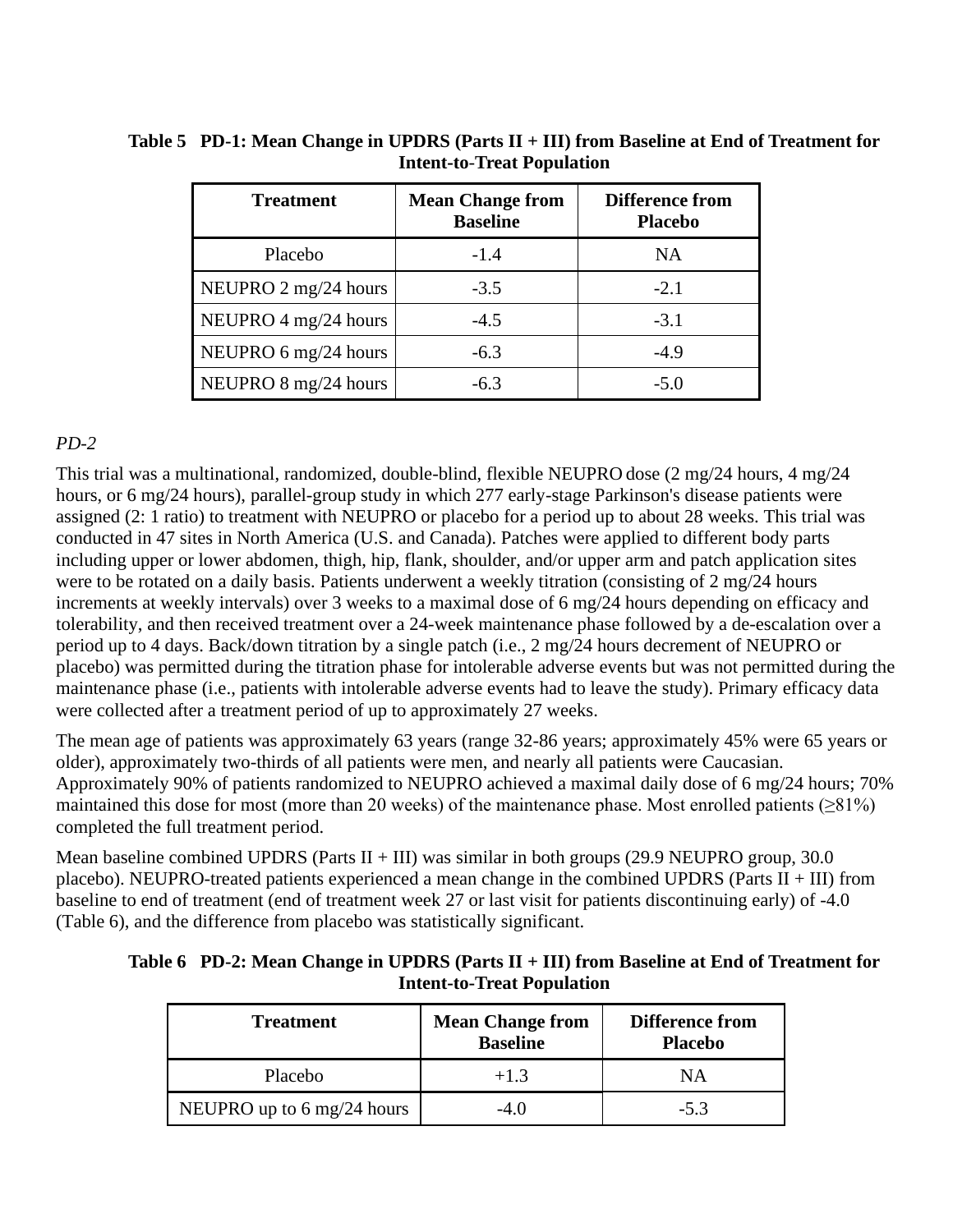# *PD-3*

This study was a multinational, randomized, double-blind, flexible-dose (NEUPRO 2 mg/24 hours, 4 mg/24 hours, 6 mg/24 hours, or 8 mg/24 hours), three-arm, parallel-group study using a double-dummy treatment in which 561 early-stage Parkinson's disease patients were assigned to treatment with either placebo or NEUPRO or active oral comparator in a ratio of 1: 2: 2 for a period up to about 39 weeks. This study was conducted in up to 81 sites in many countries outside of North America. Patches were applied to different body parts including upper or lower abdomen, thigh, hip, flank, shoulder, and/or upper arm and patch application sites were to be rotated on a daily basis. Treatment with a patch and placebo was given to all patients in a double-blinded manner such that no one would know the actual treatment (i.e., NEUPRO, comparator, or placebo). Patients underwent a weekly dose escalation/titration of patch (consisting of 2 mg/24 hours increments of NEUPRO or placebo) and a dose escalation of capsules of comparator or placebo over 13 weeks (13-week titration was planned for the comparator treatment) up to a maximal dose of 8 mg/24 hours of NEUPRO depending on achieving optimal efficacy or intolerability at a lower dose. Patients randomized to NEUPRO achieved the maximal dose of 8 mg/24 hours after a 4-week titration if maximal efficacy and intolerability had not occurred over a 4-week titration period. Patients then received treatment over a 24-week maintenance phase followed by a de-escalation over a period up to 12 days. A single back titration by a single patch (i.e., 2 mg/24 hours decrement of NEUPRO or placebo) or capsule was permitted during the titration phase for intolerable adverse events but was not permitted during the maintenance phase (i.e., patients with intolerable adverse events had to discontinue from this study). Primary efficacy data were collected after a treatment period of up to approximately 37 weeks of randomized treatment.

The mean age of patients was approximately 61 years (range 30-86 years; approximately 41% were 65 years or older), nearly 60% of all patients were men, and nearly all patients were Caucasian. About 73% of patients completed the full treatment period. The mean daily dose of NEUPRO was just less than 8 mg/24 hours and approximately 90% of patients achieved the maximal daily dose of 8 mg/24 hours.

Mean baseline combined UPDRS (Parts  $II + III$ ) was similar across all groups (33.2 NEUPRO, 31.3 placebo, 32.2 comparator). NEUPRO-treated patients experienced a mean change in the combined UPDRS (Parts  $II +$ III) from baseline to end of treatment (end of treatment week 37 or last visit for patients discontinuing early) of -6.8, and the difference from placebo-treated patients showed a mean change from baseline of -2.3 (see Table 7), a difference that was statistically significant.

**Table 7 PD-3: Mean Change in UPDRS (Parts II + III) from Baseline at End of Treatment for Intent-to-Treat Population**

| <b>Treatment</b>                             | <b>Mean Change from</b><br><b>Baseline</b> | <b>Difference from</b><br><b>Placebo</b> |
|----------------------------------------------|--------------------------------------------|------------------------------------------|
| Placebo                                      | $-2.3$                                     | NΑ                                       |
| NEUPRO up to $8 \text{ mg}/24 \text{ hours}$ | $-6.8$                                     | $-4.5$                                   |

## Studies in Patients with Advanced-Stage Parkinson's Disease

Patients (N=658) in the three trials of NEUPRO in advanced-stage Parkinson's disease had to be experiencing "on-off" periods at baseline, despite treatment with optimal doses of levodopa. Patients continued concomitant levodopa during the trial; however, reductions in the dosage of levodopa were allowed if patients experienced adverse events that the investigator considered related to dopaminergic therapy. Patients were excluded from the studies if they had a history of pallidotomy, thalamotomy, deep brain stimulation, or fetal tissue transplant.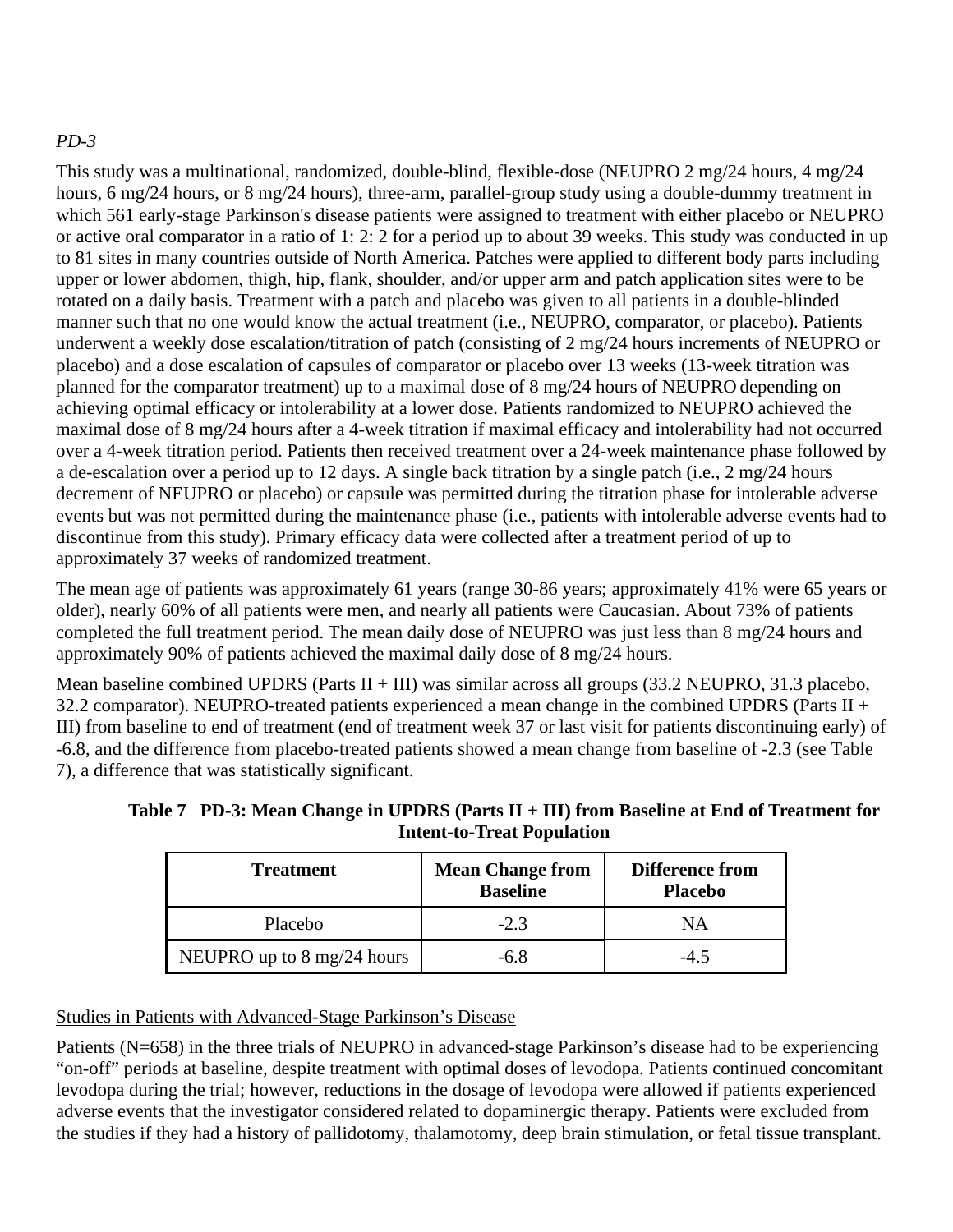Patients receiving selegiline, anticholinergic agents, or amantadine must have been on a stable dose and able to maintain that dose for the duration of the study. In the North American trial, COMT-inhibitors were not permitted.

## *PD-4*

This trial was a multinational, three-arm, parallel-group study in which 351 advanced-stage Parkinson's disease patients were titrated over 5 weeks to treatment with either placebo or NEUPRO (8 mg/24 hours or 12 mg/24 hours) and maintained treatment for 24 weeks followed by a down titration over the last week. This study was conducted in 55 sites in North America (U.S. and Canada).

Mean baseline "off" times were similar among all treatment groups (6.4, 6.8, and 6.3 hours for the placebo, NEUPRO 8 mg/24 hours and 12 mg/24 hours treatment groups, respectively). NEUPRO-treated patients experienced a mean change in "off" time from baseline to end of treatment of -2.7 hours for the 8 mg/24 hours treatment arm and -2.1 hours for the 12 mg/24 hours treatment arm (Table 8), and the difference from placebo was statistically significant for both NEUPRO doses (8 mg/24 hours, 12 mg/24 hours). Onset of treatment benefit began as early as the first week of treatment.

| Table 8 PD-4: Mean Change in "Off" Time (Hours) from Baseline at End of Treatment for |
|---------------------------------------------------------------------------------------|
| <b>Intent-to-Treat Population</b>                                                     |

| <b>Treatment</b>      | <b>Mean Change</b> | Difference from |
|-----------------------|--------------------|-----------------|
|                       | from Baseline      | <b>Placebo</b>  |
| Placebo               | -0.9               | NΑ              |
| NEUPRO 8 mg/24 hours  | $-2.7$             | -1.8            |
| NEUPRO 12 mg/24 hours |                    |                 |

# *PD-5*

This trial was a multinational, flexible-dose, three-arm, parallel-group study using a double-dummy treatment in which 506 advanced-stage Parkinson's disease patients were titrated over 7 weeks to treatment with either NEUPRO from a minimum dose of 4 mg/24 hours up to an optimal dose not exceeding 16 mg/24 hours, active oral comparator, or placebo and maintained treatment for 16 weeks followed by a down titration over 6 days. This study was conducted in 77 sites in many countries outside of North America.

Mean baseline "off" times were similar among all treatment groups (6.6, 6.2, and 6.0 hours for the placebo, NEUPRO, and comparator treatment groups, respectively). NEUPRO-treated patients experienced a mean 2.5 hour decrease change in "off" time from baseline to end of treatment (Table 9), and the difference from placebo was statistically significant. Onset of treatment benefit began as early as the first week of treatment. The optimal NEUPRO dose was established as 4 mg/24 hours for 2% of patients, 6 mg/24 hours for 6%, 8 mg/24 hours for 8%, 10 mg/24 hours for 9%, 12 mg/24 hours for 16%, 14 mg/24 hours for 11% and 16 mg/24 hours for 44%.

**Table 9 PD-5: Mean Change in "Off" Time (Hours) from Baseline at End of Treatment for Intent-to-Treat Population**

| <b>Treatment</b>                              | <b>Mean Change</b><br>from Baseline | <b>Difference from</b><br><b>Placebo</b> |
|-----------------------------------------------|-------------------------------------|------------------------------------------|
| Placebo                                       | -0.9                                | NΑ                                       |
| NEUPRO up to $16 \text{ mg}/24 \text{ hours}$ | $-2.5$                              | -16                                      |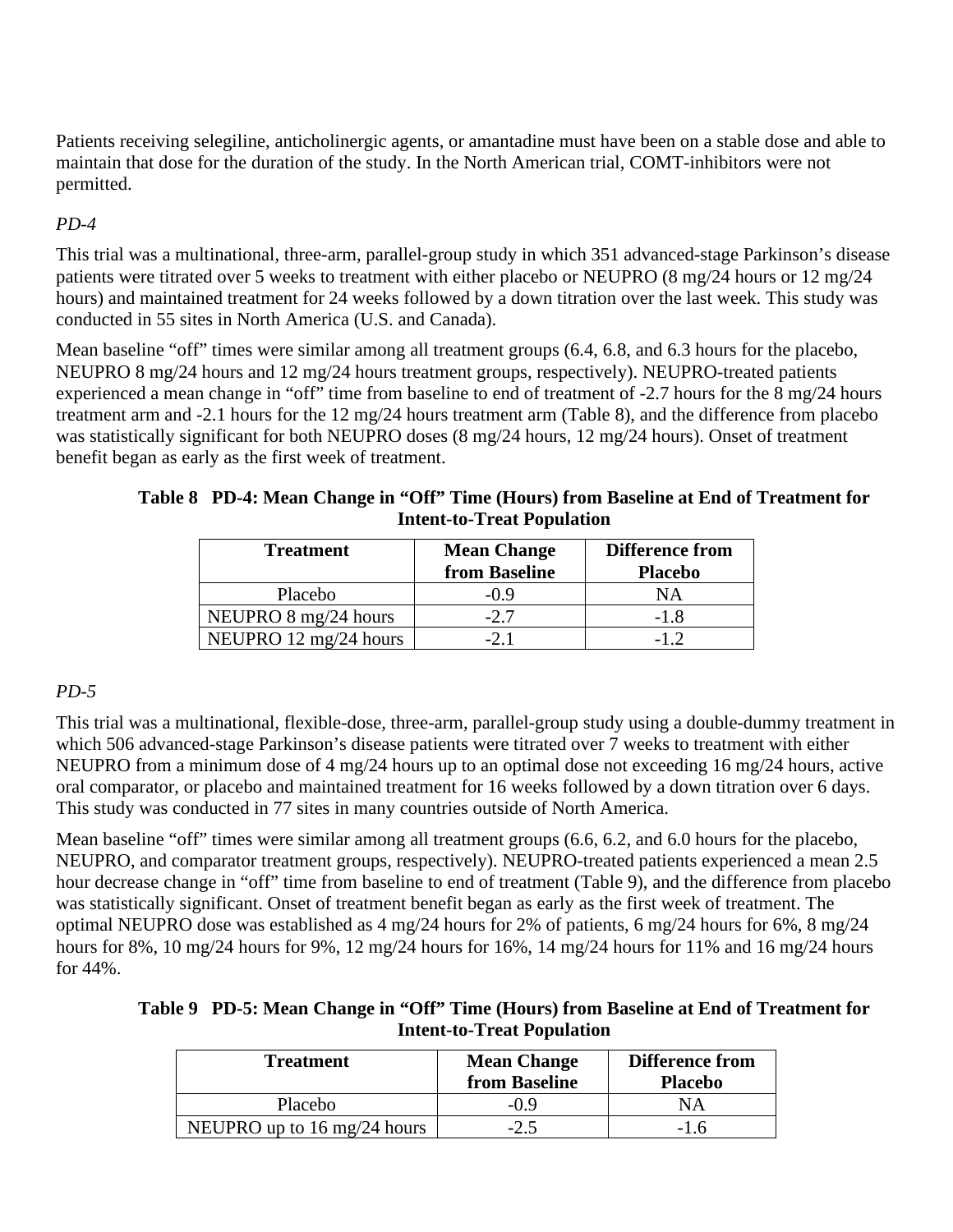#### **14.2 Restless Legs Syndrome**

The clinical program included 1309 patients with moderate-to-severe RLS. The efficacy of NEUPRO in the treatment of Restless Legs Syndrome (RLS) was primarily evaluated in two randomized, double-blind, placebocontrolled, fixed-dose trials with maintenance periods of 6 months duration. Patients received NEUPRO doses ranging from 0.5 mg/24 hours to 3 mg/24 hours or placebo once daily. In these two trials, the mean duration of RLS was 2.1 to 3.1 years, mean age was approximately 55 years (range 19-78 years), approximately 68% were women, and 97% were Caucasian. In both trials, patches were applied to different application sites including the abdomen, thigh, hip, flank, shoulder, and/or upper arm and patch application sites were rotated on a daily basis.

The two outcome measures used to assess the effect of treatment as co-primary efficacy endpoints were the International RLS Rating Scale (IRLS Scale) and a Clinical Global Impression - Improvement (CGI-I) assessment. The IRLS Scale contains 10 items designed to assess the severity of sensory and motor symptoms, sleep disturbance, daytime somnolence, and impact on activities of daily living and mood associated with RLS. The range of scores is 0 to 40, with 0 being absence of RLS symptoms and 40 the most severe symptoms. The CGI-I is designed to assess clinical progress (global improvement) on a 7-point scale.

## RLS-1

This trial was a multicenter, five-arm, parallel-group, fixed-dose trial of NEUPRO in subjects with moderate-tosevere RLS. A total of 505 subjects were randomized in this trial, participating at approximately 50 sites in the U.S. Subjects received placebo or NEUPRO (0.5 mg/24 hours, 1 mg/24 hours, 2 mg/24 hours, 3 mg/24 hours). Subjects began treatment at a daily dosage of 0.5 mg/24 hours NEUPRO and were titrated over a 4-week period to their assigned daily dose followed by a 6-month maintenance period and 7-day down titration period.

Mean baseline IRLS sum score were similar among all treatment groups (23.5, 23.1, 23.2, 23.3, and 23.6 for the placebo, NEUPRO 0.5 mg/24 hours, 1 mg/24 hours, 2 mg/24 hours, and 3 mg/24 hours groups, respectively). Patients experienced a mean change in the IRLS sum score from baseline to the end of treatment for each of the four NEUPRO dose groups. The mean changes from baseline and differences from placebo in IRLS sum score and CGI Item 1 are shown for each treatment group in Table 10. The difference between the two highest treatment groups (2 mg/24 hours and 3 mg/24 hours) and placebo were statistically significant. Of the NEUPRO-treated patients, 23% had an IRLS score of 0 compared to 9.1% of placebo patients at the end of the maintenance period. Onset of treatment benefit was seen with the 1 mg/24 hours dose.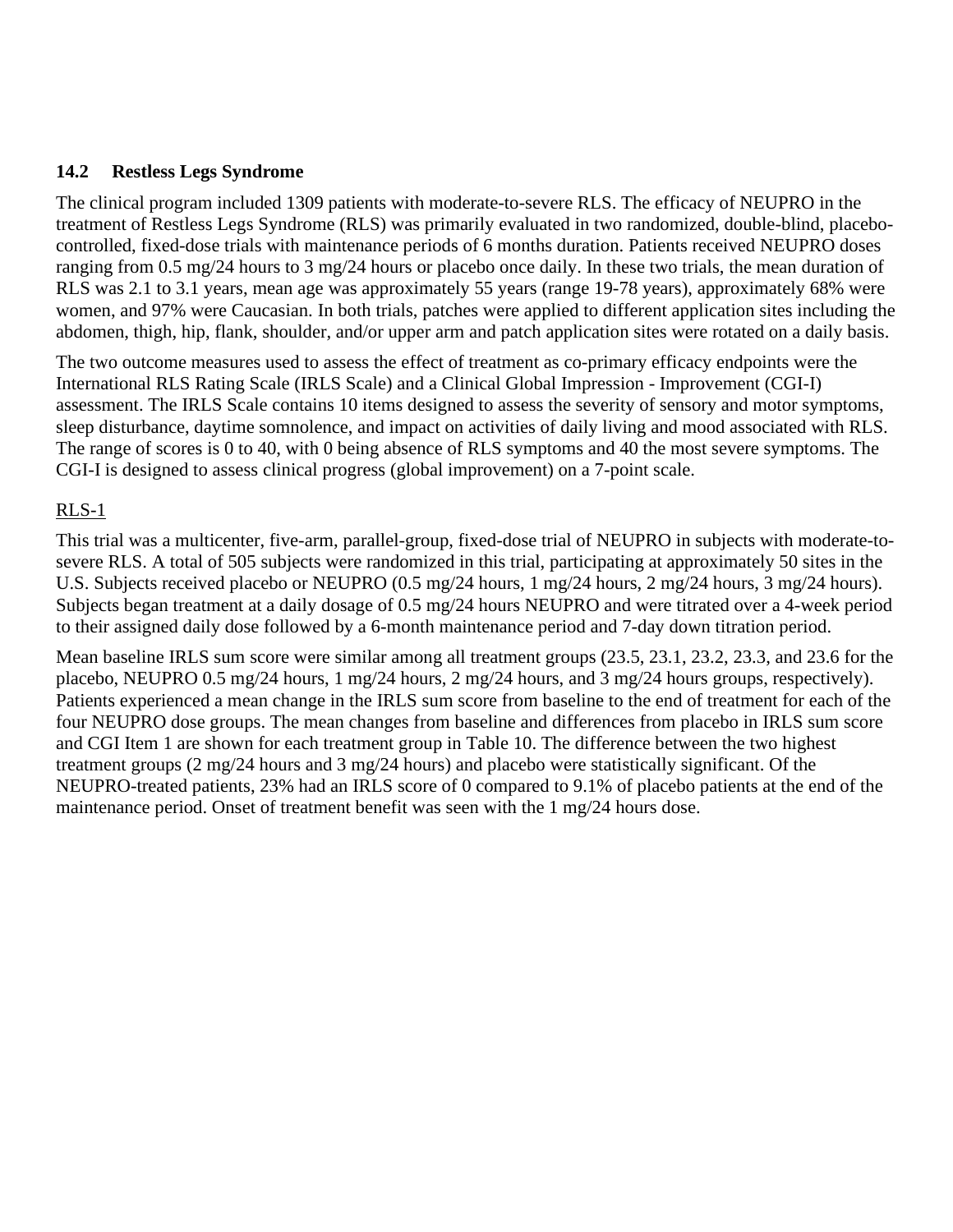| <b>Variable</b>          | <b>Treatment</b>       | <b>Mean Change</b><br>from Baseline | <b>Difference</b><br>from Placebo |
|--------------------------|------------------------|-------------------------------------|-----------------------------------|
| <b>IRLS</b> sum<br>score | Placebo                | $-9.0$                              | <b>NA</b>                         |
|                          | NEUPRO 0.5 mg/24 hours | $-11.1$                             | $-2.2$                            |
|                          | NEUPRO 1 mg/24 hours   | $-11.2$                             | $-2.3$                            |
|                          | NEUPRO 2 mg/24 hours   | $-13.5$                             | $-4.5$                            |
|                          | NEUPRO 3 mg/24 hours   | $-14.2$                             | $-5.2$                            |
| CGI Item 1               | Placebo                | $-1.4$                              | <b>NA</b>                         |
|                          | NEUPRO 0.5 mg/24 hours | $-1.8$                              | $-0.35$                           |
|                          | NEUPRO 1 mg/24 hours   | $-1.7$                              | $-0.32$                           |
|                          | NEUPRO 2 mg/24 hours   | $-2.1$                              | $-0.65$                           |
|                          | NEUPRO 3 mg/24 hours   | $-2.3$                              | $-0.90$                           |

**Table 10 RLS-1: ANCOVA Results for Co-primary Endpoints: Change from Baseline to End of Maintenance Period for Intent-to-Treat Population**

# RLS-2

This trial was a multicenter, four-arm, parallel-group trial of NEUPRO in subjects with moderate-to-severe RLS. A total of 458 subjects were randomized in this trial, participating at approximately 50 sites in 8 European countries. Patients received placebo or NEUPRO (1 mg/24 hours, 2 mg/24 hours, 3 mg/24 hours). Patients began treatment at a daily dosage of 1 mg/24 hours NEUPRO and were titrated over a 3-week period to their assigned daily dose followed by a 6-month maintenance period and 7-day down-titration period.

Mean baseline IRLS sum score were similar among all treatment groups (28.1, 28.1, 28.2, and 28.0 for the placebo, NEUPRO 1 mg/24 hours, 2 mg/24 hours, and 3 mg/24 hours groups, respectively). Patients experienced a mean change in the IRLS sum score from baseline to the end of treatment for each of the three NEUPRO dose groups. The mean changes from baseline and differences from placebo in IRLS sum score and CGI Item 1 are shown for each treatment group in Table 11. The difference between all three treatment groups (1 mg/24 hours, 2 mg/24 hours, and 3 mg/24 hours) and placebo were statistically significant. Of the NEUPROtreated patients, 24% had an IRLS score of 0 compared to 12% of placebo patients at the end of the maintenance period. Onset of treatment benefit was seen with the 1 mg/24 hours dose.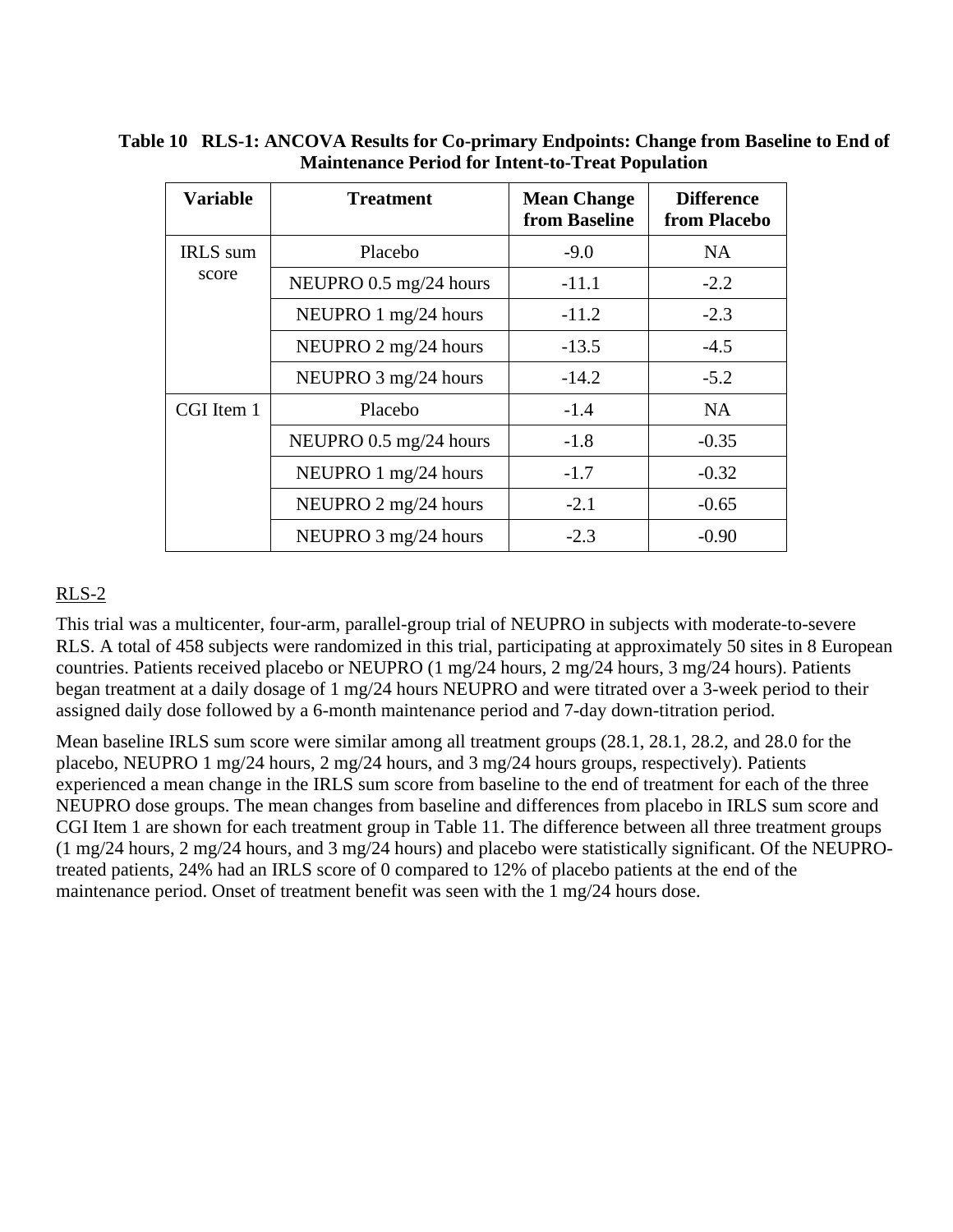| <b>Variable</b>          | <b>Treatment</b>     | <b>Mean Change</b><br>from Baseline | <b>Difference from</b><br><b>Placebo</b> |
|--------------------------|----------------------|-------------------------------------|------------------------------------------|
| <b>IRLS</b> sum<br>score | Placebo              | $-8.6$                              | <b>NA</b>                                |
|                          | NEUPRO 1 mg/24 hours | $-13.7$                             | $-5.1$                                   |
|                          | NEUPRO 2 mg/24 hours | $-16.2$                             | $-7.5$                                   |
|                          | NEUPRO 3 mg/24 hours | $-16.8$                             | $-8.2$                                   |
| CGI Item 1               | Placebo              | $-1.3$                              | <b>NA</b>                                |
|                          | NEUPRO 1 mg/24 hours | $-2.0$                              | $-0.76$                                  |
|                          | NEUPRO 2 mg/24 hours | $-2.4$                              | $-1.07$                                  |
|                          | NEUPRO 3 mg/24 hours | $-2.5$                              | $-1.21$                                  |

**Table 11 RLS-2: ANCOVA Results for Co-primary Endpoints: Change from Baseline to End of Maintenance Period for Intent-to-Treat Population**

## **16 HOW SUPPLIED/STORAGE AND HANDLING**

Each transdermal system is packaged in a separate pouch.

Each strength is available in cartons of 30 transdermal systems.

| $1 \text{ mg}/24 \text{ hours}$ | 30 transdermal systems | NDC #50474-801-03 |
|---------------------------------|------------------------|-------------------|
| $2 \text{ mg}/24 \text{ hours}$ | 30 transdermal systems | NDC #50474-802-03 |
| $3 \text{ mg}/24 \text{ hours}$ | 30 transdermal systems | NDC #50474-803-03 |
| $4 \text{ mg}/24 \text{ hours}$ | 30 transdermal systems | NDC #50474-804-03 |
| $6 \text{ mg}/24 \text{ hours}$ | 30 transdermal systems | NDC #50474-805-03 |
| $8 \text{ mg}/24 \text{ hours}$ | 30 transdermal systems | NDC #50474-806-03 |

Store at 20º - 25ºC (68º - 77ºF); excursions permitted between 15º - 30ºC (59º - 86ºF). [See USP Controlled Room Temperature]

NEUPRO should be stored in the original pouch. Do not store outside of pouch.

Apply the transdermal system immediately upon removal from the pouch. Discard used systems in household trash in a manner that prevents accidental application or ingestion by children, pets, or others.

# **17 PATIENT COUNSELING INFORMATION**

Advise the patient to read the FDA-approved patient labeling (Patient Information).

## Sulfite Sensitivity

Advise patients about potential for sulfite sensitivity. NEUPRO contains sodium metabisulfite, which may cause allergic-type reactions including anaphylactic symptoms and life-threatening or less severe asthmatic episodes in certain susceptible people. An allergy to sulfites is not the same as an allergy to sulfa *[see Warnings and Precautions (5.1)]*.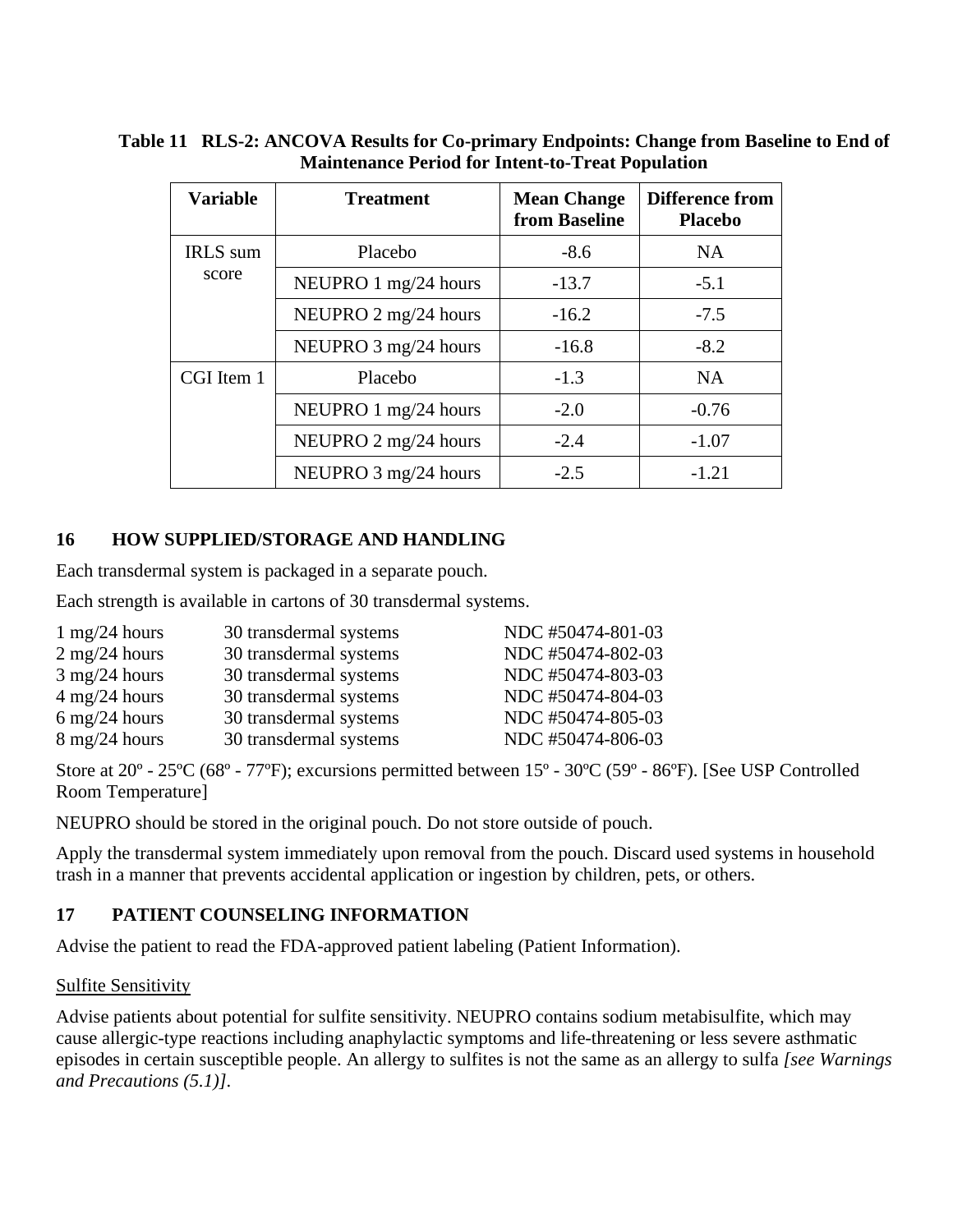## Falling Asleep During Activities of Daily Living and Somnolence

Advise and alert patients about the potential for sedating effects associated with NEUPRO, including somnolence and particularly to the possibility of falling asleep while engaged in activities of daily living. Because somnolence can be a frequent adverse reaction with potentially serious consequences, patients should neither drive a car nor engage in other potentially dangerous activities until they have gained sufficient experience with NEUPRO to gauge whether or not it affects their mental and/or motor performance adversely. Advise patients that if increased somnolence or new episodes of falling asleep during activities of daily living (e.g., watching television, passenger in a car, etc.) are experienced at any time during treatment, they should not drive or participate in potentially dangerous activities until they have contacted their physician. Patients should not drive, operate machinery, or work at heights during treatment if they have previously experienced somnolence and/or have fallen asleep without warning prior to use of NEUPRO.

Because of the possible additive effects, caution should also be used when patients are taking alcohol, sedating medications, or other CNS depressants (e.g., benzodiazepines, antipsychotics, antidepressants, etc.) in combination with NEUPRO *[see Warnings and Precautions (5.2)]*.

## Hallucinations/Psychosis

Inform patients that hallucinations and other symptoms of psychosis can occur while taking NEUPRO. In patients with Parkinson's disease, the elderly are at a higher risk than younger patients *[see Warnings and Precautions (5.3)]*.

## Symptomatic Hypotension

Advise patients that they may develop symptomatic (or asymptomatic) hypotension while taking NEUPRO. Hypotension may occur more frequently during initial therapy. Accordingly, caution patients against rising rapidly after sitting or lying down, especially if they have been doing so for prolonged periods and especially at the initiation of treatment with NEUPRO *[see Warnings and Precautions (5.4)]*.

# Syncope

Advise patients about the potential for syncope in patients using dopamine agonists. For this reason, alert patients to the possibility of syncope while taking NEUPRO *[see Warnings and Precautions (5.5)]*.

# Impulse Control/Compulsive Behaviors

Advise patients that they may experience impulse control and/or compulsive behaviors while taking NEUPRO. Ask patients about the development of new or increased gambling urges, sexual urges, or other urges while being treated with NEUPRO. Advise patients to inform their physician if they experience new or increased gambling urges, increased sexual urges, or other intense urges while taking NEUPRO *[see Warnings and Precautions (5.6)]*.

## Elevation of Blood Pressure and Heart Rate

Advise patients that NEUPRO can increase blood pressure and heart rate *[see Warnings and Precautions (5.7)]*.

# Weight Gain and Fluid Retention

Advise patients that NEUPRO can cause increased weight and fluid retention *[see Warnings and Precautions (5.8)]*.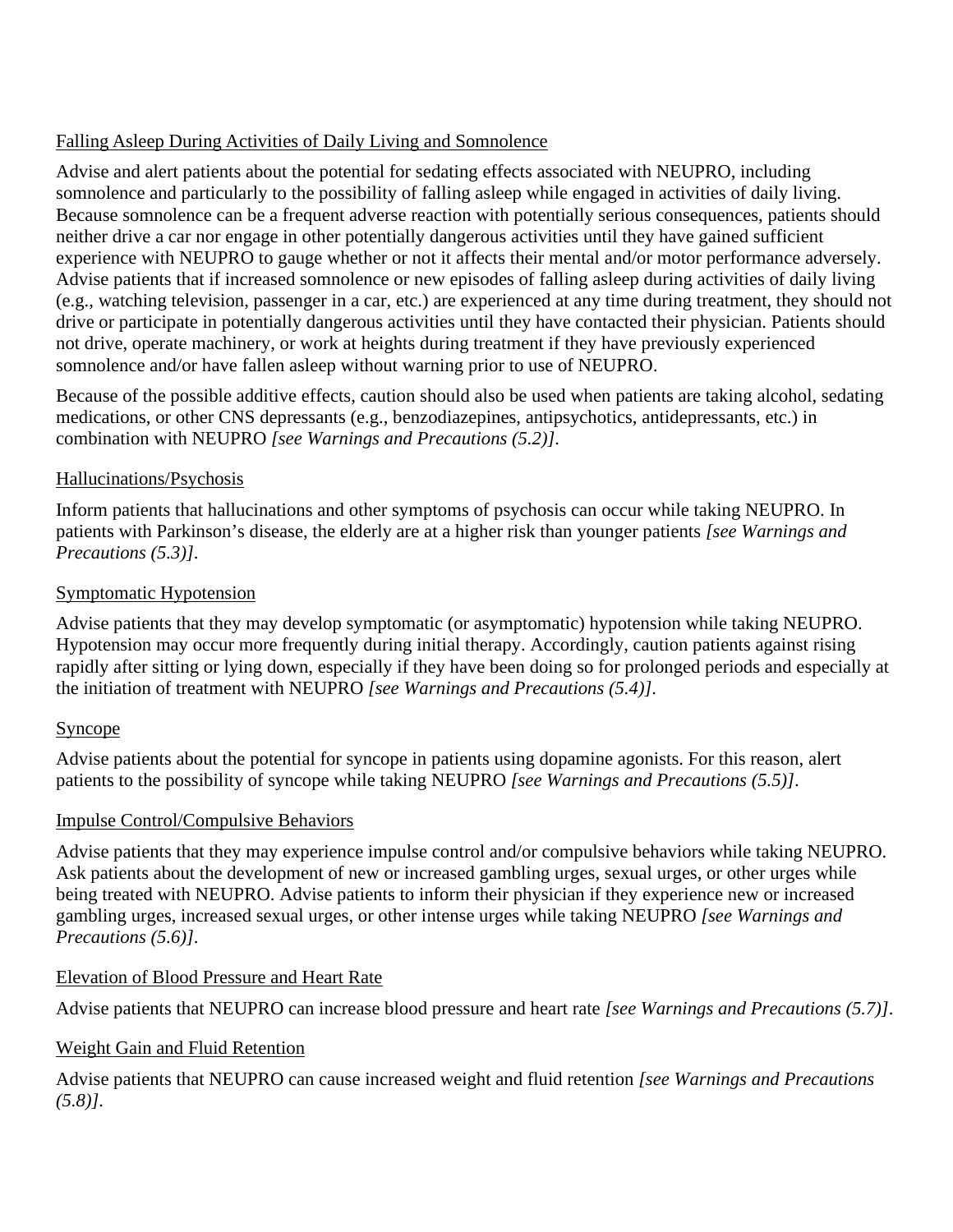## Dyskinesia

Inform patients that NEUPRO may cause or exacerbate pre-existing dyskinesia *[see Warnings and Precautions (5.9)]*.

# Application Site Reactions

Inform patients that application site reactions can occur and that the NEUPRO transdermal system application site should be rotated on a daily basis. NEUPRO should not be applied to the same application site more than once every 14 days. Advise patients to report persistent application site reaction (of more than a few days), increases in severity, or skin reactions that spread outside the application site to their physician *[see Warnings and Precautions (5.10)]*.

If there is a skin rash or irritation from the transdermal system, direct sunlight on the area should be avoided until the skin heals. Exposure could lead to changes in the skin color.

## Augmentation and Rebound in RLS

Inform patients that NEUPRO may cause RLS symptoms to have an earlier onset during the day or become worse *[see Warnings and Precautions (5.11)]*.

## Magnetic Resonance Imaging and Cardioversion

Inform patients to remove NEUPRO before undergoing magnetic resonance imaging (MRI) or cardioversion. These procedures could cause a burn to the site where NEUPRO is applied *[see Warnings and Precautions (5.12)]*.

# Heat Application

Advise patients about the potential for heat application to increase drug absorption. Because applying external heat (e.g., a heating pad, sauna, or hot bath) to the transdermal system may increase the amount of drug absorbed, instruct patients to avoid applying heating pads or other sources of heat to the area of the transdermal system. Direct sun exposure of the transdermal system should also be avoided *[see Warnings and Precautions (5.13)]*.

## Nausea, Vomiting, and Dyspepsia

Inform patients that NEUPRO causes nausea, vomiting, and general gastrointestinal distress (i.e., dyspepsia/abdominal discomfort). Nausea and vomiting may occur more frequently during initial therapy and may require dose adjustment.

## Pregnancy

Because the teratogenic potential of rotigotine has not been completely established in laboratory animals, and because experience in humans is limited, advise women to notify their physicians if they become pregnant or intend to become pregnant during therapy *[see Use in Specific Populations (8.1)].* 

## Lactation

Because of the possibility that rotigotine may be excreted in breast milk, advise women to notify their physicians if they intend to breastfeed or are breastfeeding an infant *[see Use in Specific Populations (8.2)].*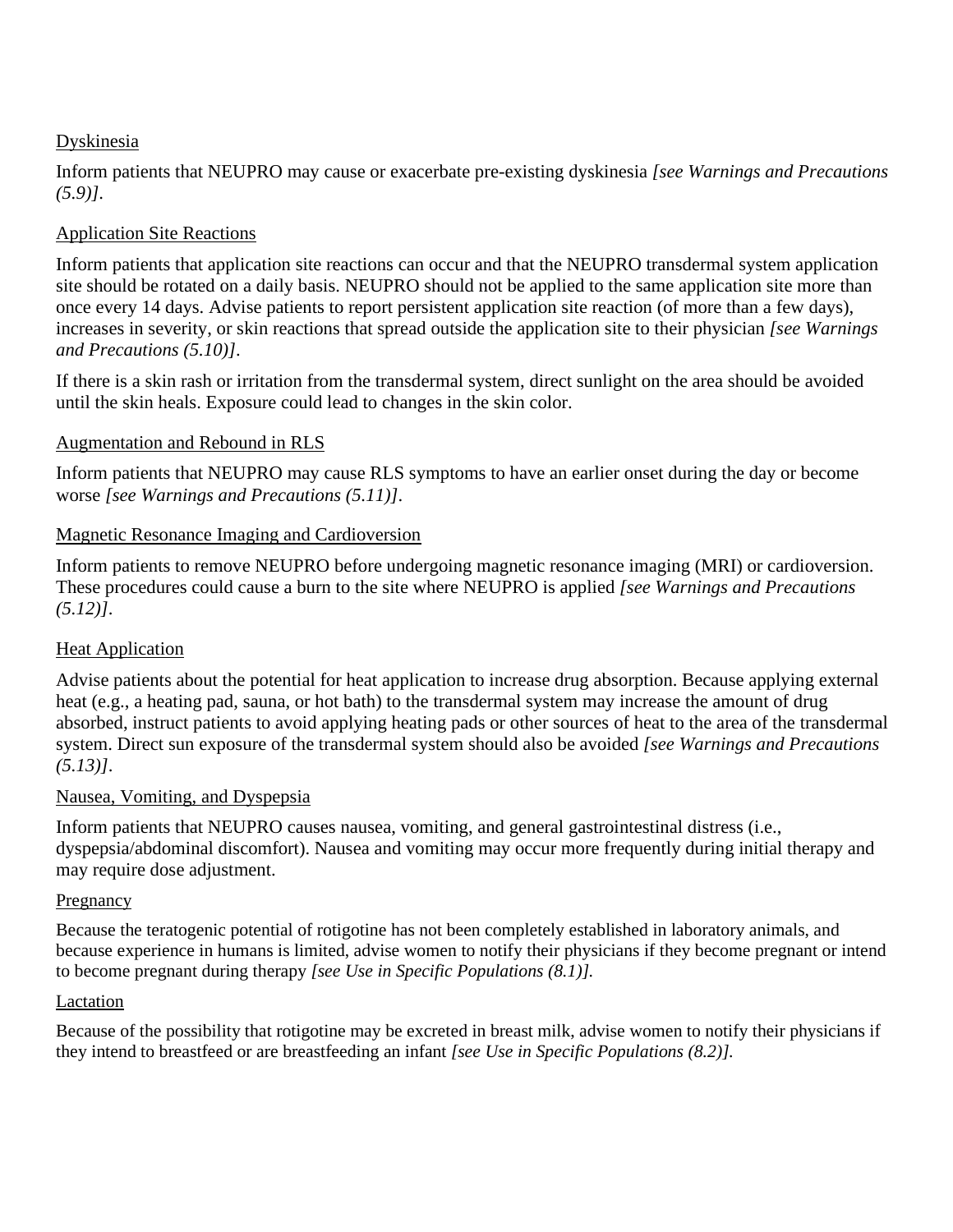#### Instructions for Use

Instruct patients to wear NEUPRO continuously for 24 hours. After 24 hours, the patch should be removed and a new one applied immediately. Patients can choose the most convenient time of day or night to apply NEUPRO but should be advised to apply the patch at approximately the same time each day. If a patient forgets to change a patch, a new patch should be applied as soon as possible and replaced at the usual time the following day. Advise patients that they should only discontinue use of NEUPRO under the supervision of a healthcare professional to reduce the risk for hyperpyrexia and confusion associated with sudden discontinuation or dose reduction.

The application site for NEUPRO should be moved on a daily basis (for example, from the right side to the left side and from the upper body to the lower body). NEUPRO should not be applied to the same application site more than once every 14 days.

NEUPRO should be applied immediately after opening the pouch and removing the protective liner. The system should be pressed firmly in place for 30 seconds, making sure there is good contact, especially around the edges.

NEUPRO should be applied once daily to clean, dry, and intact skin on the abdomen, thigh, hip, flank, shoulder, or upper arm. Shave hairy areas at least 3 days prior to applying the patch. Do not apply to areas that could be rubbed by tight clothing, or under a waistband, to skin folds, or to skin that is red or irritated. Creams, lotions, ointments, oils, and powders should not be applied to the skin area where NEUPRO will be placed. Patients should wash their hands to remove any drug and should be careful not to touch their eyes or any objects *[see Dosage and Administration (2)]*.

Instruct patients not to cut or damage NEUPRO.

Care should be used to avoid dislodging the patch while showering, bathing or during physical activity. If the edges of the patch lift, NEUPRO may be taped down with bandage tape. If the patch detaches, a new one may be applied immediately to a different site. The patient should then change the patch according to their regular schedule.

## *Removal of the patch*

NEUPRO should always be removed slowly and carefully to avoid irritation. After removal, the patch should be folded over so that it sticks to itself and should be discarded so that children and pets cannot reach it. Wash the site with soap and water to remove any drug or adhesive. Baby or mineral oil may be used to remove any excess residue. Alcohol and other solvents (such as nail polish remover) may cause skin irritation and should not be used.

Manufactured for: UCB, Inc. Smyrna, GA 30080

Neupro® is a registered trademark of the UCB Group of Companies. ©2020 UCB, Inc., Smyrna, GA 30080. All rights reserved.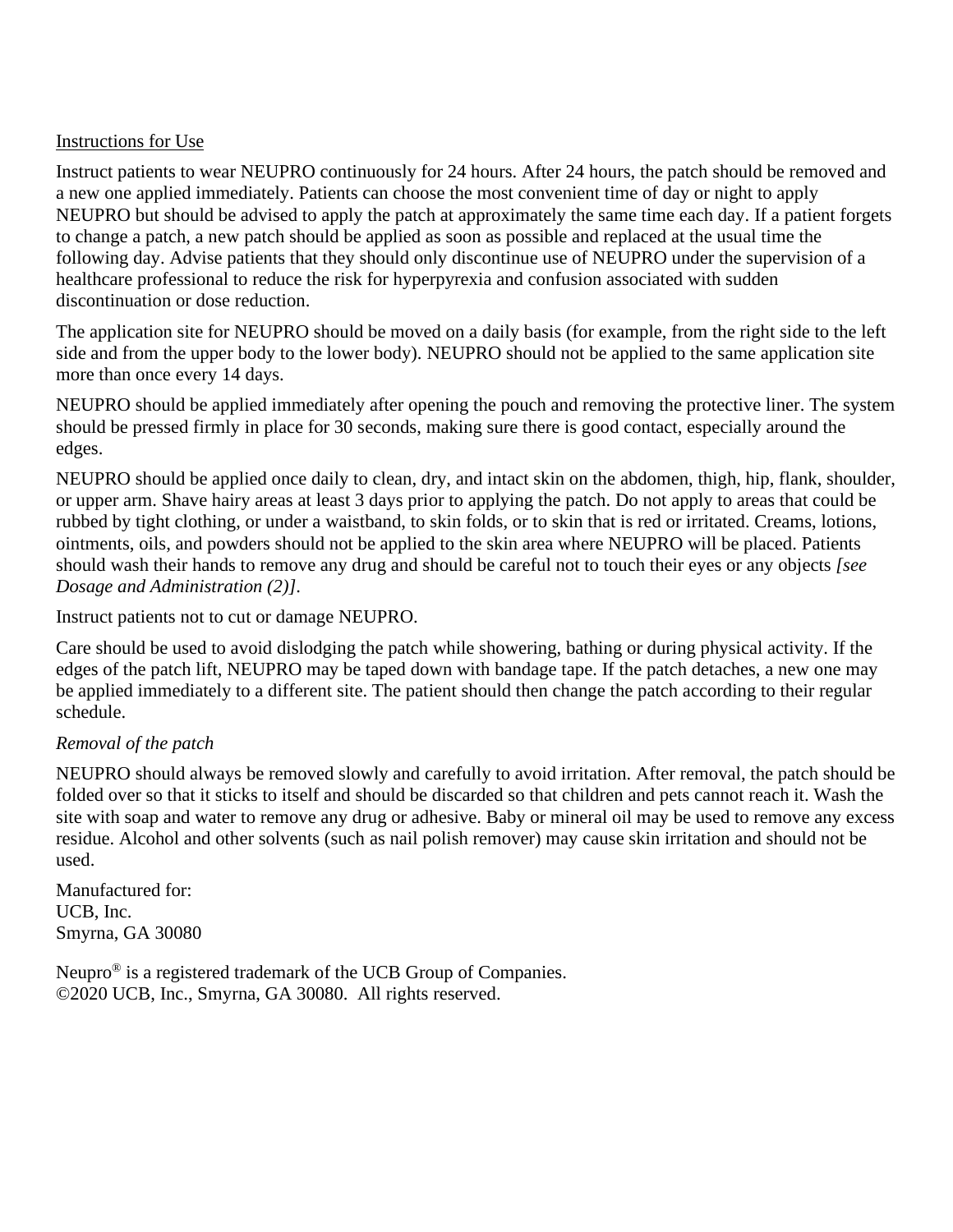#### **PATIENT INFORMATION NEUPRO® [NU pro] (rotigotine transdermal system)**

#### **If you have Parkinson's disease, read this side. If you have Restless Legs Syndrome (also known as Willis-Ekbom disease), read the other side.**

## **Rx Only**

#### **IMPORTANT: NEUPRO is for use on the skin only.**

#### **What is NEUPRO?**

NEUPRO is a prescription medicine used to treat Parkinson's disease (PD). NEUPRO is a patch worn on the skin.

It is not known if NEUPRO is safe and effective in children.

#### **Who should not use NEUPRO?**

**Do not** use NEUPRO if you are allergic to rotigotine or any of the ingredients in NEUPRO. See the end of this leaflet for a complete list of ingredients in NEUPRO.

#### **What should I tell my doctor before using NEUPRO? Before you start using NEUPRO, tell your doctor if you:**

- have breathing problems including asthma.
- have daytime sleepiness from a sleep disorder or have unexpected or unpredictable sleepiness or periods of sleep.
- have mental problems such as schizophrenia, bipolar disorder, or psychosis.
- feel dizzy, nauseated, sweaty, or faint when you stand up from sitting or lying down.
- drink alcoholic beverages. This may increase your chances of becoming drowsy or sleepy while using NEUPRO.
- have high or low blood pressure.
- have or have had heart problems.
- are pregnant or plan to become pregnant. It is not known if NEUPRO will harm your unborn baby.
- are breastfeeding or plan to breastfeed. It is not known if NEUPRO passes into your breastmilk. The amount of breast milk you make may be decreased while taking NEUPRO. Talk to your doctor about the best way to feed your baby if you take NEUPRO.

**Tell your doctor about all the medicines you take,** including prescription and over-the-counter medicines, vitamins, and herbal supplements.

NEUPRO and other medicines may affect each other causing side effects. NEUPRO may affect the way other medicines work, and other medicines may affect how NEUPRO works.

Especially tell your doctor if you take other medicines that can make you sleepy such as sleep medicines, antidepressants, or antipsychotics.

Know the medicines you take. Keep a list of them to show your doctor and pharmacist when you get a new medicine.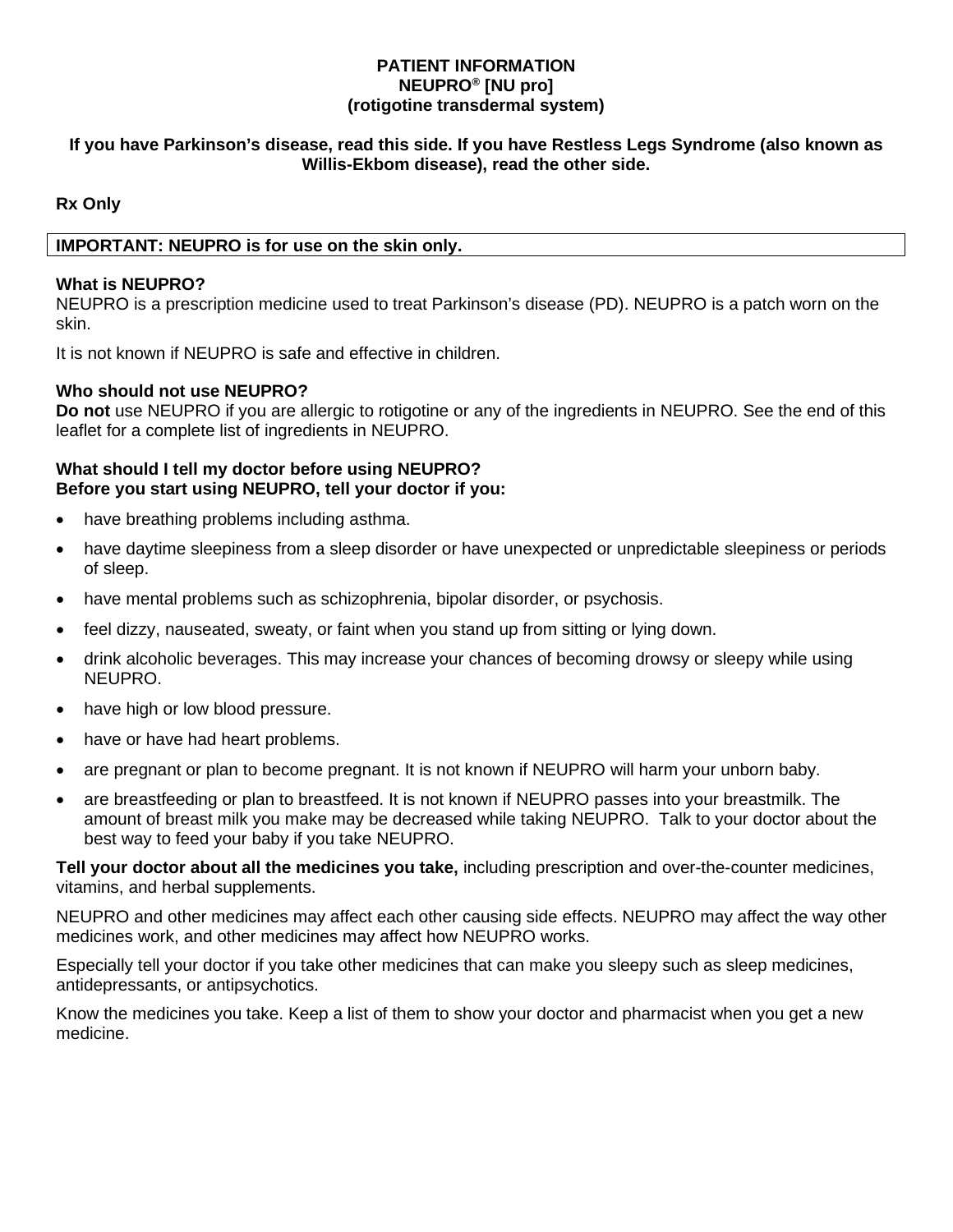#### **How should I use NEUPRO for Parkinson's disease?**

- Read the Instructions for Use at the end of this leaflet for specific information about the right way to apply the NEUPRO patch.
- Use NEUPRO exactly as your doctor tells you to use it.
- NEUPRO comes in 4 different size (dose) patches for Parkinson's disease. Your doctor should start you on a low dose of NEUPRO. Your doctor will change the dose weekly until you are taking the right amount of medicine to control your symptoms. It may take several weeks before you reach the dose that controls your symptoms best.
- Apply NEUPRO 1 time each day at the same time each day.
- You may bathe, shower, or swim while wearing a NEUPRO patch. Water may loosen your NEUPRO patch.
- If the edges of the patch lift, you may tape them down with bandaging tape.
- If your NEUPRO patch falls off, apply a new NEUPRO patch for the rest of the day. The next day, apply a new patch at your regular time.
- If you miss a dose or forget to change your NEUPRO patch, apply a new NEUPRO patch as soon as you remember. Replace the NEUPRO patch at your normal time the next day.
- Talk to your doctor often about your condition. **Do not** stop or change your treatment with NEUPRO without talking to your doctor.

#### **What should I avoid while using NEUPRO?**

- **Do not** drive, operate machinery, or do other dangerous activities until you know how NEUPRO affects you.
- Avoid exposing the site where you have applied your NEUPRO patch to heating pads, electric blankets, heat lamps, saunas, hot tubs, heated water beds, and direct sunlight. Too much medicine could be absorbed into your body.
- **Do not** use NEUPRO during certain medical procedures called magnetic resonance imaging (MRI) or cardioversion. Using NEUPRO during these procedures could cause a burn to the site where you applied your NEUPRO patch.
- Avoid direct sunlight if you get a skin rash or irritation from NEUPRO until your skin heals. Sun exposure could lead to skin color changes.

# **What are the possible side effects of NEUPRO?**

#### **NEUPRO can cause serious side effects, including:**

- **severe allergic reactions.** NEUPRO contains a sulfite called sodium metabisulfite. Sulfites can cause severe allergic reactions that are life threatening to some people who are sensitive to sulfites. An allergy to sulfites is not the same as an allergy to sulfa. People with asthma are more likely to be allergic to sulfites. Remove your NEUPRO patch right away and call your doctor if you have swelling of the lips or tongue, chest pain, trouble breathing or swallowing.
- **falling asleep during normal activities.** You may fall asleep while doing normal activities such as driving a car, doing physical tasks, or using hazardous machinery while taking NEUPRO. You may suddenly fall asleep without being drowsy or without warning. This may result in having accidents. Your chances of falling asleep while doing normal activities while using NEUPRO are greater if you take other medicines that cause drowsiness. Tell your doctor right away if this happens. Before starting NEUPRO, be sure to tell your doctor if you take any medicines that make you drowsy.
- **hallucinations and other psychosis.** NEUPRO can cause or worsen psychotic symptoms including hallucinations (seeing or hearing things that are not real), confusion, excessive suspicion, aggressive behavior, agitation, delusional beliefs (believing things that are not real), and disorganized thinking. The chances of having hallucinations or these other psychotic-like changes are higher in people with Parkinson's disease who are elderly, taking NEUPRO, or taking higher doses of NEUPRO. If you have hallucinations or any of these other psychotic-like changes, talk with your doctor.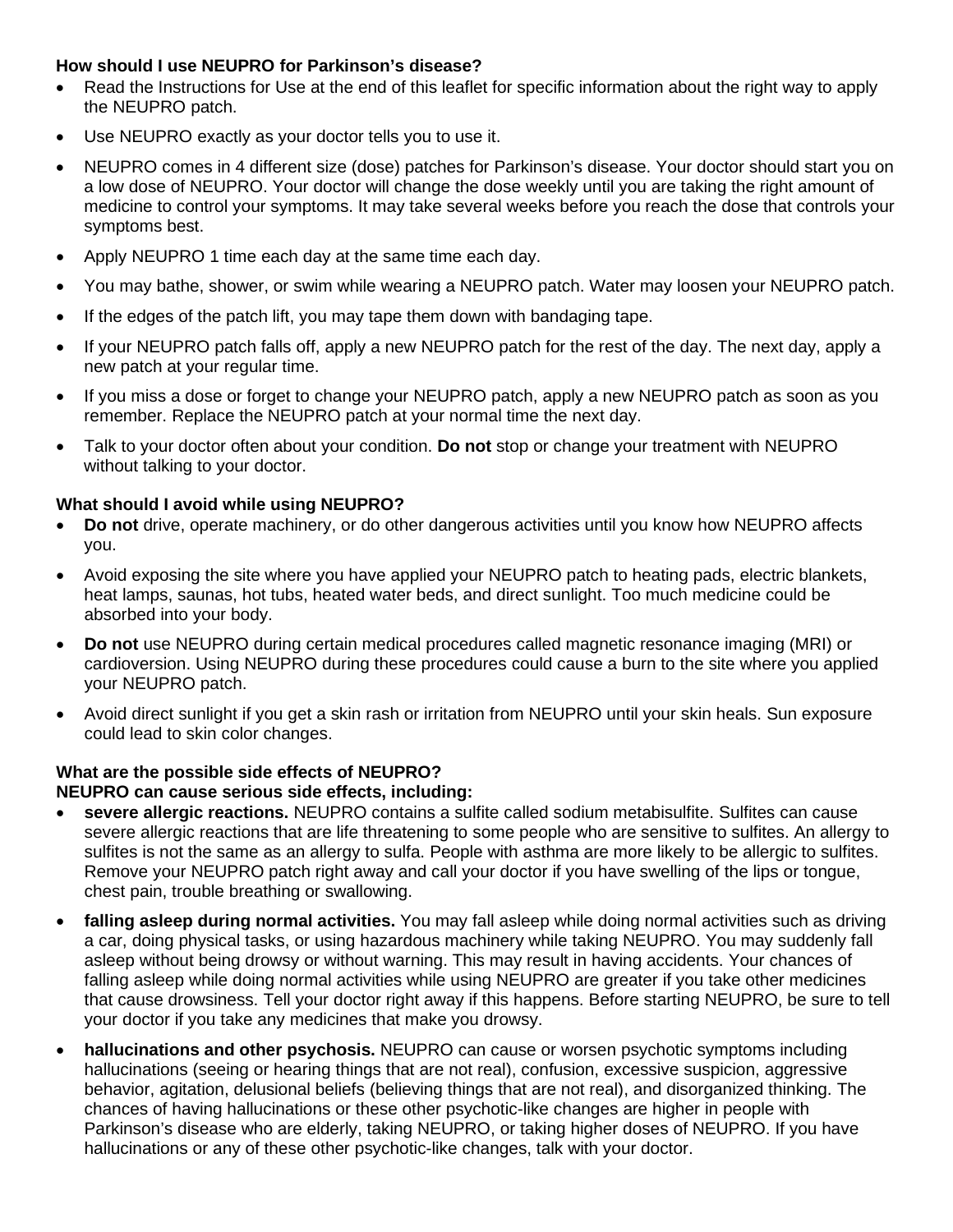- **changes in blood pressure.** NEUPRO can decrease or increase your blood pressure. Lowering of your blood pressure is of special concern. If you faint or feel dizzy, nauseated, or sweaty when you stand up from sitting or lying down, this may mean that your blood pressure is decreased. If you notice this, you should contact your doctor. Also, when changing position from lying down or sitting to standing up, you should do it carefully and slowly. Lowering of your blood pressure can happen, especially when you start taking NEUPRO or when your dose is increased.
- **fainting.** Fainting can occur, and sometimes your heart rate may be decreased. This can happen especially when you start using NEUPRO or your dose is increased. Tell your doctor if you faint or feel dizzy.
- **unusual urges.** Some patients using NEUPRO get urges to behave in a way unusual for them. Examples of this are an unusual urge to gamble, strong urges to spend money, binge eating, or increased sexual urges and behaviors. If you notice or your family notices that you are developing any unusual behaviors, talk to your doctor.
- **changes in heart rate**. NEUPRO can increase your heart rate.
- **increased weight and fluid retention** can occur in patients using NEUPRO. NEUPRO can cause your body to keep extra fluid which leads to swelling and weight gain. Tell your doctor if you have swelling or fluid retention, especially in the ankles or legs, or have an unusually fast increase in weight.
- **uncontrolled, sudden movements.** NEUPRO may cause uncontrolled, sudden movements or make such movements you already have worse or more frequent. Tell your doctor if this happens. The doses of your anti-Parkinson's medicine may need to be changed.
- **skin site reactions.** Skin reactions may occur at the site where you apply NEUPRO. Tell your doctor if you get a rash, redness, swelling, or itching that will not go away at the skin site where you have applied NEUPRO.

The most common side effects of NEUPRO for Parkinson's disease are nausea, vomiting, sleepiness, application site reactions, dizziness, loss of appetite, difficulty falling asleep and staying asleep, increased sweating, vision problems, leg swelling, and uncontrolled, sudden movements of arms or legs.

Tell your doctor if you have any side effect that bothers you or that does not go away.

These are not all the possible side effects of NEUPRO. For more information, ask your doctor or pharmacist.

Call your doctor for medical advice about side effects. You may report side effects to FDA at 1-800-FDA-1088.

## **How should I store NEUPRO?**

- Store NEUPRO at 68°F to 77°F (20°C to 25°C).
- Store NEUPRO in its original sealed pouch until use. **Do not** store NEUPRO outside of the pouch.

## **Keep NEUPRO and all medicines out of reach of children and away from pets.**

#### **General information about the safe and effective use of NEUPRO.**

Medicines are sometimes prescribed for purposes other than those listed in a Patient Information leaflet. Do not use NEUPRO for a condition for which it was not prescribed. Do not give NEUPRO to other people even if they have the same symptoms you have. It may harm them.

This Patient Information leaflet summarizes the most important information about NEUPRO. If you would like more information, talk with your doctor. You can ask your pharmacist or doctor for information about NEUPRO that was written for health professionals.

For more information, go to [www.neupro.com](http://www.neupro.com/) or call 1-844-599-2273.

#### **What are the ingredients in NEUPRO? Active ingredient:** rotigotine

**Inactive ingredients:** ascorbyl palmitate, povidone, silicone adhesive, sodium metabisulfite, and dl-alphatocopherol.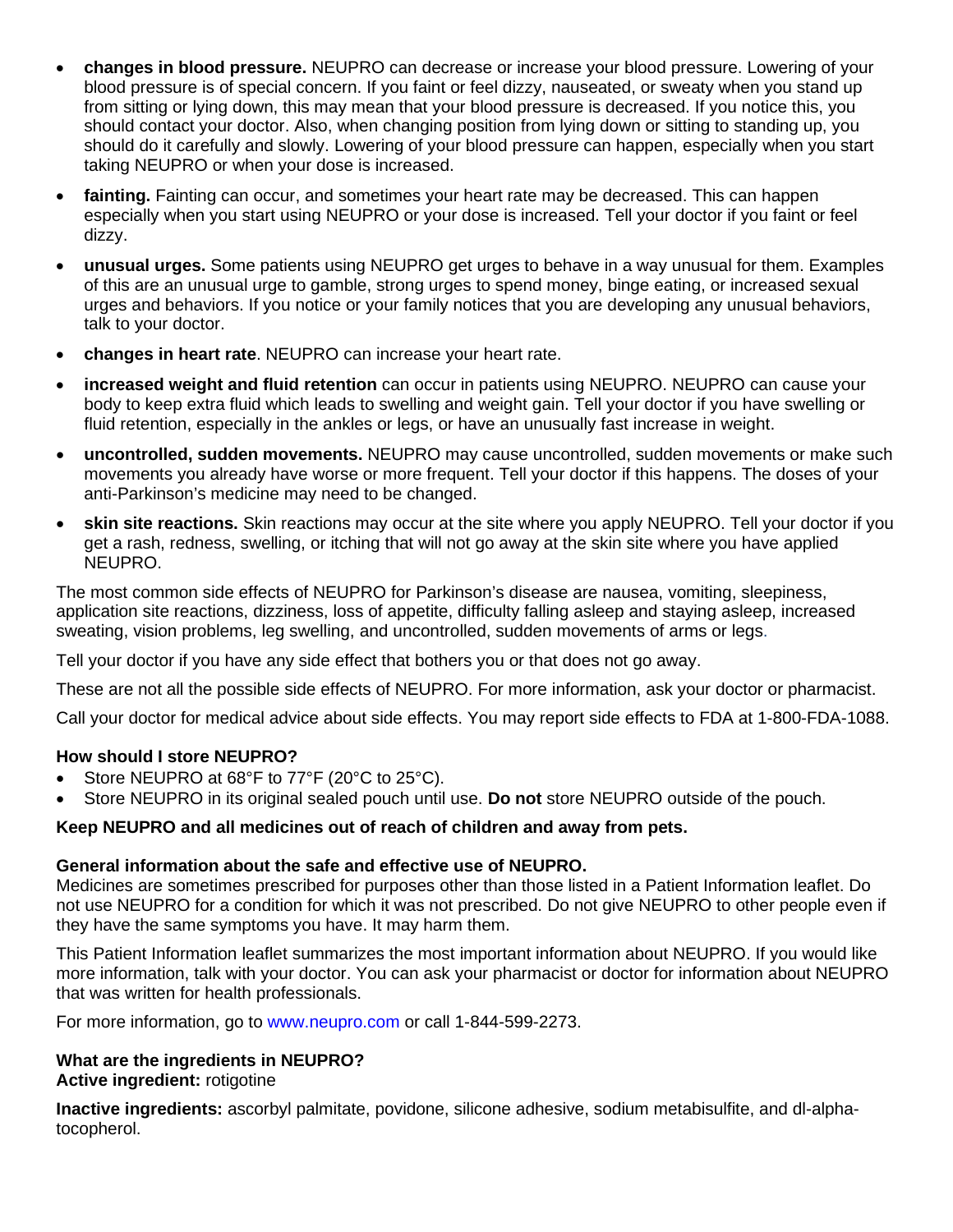#### **INSTRUCTIONS FOR USE NEUPRO® [NU pro] (rotigotine transdermal system)**

#### **When to apply NEUPRO:**

Each NEUPRO patch is sealed in a pouch that protects it until you are ready to apply it. **See Figure A.**



- NEUPRO should be applied right away after removing it from the protective pouch. **Do not** damage or cut your NEUPRO patch into smaller pieces.
- Choose the time of day or night that works best for you to apply your NEUPRO patch. Apply your NEUPRO patch at the same time each day.
- Wear your NEUPRO patch for 24 hours.
- After 24 hours, remove your NEUPRO patch and apply a new one right away to a different area of your skin.

#### **Where to apply NEUPRO:**

• Choose an area of clean, dry, and healthy skin on the stomach, thigh, hip, side of the body between the ribs and the pelvis (flank), shoulder, or upper arm. **See Figure B.**

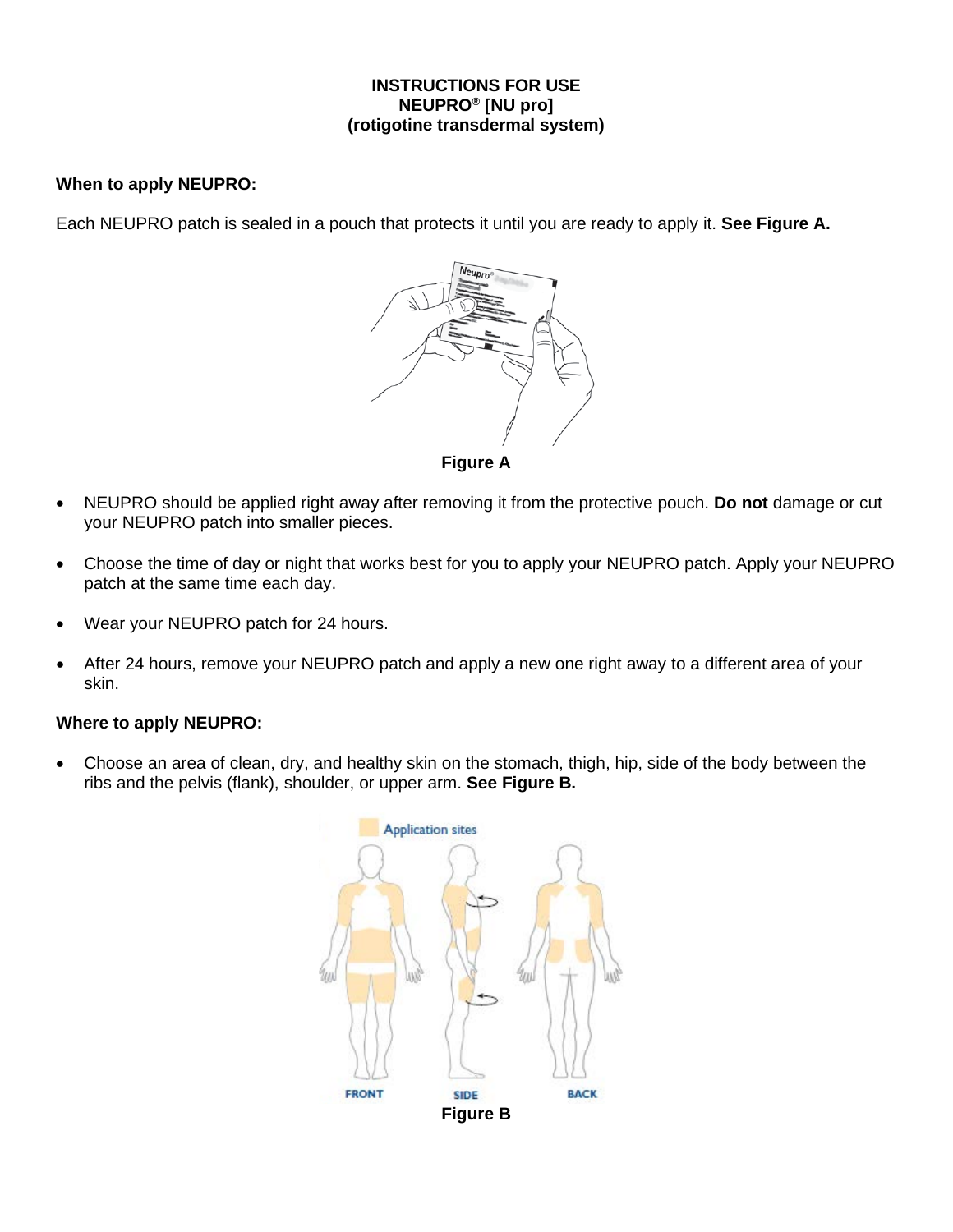- Apply your NEUPRO patch to a different place on your skin each day, for example, from the right side to the left side and from the upper body to the lower body. Your NEUPRO patch should not be applied to the same area of your skin more than 1 time every 14 days. Apply NEUPRO to a different area of skin *(only one of the shaded areas in Figure B)* each day to reduce the chance of getting skin irritation.
- If you need to apply your NEUPRO patch to a hairy area, the area should be shaved at least 3 days before applying the patch.
- Avoid applying your NEUPRO patch to areas where it could be rubbed by tight clothing or under a waistband.
- Avoid applying your NEUPRO patch on skin folds.
- **Do not** apply your NEUPRO patch to skin that is red, irritated, or injured.
- Avoid applying creams, lotions, ointments, oils, and powders to the skin area where your NEUPRO patch will be placed.

#### **How to apply NEUPRO:**

**Step 1**. Grasp the two sides of the pouch and pull apart. **See Figures C and D.**



**Step 2**. Remove your NEUPRO patch from the pouch. **See Figure E.**



**Figure E**

**Step 3**. Hold your NEUPRO patch with both hands, with the protective liner on top. **See Figure F.**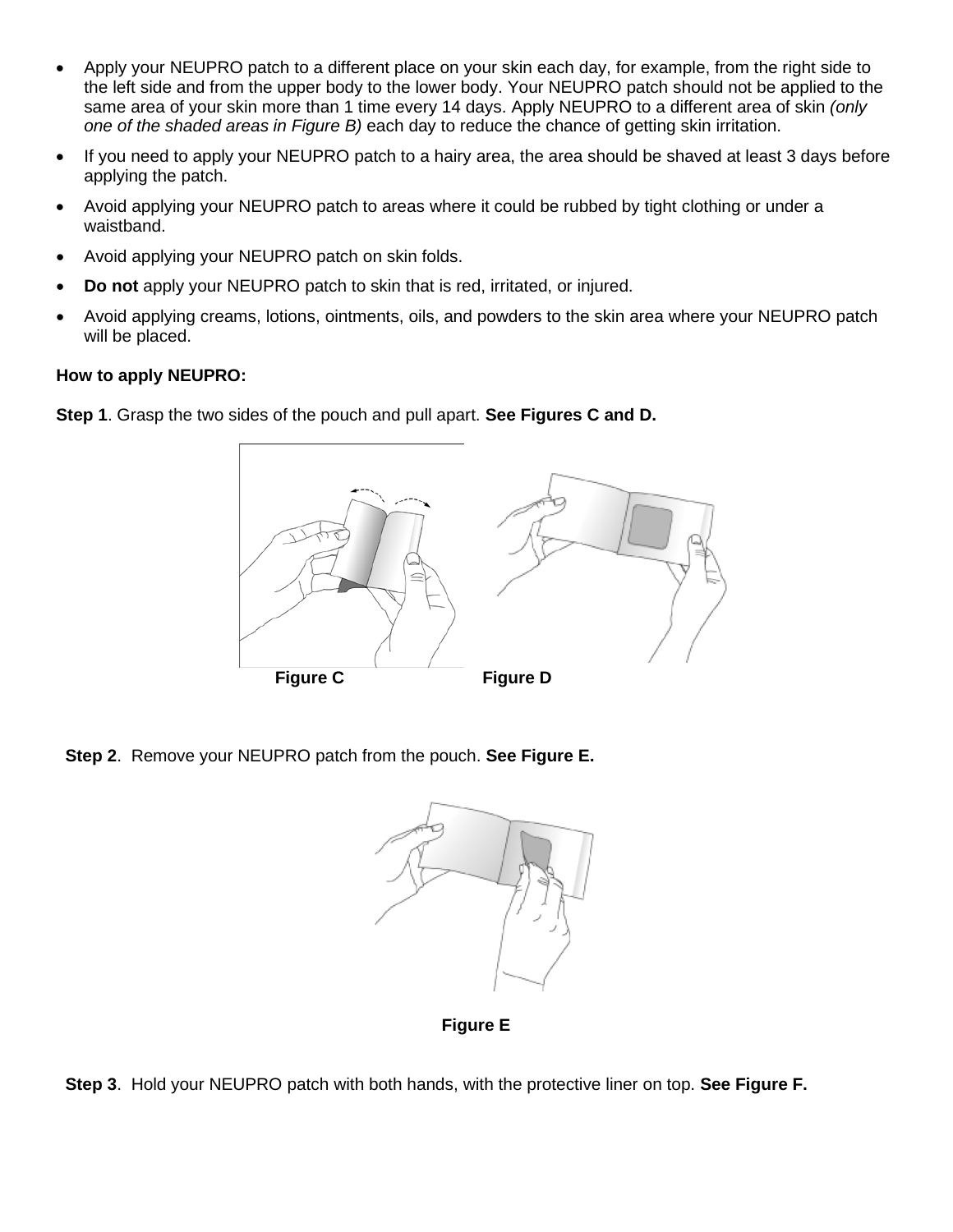

**Figure F**

**Step 4**. Bend the edges of your NEUPRO patch away from you so that the S-shaped cut in the liner opens up. **See Figure G.**



## **Figure G**

**Step 5.** Peel off one half of the protective liner. **Do not** touch the sticky surface of your NEUPRO patch because the medicine could come off on your fingers. **See Figure H.**



**Figure H**

**Step 6.** Apply the sticky half of your NEUPRO patch to a clean area of your skin and remove the remaining liner. **See Figures I and J**.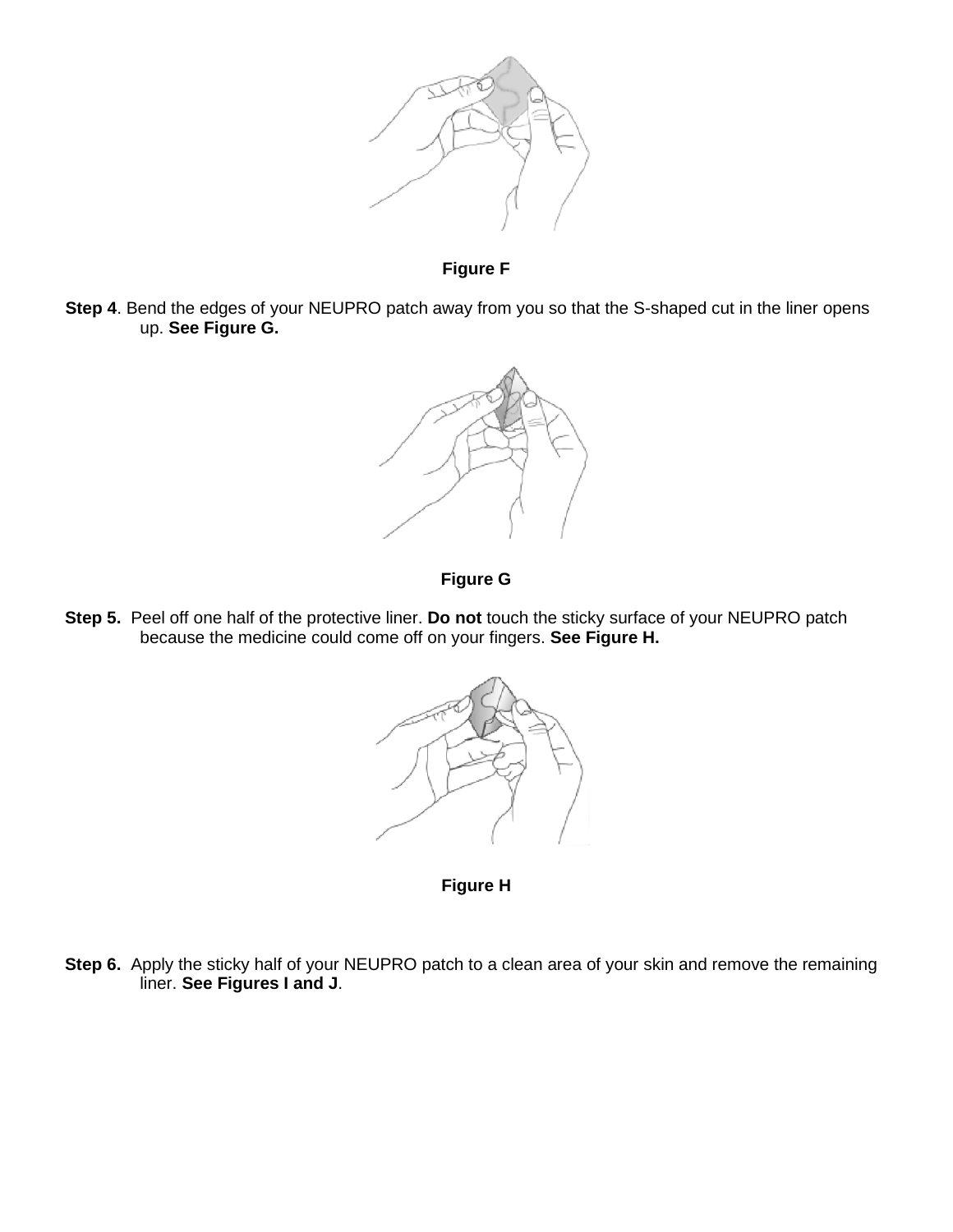

 **Figure I Figure J**

**Step 7.** Press your NEUPRO patch firmly with the palm of your hand for **30** seconds to make sure there is good contact with your skin, especially around the edges. The warmth of your hand helps the adhesive on the patch to stick to your skin. Make sure that your NEUPRO patch is flat against your skin. There should be no bumps or folds in your NEUPRO patch. **See Figure K**.





**Step 8**. Wash your hands with soap and water right after handling your NEUPRO patch to remove any medicine that may have gotten on them. **Do not** touch your eyes until after you have washed your hands.

#### **How to remove NEUPRO:**

- Slowly and carefully peel off your used NEUPRO patch. Carefully fold it in half (sticky sides together) and throw away the folded patch so that children and pets cannot reach it. Your NEUPRO patch still contains some medicine and could harm a child or pet.
- Gently wash the area with warm water and mild soap to remove any sticky material (adhesive) that stays on your skin.
- Baby or mineral oil may also be used to remove any adhesive. Avoid using alcohol or other solvents, such as nail polish remover. They may cause your skin to become irritated.
- Wash your hands with soap and water.
- You may see mild redness at the site when a patch is removed like when you remove an adhesive bandage. This redness should go away over time. If irritation or itchiness continues, tell your doctor.

#### **This Patient Package Insert and Instructions for Use has been approved by the U.S. Food and Drug Administration.**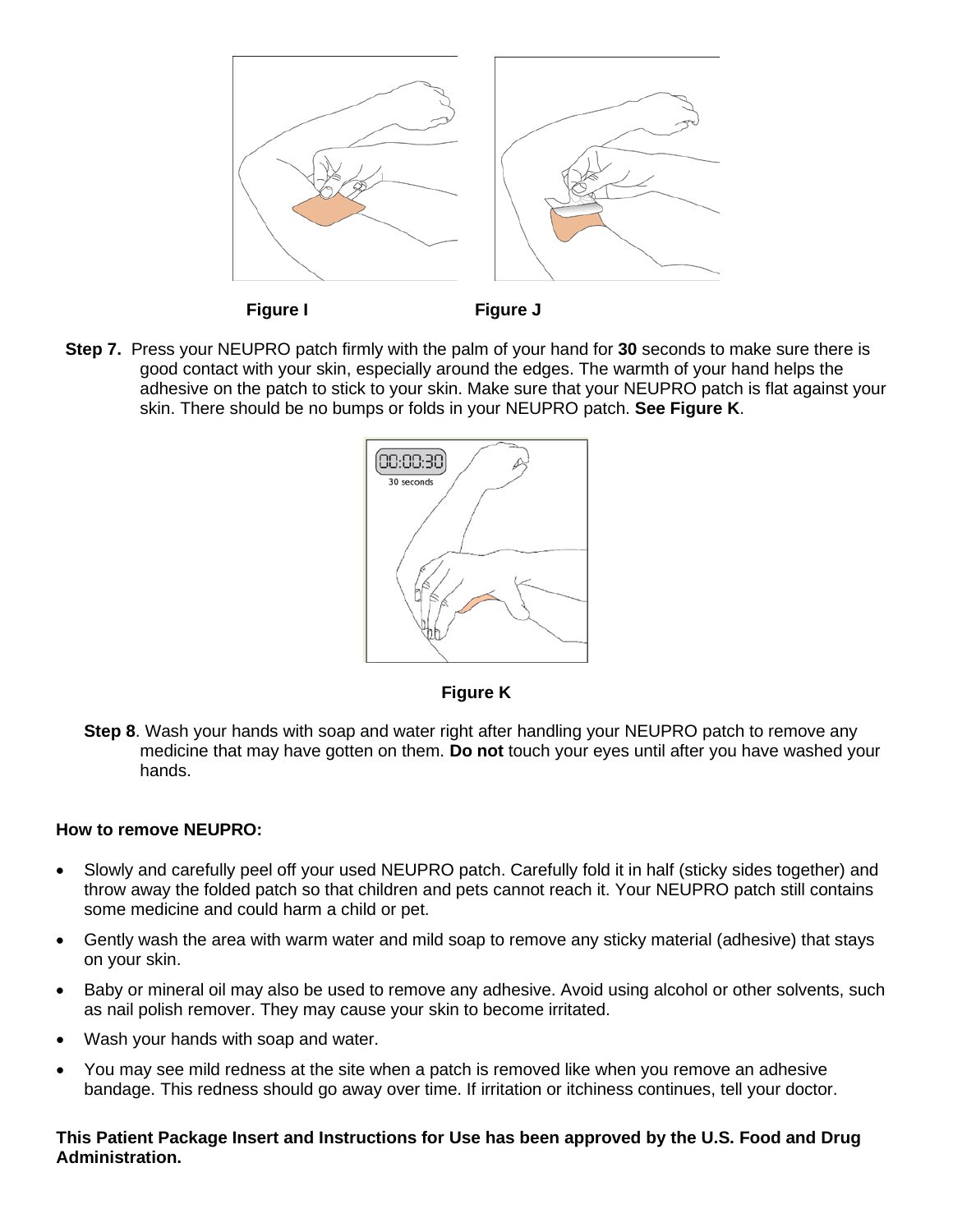Manufactured for: UCB, Inc., Smyrna, GA 30080

Neupro<sup>®</sup> is a registered trademark of the UCB Group of Companies. ©2020 UCB, Inc., Smyrna, GA 30080. All rights reserved.

Rev. 1/2019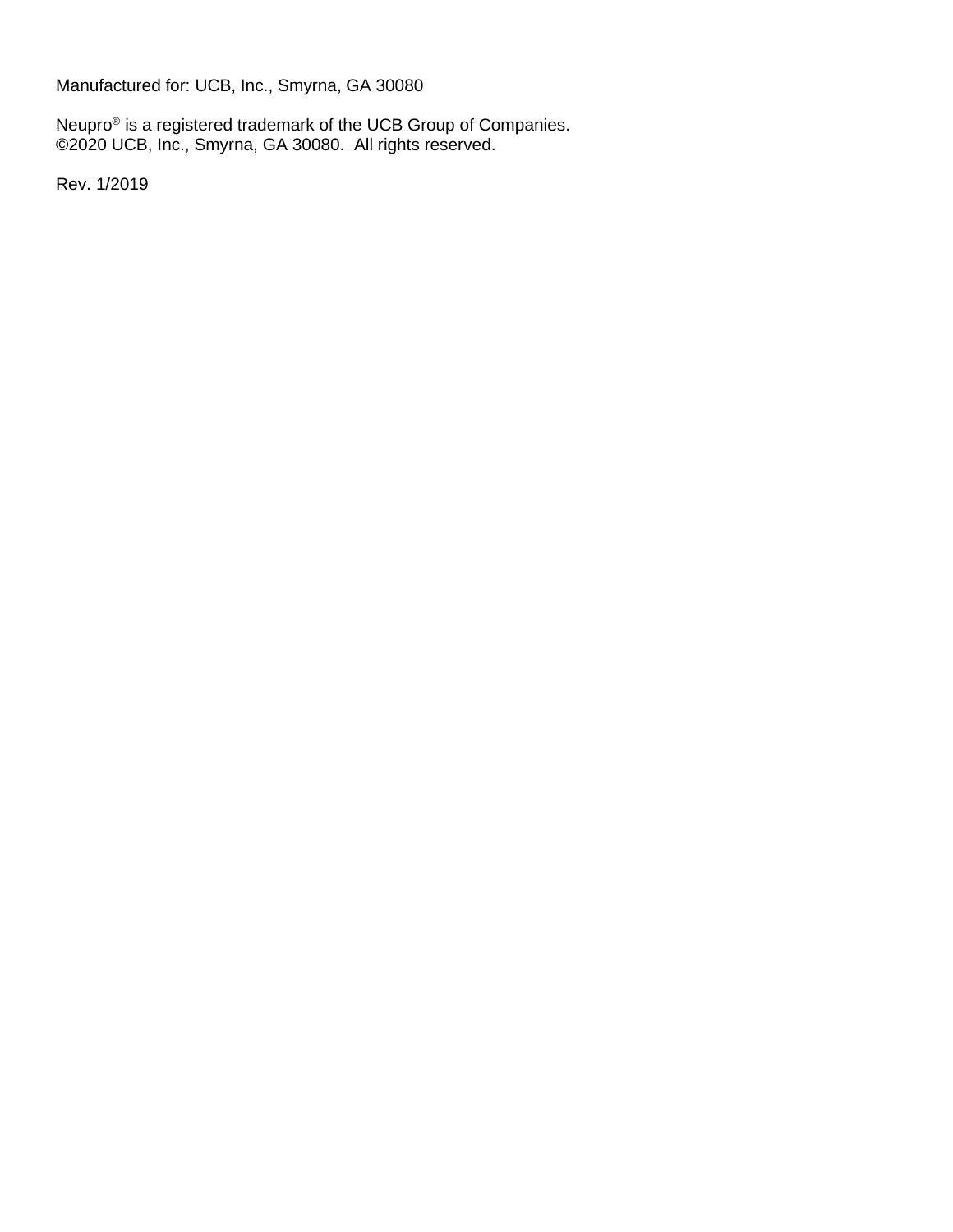#### **PATIENT INFORMATION NEUPRO® [NU pro] (rotigotine transdermal system)**

#### **If you have Restless Legs Syndrome (also known as Willis-Ekbom disease), read this side. If you have Parkinson's disease, read the other side.**

#### **Rx Only**

#### **IMPORTANT: NEUPRO is for use on the skin only.**

#### **What is NEUPRO?**

NEUPRO is a prescription medicine used to treat moderate-to-severe primary Restless Legs Syndrome (RLS). NEUPRO is a patch worn on the skin.

It is not known if NEUPRO is safe and effective in children.

#### **Who should not use NEUPRO?**

**Do not** use NEUPRO if you are allergic to rotigotine or any of the ingredients in NEUPRO. See the end of this leaflet for a complete list of ingredients in NEUPRO.

#### **What should I tell my doctor before using NEUPRO? Before you start using NEUPRO, tell your doctor if you:**

- have breathing problems including asthma.
- have daytime sleepiness from a sleep disorder or have unexpected or unpredictable sleepiness or periods of sleep.
- have mental problems such as schizophrenia, bipolar disorder, or psychosis.
- feel dizzy, nauseated, sweaty, or faint when you stand up from sitting or lying down.
- drink alcoholic beverages. This may increase your chances of becoming drowsy or sleepy while using NEUPRO.
- have high or low blood pressure.
- have or have had heart problems.
- are pregnant or plan to become pregnant. It is not known if NEUPRO will harm your unborn baby.
- are breastfeeding or plan to breastfeed. It is not known if NEUPRO passes into your breastmilk. The amount of breast milk you make may be decreased while taking NEUPRO. Talk to your doctor about the best way to feed your baby if you take NEUPRO.

**Tell your doctor about all the medicines you take,** including prescription and over-the-counter medicines, vitamins, and herbal supplements.

NEUPRO and other medicines may affect each other causing side effects. NEUPRO may affect the way other medicines work, and other medicines may affect how NEUPRO works.

Especially tell your doctor if you take other medicines that can make you sleepy such as sleep medicines, antidepressants, or antipsychotics.

Know the medicines you take. Keep a list of them to show your doctor and pharmacist when you get a new medicine.

#### **How should I use NEUPRO for RLS?**

- Read the Instructions for Use at the end of this leaflet for specific information about the right way to apply the NEUPRO patch.
- Use NEUPRO exactly as your doctor tells you to use it.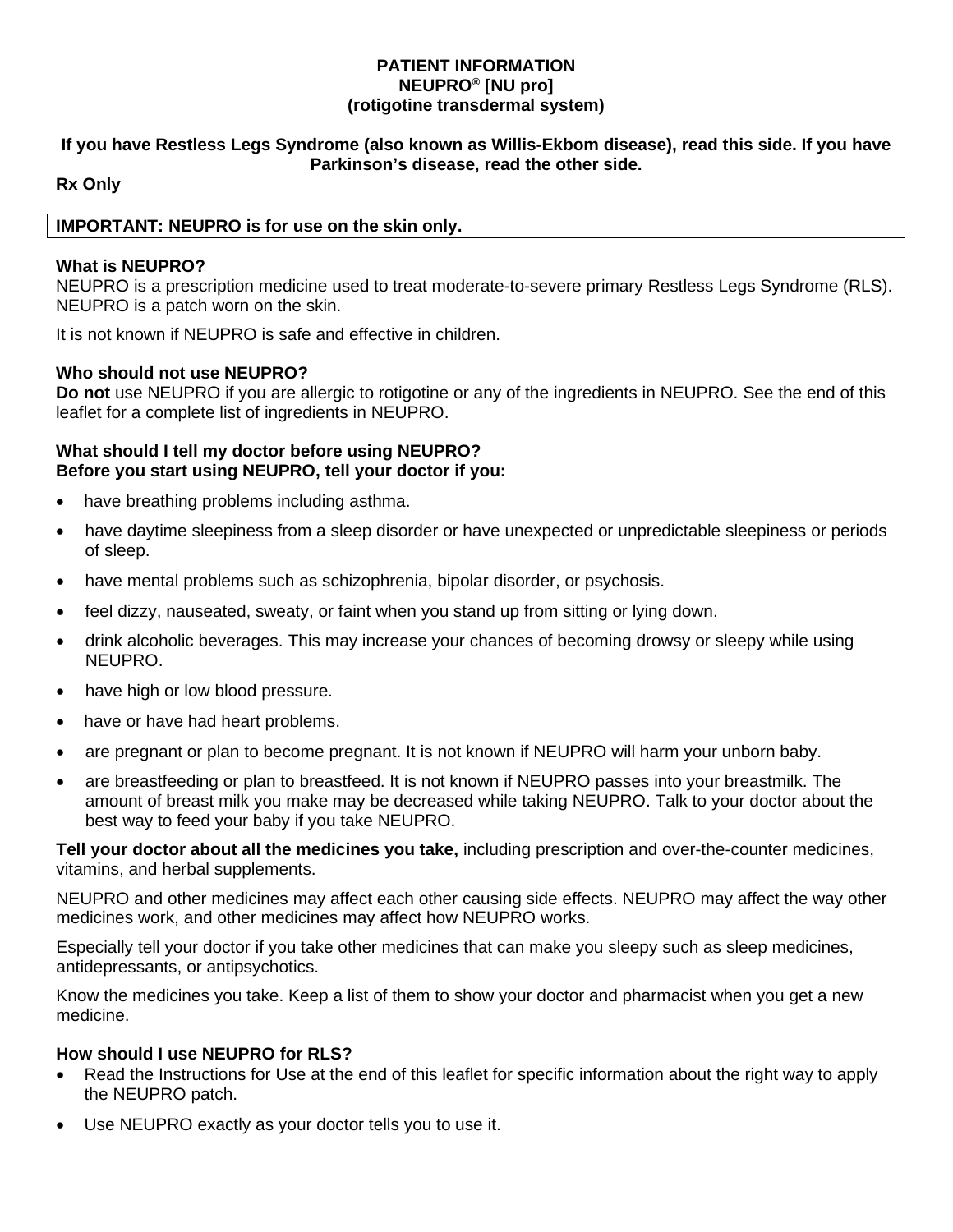- NEUPRO comes in 3 different size (dose) patches for RLS. Your doctor should start you on the lowest dose of NEUPRO. Your doctor may change the dose weekly until you are taking the right amount of medicine to control your symptoms. It may take several weeks before you reach the dose that controls your symptoms best.
- Apply NEUPRO 1 time each day at the same time each day.
- You may bathe, shower, or swim while wearing a NEUPRO patch. Water may loosen your NEUPRO patch.
- If the edges of the patch lift, you may tape them down with bandaging tape.
- If your NEUPRO patch falls off, apply a new NEUPRO patch for the rest of the day. The next day, apply a new patch at your regular time.
- If you miss a dose or forget to change your NEUPRO patch, apply a new NEUPRO patch as soon as you remember. Replace the NEUPRO patch at your normal time the next day.
- Talk to your doctor often about your condition. **Do not** stop or change your treatment with NEUPRO without talking to your doctor.

#### **What should I avoid while using NEUPRO?**

- **Do not** drive, operate machinery, or do other dangerous activities until you know how NEUPRO affects you.
- Avoid exposing the site where you have applied your NEUPRO patch to heating pads, electric blankets, heat lamps, saunas, hot tubs, heated water beds, and direct sunlight. Too much medicine could be absorbed into your body.
- **Do not** use NEUPRO during certain medical procedures called magnetic resonance imaging (MRI) or cardioversion. Using NEUPRO during these procedures could cause a burn to the site where you applied your NEUPRO patch.
- Avoid direct sunlight if you get a skin rash or irritation from NEUPRO until your skin heals. Sun exposure could lead to skin color changes.

# **What are the possible side effects of NEUPRO?**

## **NEUPRO can cause serious side effects, including:**

- **severe allergic reactions.** NEUPRO contains a sulfite called sodium metabisulfite. Sulfites can cause severe allergic reactions that are life threatening to some people who are sensitive to sulfites. An allergy to sulfites is not the same as an allergy to sulfa. People with asthma are more likely to be allergic to sulfites. Remove your NEUPRO patch right away and call your doctor if you have swelling of the lips or tongue, chest pain, trouble breathing or swallowing.
- **falling asleep during normal activities.** You may fall asleep while doing normal activities such as driving a car, doing physical tasks, or using hazardous machinery while taking NEUPRO. You may suddenly fall asleep without being drowsy or without warning. This may result in having accidents. Your chances of falling asleep while doing normal activities while using NEUPRO are greater if you take other medicines that cause drowsiness. Tell your doctor right away if this happens. Before starting NEUPRO, be sure to tell your doctor if you take any medicines that make you drowsy.
- **hallucinations and other psychosis**. NEUPRO can cause psychotic symptoms including hallucinations (seeing or hearing things that are not real), confusion, excessive suspicion, aggressive behavior, agitation, delusional beliefs (believing things that are not real), and disorganized thinking. If you have hallucinations or any of these other psychotic-like changes, talk with your doctor right away.
- **changes in blood pressure.** NEUPRO can decrease or increase your blood pressure. Lowering of your blood pressure is of special concern. If you faint or feel dizzy, nauseated, or sweaty when you stand up from sitting or lying down, this may mean that your blood pressure is decreased. If you notice this, you should contact your doctor. Also, when changing position from lying down or sitting to standing up, you should do it carefully and slowly. Lowering of your blood pressure can happen, especially when you start taking NEUPRO or when your dose is increased.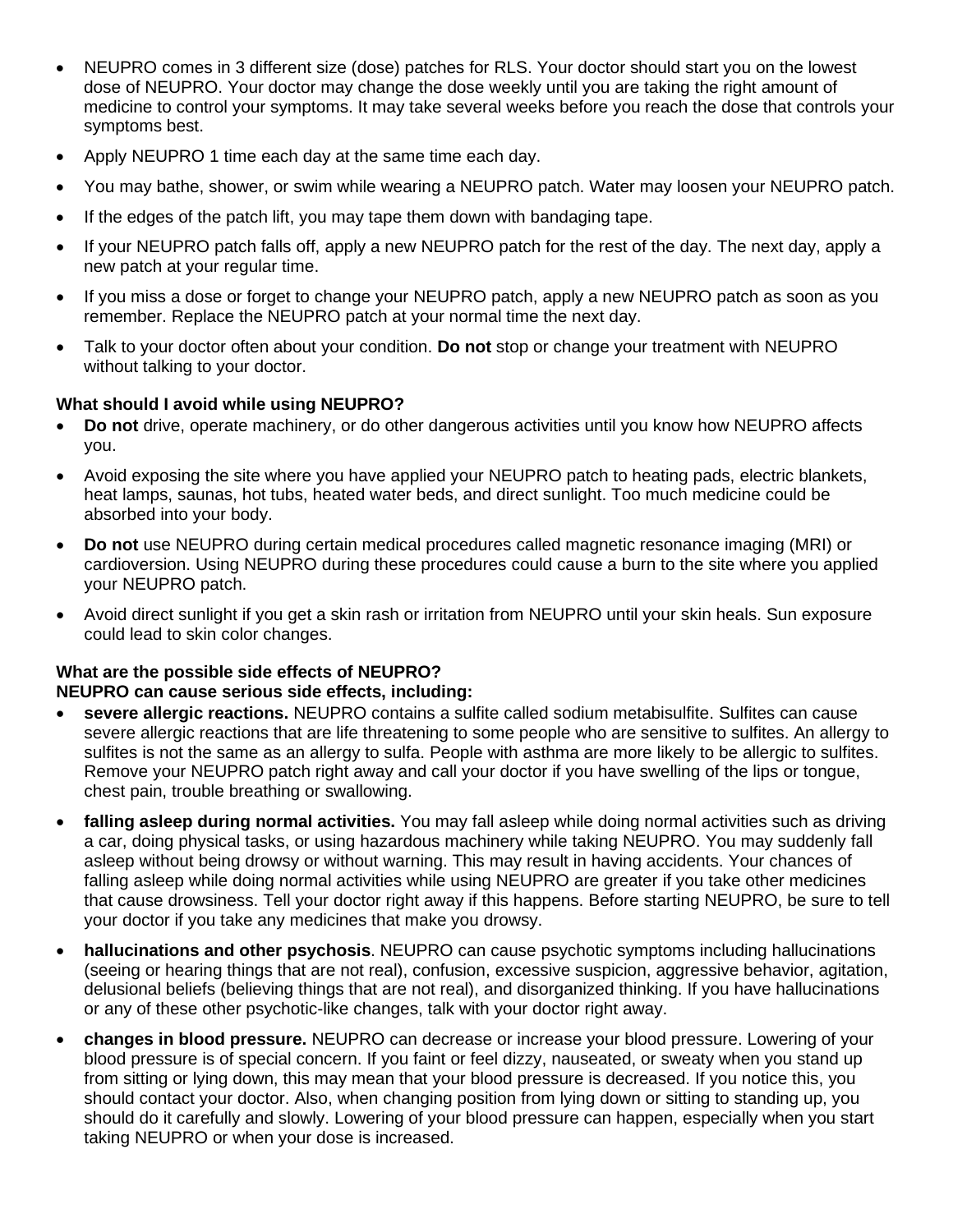- **fainting.** Fainting can occur, and sometimes your heart rate may be decreased. This can happen especially when you start using NEUPRO or your dose is increased. Tell your doctor if you faint or feel dizzy.
- **unusual urges.** Some patients using NEUPRO get urges to behave in a way unusual for them. Examples of this are an unusual urge to gamble, strong urges to spend money, binge eating, or increased sexual urges and behaviors. If you notice or your family notices that you are developing any unusual behaviors, talk to your doctor.
- **changes in heart rate.** NEUPRO can increase your heart rate.
- **skin site reactions.** Skin reactions may occur at the site where you apply NEUPRO. Tell your doctor if you get a rash, redness, swelling, or itching that will not go away at the skin site where you have applied NEUPRO.
- **changes in Restless Legs Syndrome symptoms**. NEUPRO may cause Restless Legs Syndrome symptoms to come back (rebound), or become worse or start earlier in the day.

The most common side effects of NEUPRO for Restless Legs Syndrome (RLS) are application site reactions, nausea, difficulty falling asleep and staying asleep, sleepiness, and headache.

Tell your doctor if you have any side effect that bothers you or that does not go away.

These are not all the possible side effects of NEUPRO. For more information, ask your doctor or pharmacist.

Call your doctor for medical advice about side effects. You may report side effects to FDA at 1-800-FDA-1088.

#### **How should I store NEUPRO?**

- Store NEUPRO at 68°F to 77°F (20°C to 25°C).
- Store NEUPRO in its original sealed pouch until use. **Do not** store NEUPRO outside of the pouch.

#### **Keep NEUPRO and all medicines out of reach of children and away from pets.**

#### **General information about the safe and effective use of NEUPRO.**

Medicines are sometimes prescribed for purposes other than those listed in a Patient Information leaflet. Do not use NEUPRO for a condition for which it was not prescribed. Do not give NEUPRO to other people even if they have the same symptoms you have. It may harm them.

This Patient Information leaflet summarizes the most important information about NEUPRO. If you would like more information, talk with your doctor. You can ask your pharmacist or doctor for information about NEUPRO that was written for health professionals.

For more information, go to [www.neupro.com](http://www.neupro.com/) or call 1-844-599-2273.

#### **What are the ingredients in NEUPRO?**

#### **Active ingredient:** rotigotine

**Inactive ingredients:** ascorbyl palmitate, povidone, silicone adhesive, sodium metabisulfite, and dl-alphatocopherol.

#### **INSTRUCTIONS FOR USE NEUPRO® [NU pro] (rotigotine transdermal system)**

#### **When to apply NEUPRO:**

Each NEUPRO patch is sealed in a pouch that protects it until you are ready to apply it. **See Figure A.**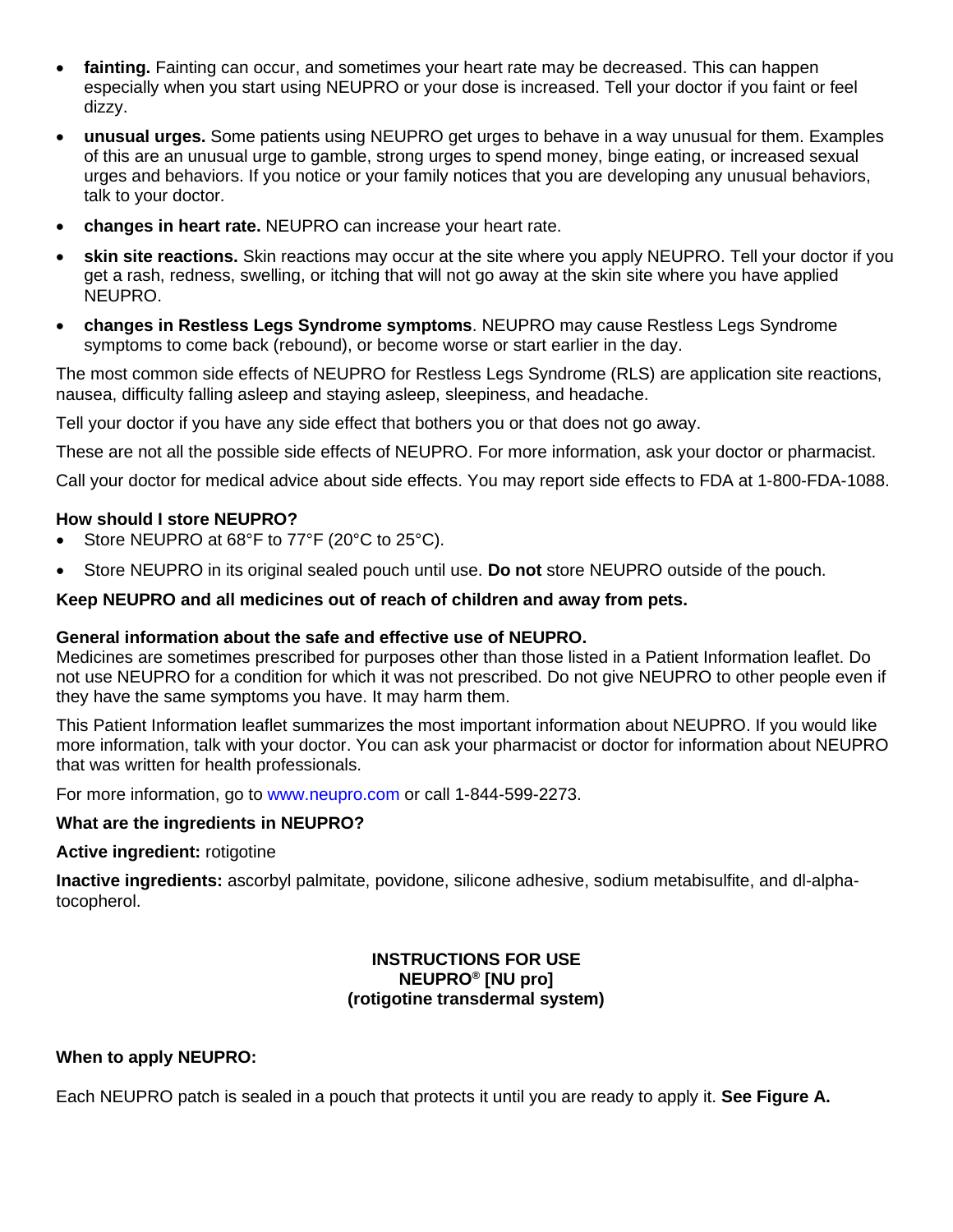

- NEUPRO should be applied right away after removing it from the protective pouch. **Do not** damage or cut your NEUPRO patch into smaller pieces.
- Choose the time of day or night that works best for you to apply your NEUPRO patch. Apply your NEUPRO patch at the same time each day.
- Wear your NEUPRO patch for 24 hours.
- After 24 hours, remove your NEUPRO patch and apply a new one right away to a different area of your skin.

#### **Where to apply NEUPRO:**

• Choose an area of clean, dry, and healthy skin on the stomach, thigh, hip, side of the body between the ribs and the pelvis (flank), shoulder, or upper arm. **See Figure B.**



- Apply your NEUPRO patch to a different place on your skin each day, for example, from the right side to the left side and from the upper body to the lower body. Your NEUPRO patch should not be applied to the same area of your skin more than 1 time every 14 days. Apply NEUPRO to a different area of skin *(only one of the shaded areas in Figure B)* each day to reduce the chance of getting skin irritation.
- If you need to apply your NEUPRO patch to a hairy area, the area should be shaved at least 3 days before applying the patch.
- Avoid applying your NEUPRO patch to areas where it could be rubbed by tight clothing or under a waistband.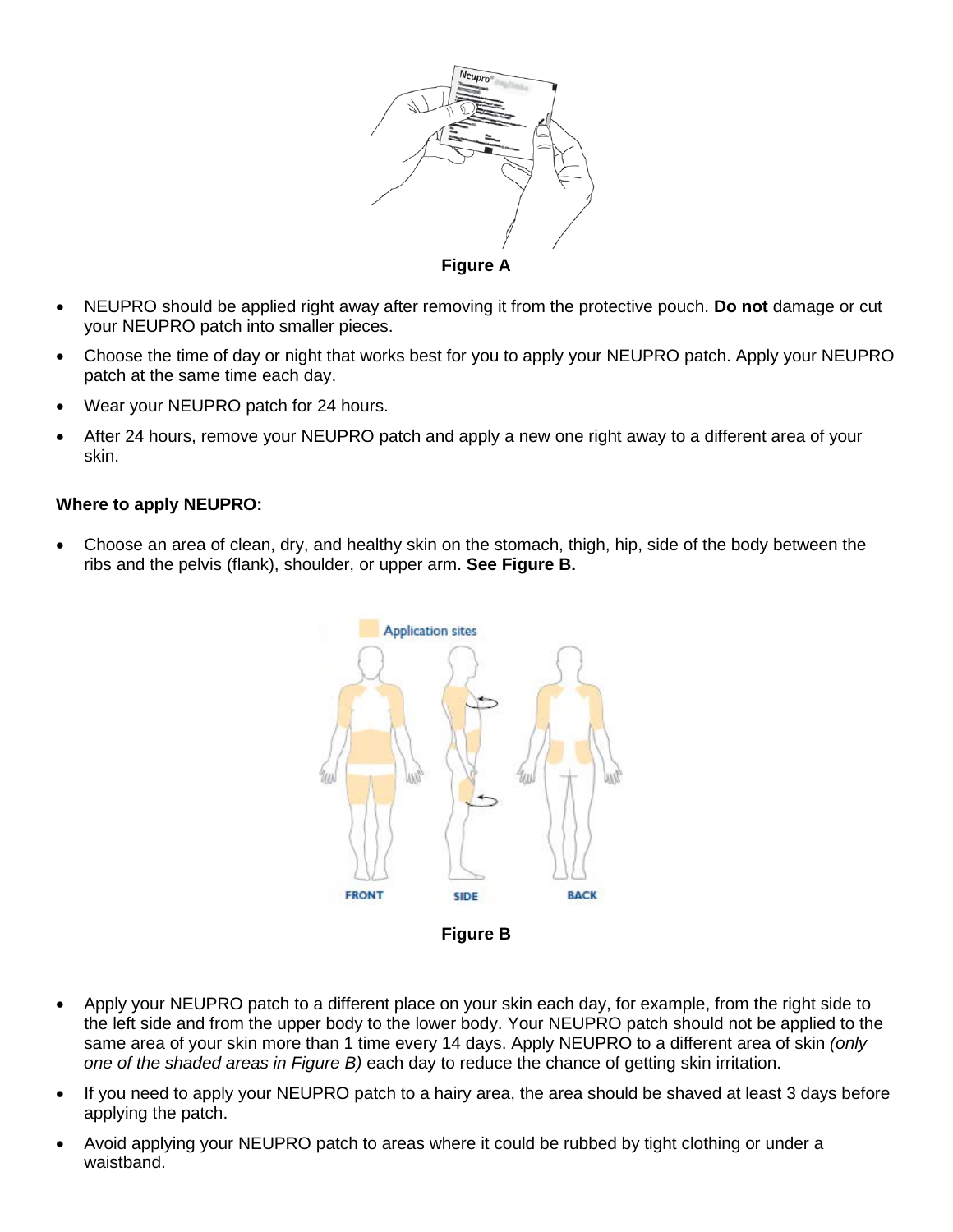- Avoid applying your NEUPRO patch on skin folds.
- **Do not** apply your NEUPRO patch to skin that is red, irritated, or injured.
- Avoid applying creams, lotions, ointments, oils, and powders to the skin area where your NEUPRO patch will be placed.

#### **How to apply NEUPRO:**

**Step 1.** Grasp the two sides of the pouch and pull apart. **See Figures C and D.**



Figure C Figure D







**Step 3.** Hold your NEUPRO patch with both hands, with the protective liner on top. **See Figure F.**



**Figure F**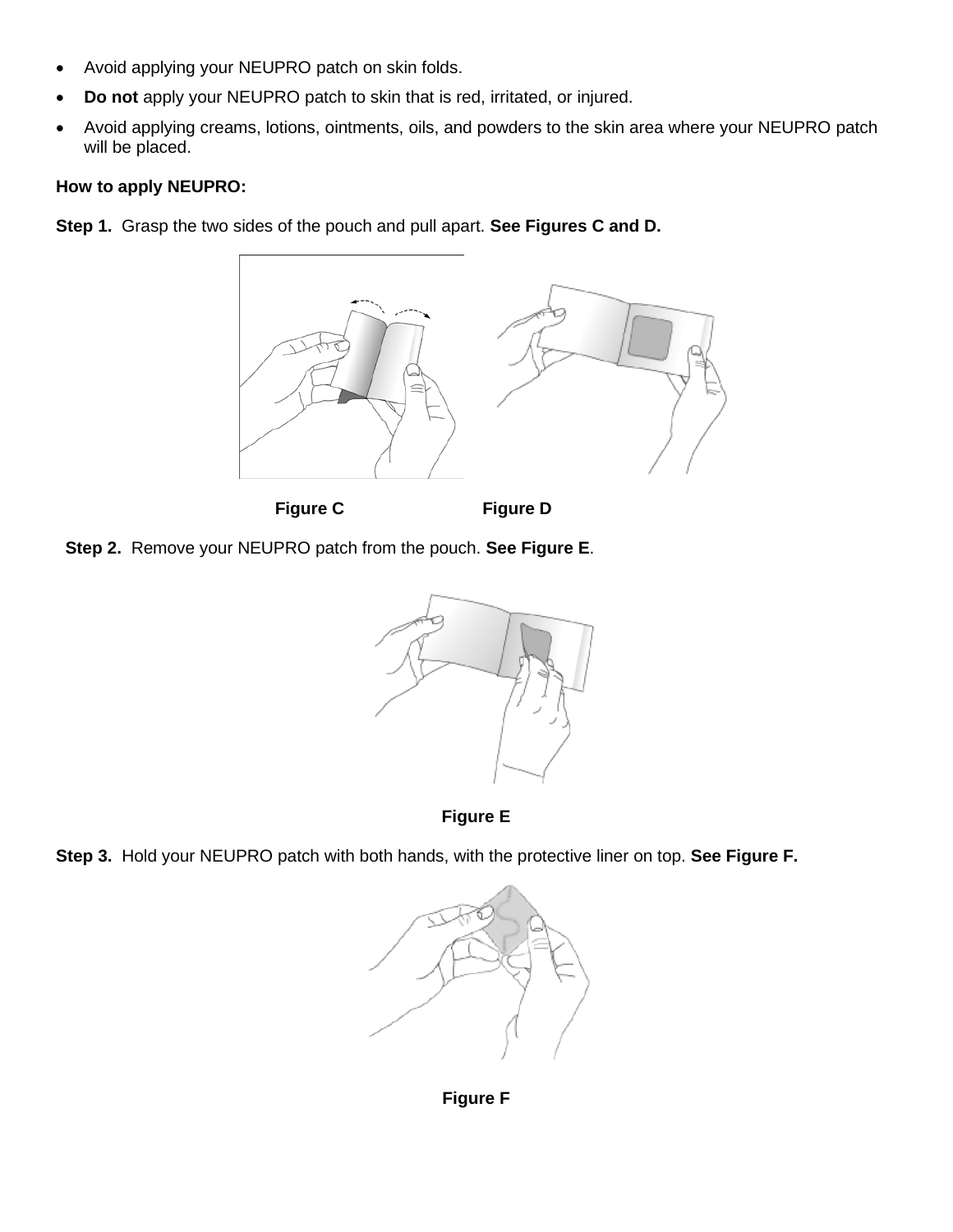**Step 4.** Bend the edges of your NEUPRO patch away from you so that the S-shaped cut in the liner opens up. **See Figure G.**



#### **Figure G**

**Step 5.** Peel off one half of the protective liner. **Do not** touch the sticky surface of your NEUPRO patch because the medicine could come off on your fingers. **See Figure H.**





**Step 6.** Apply the sticky half of your NEUPRO patch to a clean area of your skin and remove the remaining liner. **See Figures I and J**.



#### **Figure I Figure J**

**Step 7.** Press your NEUPRO patch firmly with the palm of your hand for **30** seconds to make sure there is good contact with your skin, especially around the edges. The warmth of your hand helps the adhesive on the patch to stick to your skin. Make sure that your NEUPRO patch is flat against your skin. There should be no bumps or folds in your NEUPRO patch. **See Figure K.**